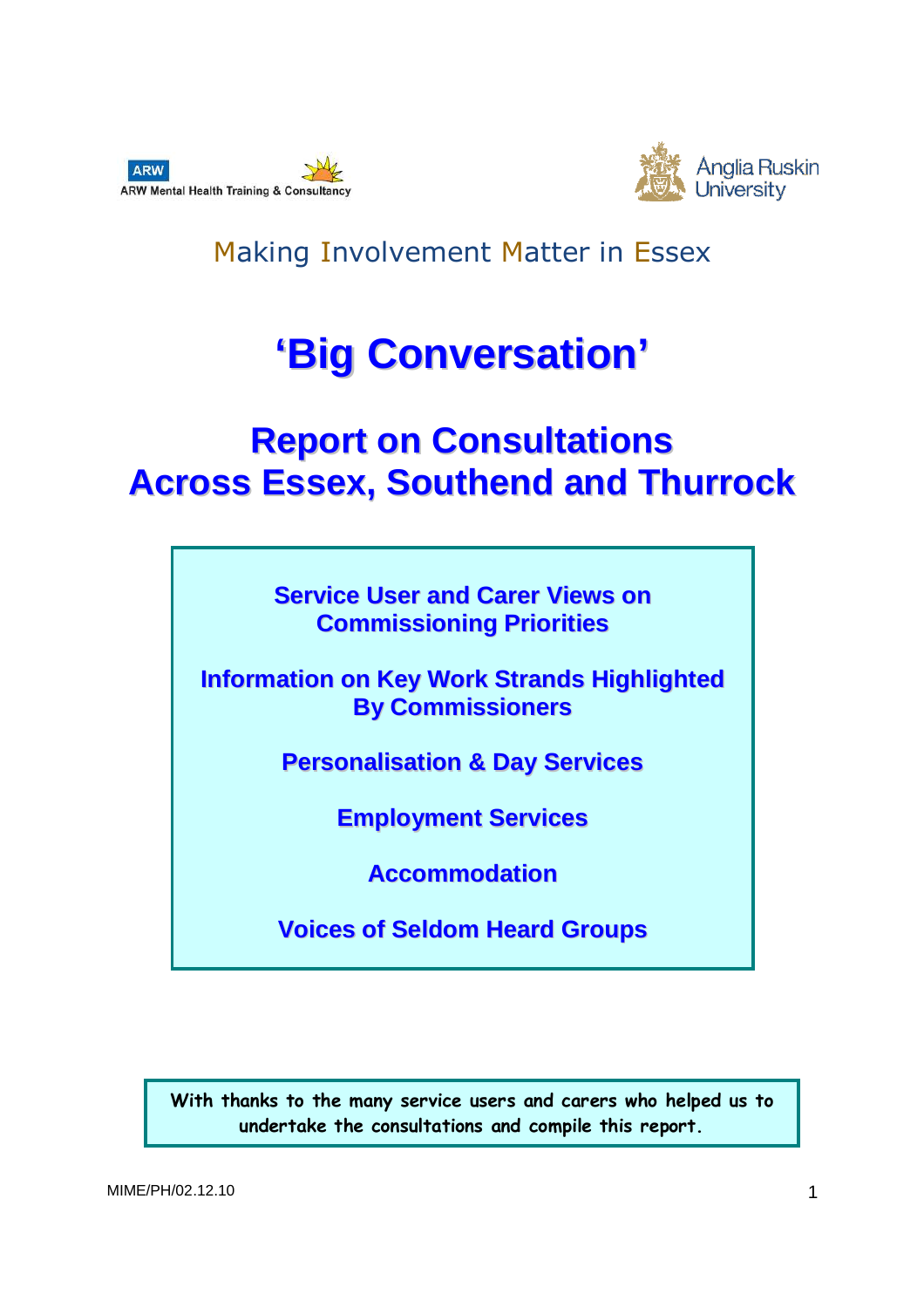# **CONTENTS**

| <b>Introduction</b>             | 3  |
|---------------------------------|----|
| <b>Background</b>               | 4  |
| <b>Proposal</b>                 | 4  |
| <b>Revisions to plan</b>        | 5  |
| <b>Methods</b>                  | 6  |
| Workshops                       |    |
| <b>Keeping Well</b>             | 9  |
| <b>Future Services</b>          | 15 |
| <b>Values</b>                   | 20 |
| <b>Communication</b>            | 22 |
| <b>Information</b>              | 25 |
| <b>Structure</b>                |    |
| <b>Childhood</b>                | 26 |
| <b>First onset</b>              | 27 |
| <b>Residential</b>              | 28 |
| <b>Community</b>                | 29 |
| <b>Moving on</b>                | 35 |
| Key work streams                |    |
| <b>Employment Support</b>       | 38 |
| <b>Personalisation</b>          | 40 |
| <b>Seldom Heard Groups</b>      | 42 |
| <b>Accommodation Issues</b>     | 44 |
| <b>Summary &amp; Conclusion</b> | 44 |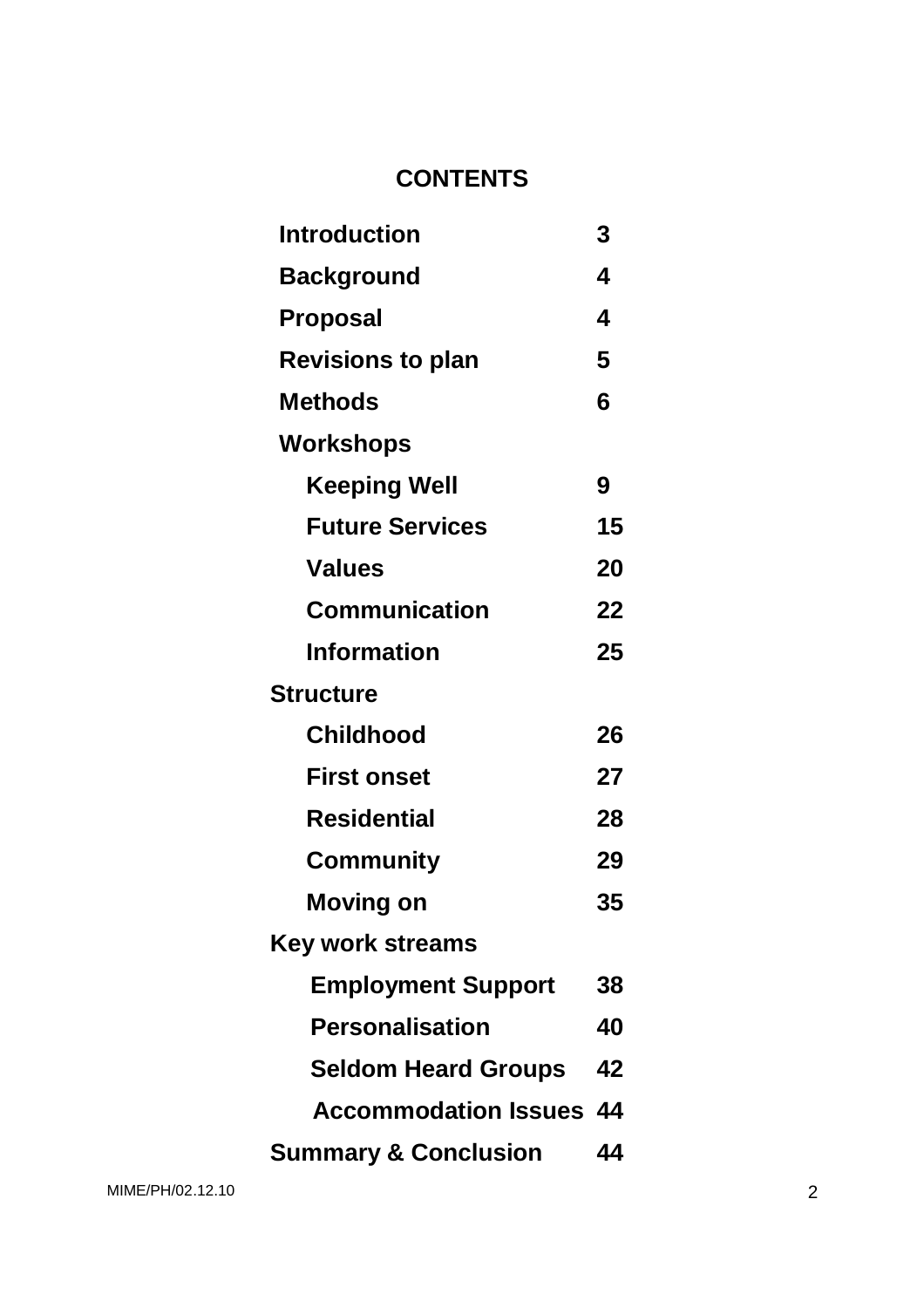#### **Introduction**

**The Mime Team strongly believe that this report is presented at an opportune time but in a very different climate to that which existed when the project was first discussed.** 

**MIME was born from a courageous and innovative partnership between health and social care - across boundaries of responsibility, designed to give service users and carers a genuine voice in helping to design services to meet their needs in the future.** 

**Since its inception the financial and political climate has changed. New mental health strategies have come and gone and we await more. The organisational structure of commissioning is changing and along with it we have a new government with a new ethos and approach to service delivery.** 

**But we believe that the impetus to set up the project was sound and that it is even more important, in a time of financial challenge and uncertain future, for decision makers to build relationships with service users and carers in order to make cost effective decisions which will deliver improved outcomes for the people who rely on the work we do.** 

**The following comments from our 'Big Conversation' stand out:** 

**'We know what is doing us good – they may be spending on services which aren't doing us any good.' (Basildon)** 

**'We need to identify what works/what doesn't work' (Chelmsford) They 'can't stand in my shoes. We have a qualification they don't have. We know what it is like because we've experienced it.' (Southend)** 

**It is in that spirit we present our report, Pam Hutton, Partnership Coordinator (On behalf of the MIME Team)**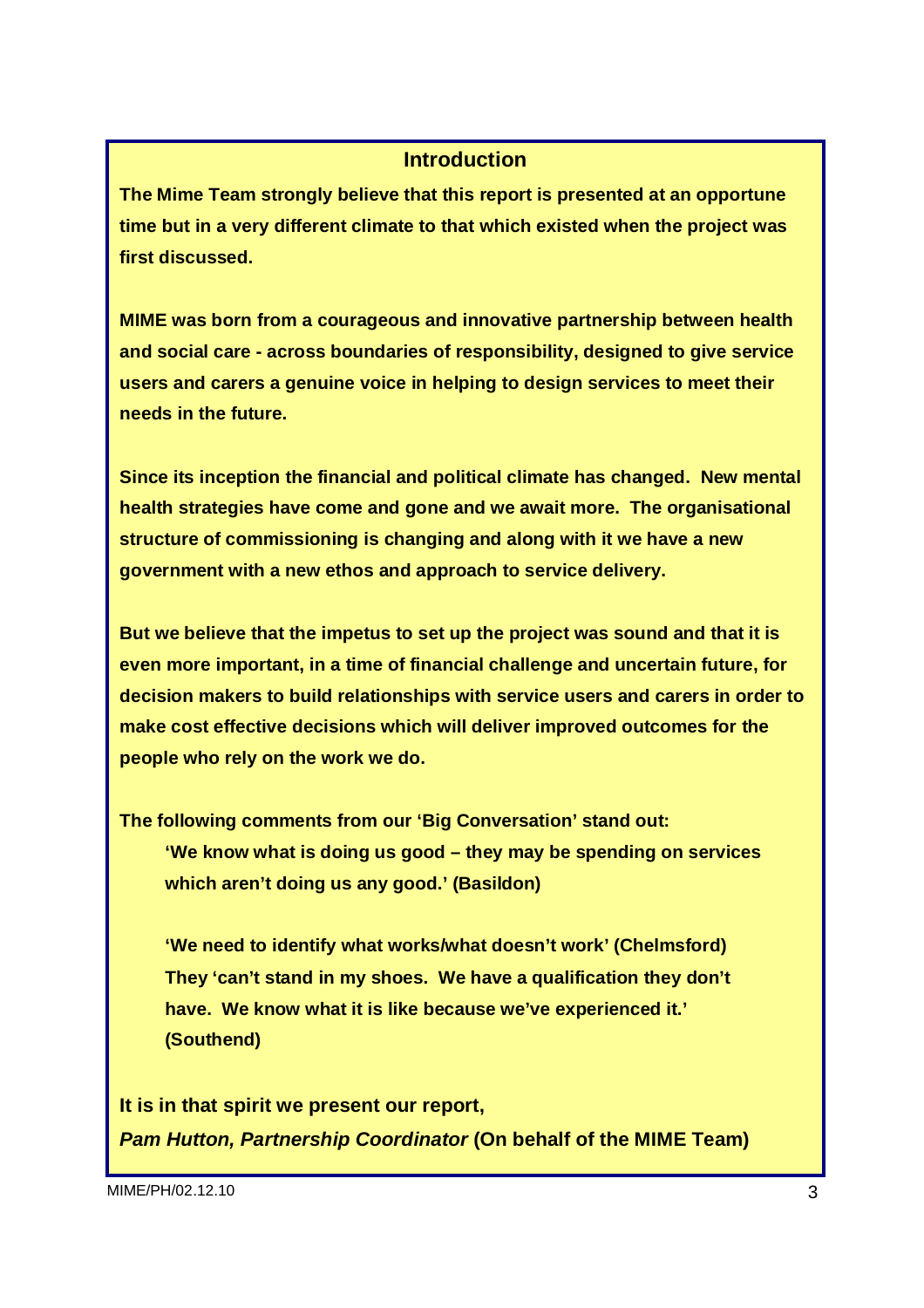# **Background**

The Mime Partnership was commissioned on 1<sup>st</sup> September 2009 to provide a user involvement service specifically to mental health and social care commissioners across Essex, Southend and Thurrock. The partnership team consists of mental health service user and academic researchers based in the Faculty of Health and Social Care at Anglia Ruskin University and service user consultants, ARW Mental Health Training and Consultancy.

The proposal for a series of broad consultations to seek the views of service users and carers emerged as a response to the potential need for service redesign engendered by a new policy framework (New Horizons 2009) for mental health and the continuing development of the personalisation agenda in a challenging economic climate.

Following an initial meeting with commissioners on  $9<sup>th</sup>$  March and further discussions within the MIME Team on 15<sup>th</sup> March, a proposal (Appendix A) was drafted and submitted to the commissioners' meeting on  $17<sup>th</sup>$  March where it was agreed with minor revisions. The proposal argued that:

- The conjunction of policy change and financial restraint presented both a challenge and an opportunity
- It was important to involve service users and carers as key stakeholders in planning for the future
- It was potentially more constructive to involve service users and carers in a broad consultation rather than look at individual services separately
- An open discussion might provide further information on service user and carer views on personalisation

The MIME partnership was committed to a robust and genuine process which would give people who use services in Essex and their carers the opportunity to influence the direction and pace of change within the parameters mentioned above. Service users had already raised concerns in other events about the 'management of change' and had also highlighted dissatisfaction with some consultations they had been involved in previously which had only engaged with small groups of service users who have often been described as 'the usual suspects.' These factors encouraged the team to suggest 'The Big Conversation' as a way of widening participation.

# **The Proposal**

In order to engender as wide an engagement as possible and also to illustrate our commitment to best practice we suggested:

1. The setting up of a small Service User and Carer Reference Group (approx 8 - 10) to work alongside the team to influence and engage with process, methods, delivery, analysis and reporting.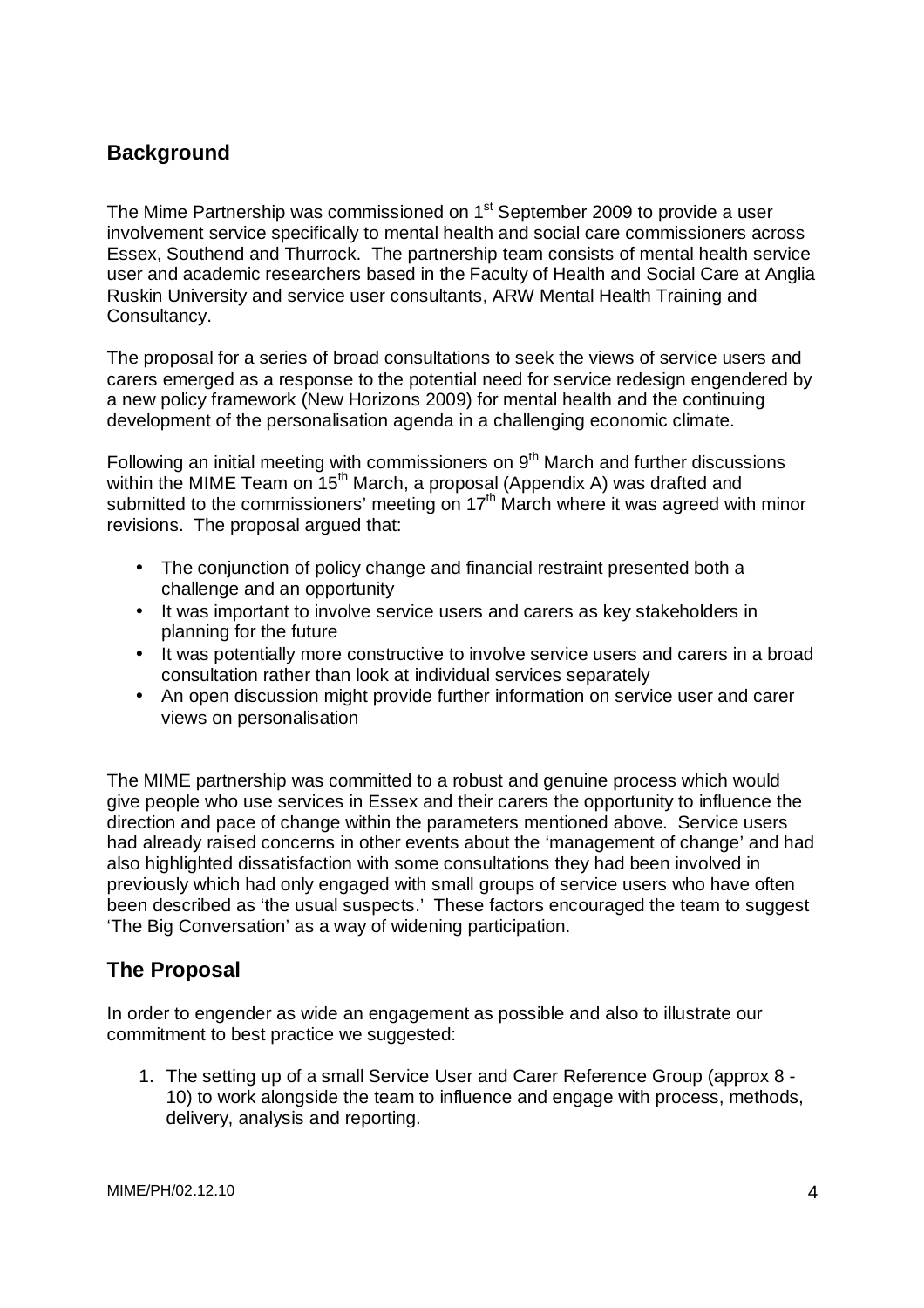2. A wide ranging consultation which engages both existing people who use specialist mental health services, those who are supported in primary care and those individuals who have developed the skills to manage their own well being.

In order to engage as many people as possible it was felt that a variety of methods might be needed:

- Large and small group consultation events
- Newspaper and web poll
- Employer event

In addition to partnership staff the team proposed involving service users:

- as facilitators and note takers
- in data inputting
- in the development of questions, planning, reviewing reports and giving feedback

### **Revisions to Plan**

Undertaking the 'Big Conversation' required a flexible approach and the ability to learn and adapt in the light of experience. The initial proposal had been for 2 large consultations and a number of smaller ones. However, as both of our largest towns are in North Essex it would have meant considering a third large event in the South, which would have proved expensive. We decided therefore to try Chelmsford as our first and largest event and then plan smaller events in other areas.

The high costs and poor return from the initial newspaper advertisement for the Chelmsford event led to the decision to drop the newspaper poll and look for other ways to boost recruitment to events and widen the evidence base.

We were confident that we could attract participants who had experience of using services to our consultations but had wanted to have some input from the wider population. We had hoped that using a web poll, approaching primary care providers and a large local employer might give us that additional perspective.

However, the effort required to recruit participants to the consultation events was time consuming and so we decided to take advantage of the opportunities provided by World Mental Health Day events to gain access to the views of the wider population. Essex County Council were kind enough to allow us to organise our own event in the Atrium at County Hall in Chelmsford on  $8<sup>th</sup>$  October and we joined the Mental Health 'Market Place' organised by 'Time to Change' in Basildon on 15<sup>th</sup> October. With the help of service users from the project the team were able to get over 250 questionnaires completed and the report on that will be sent separately.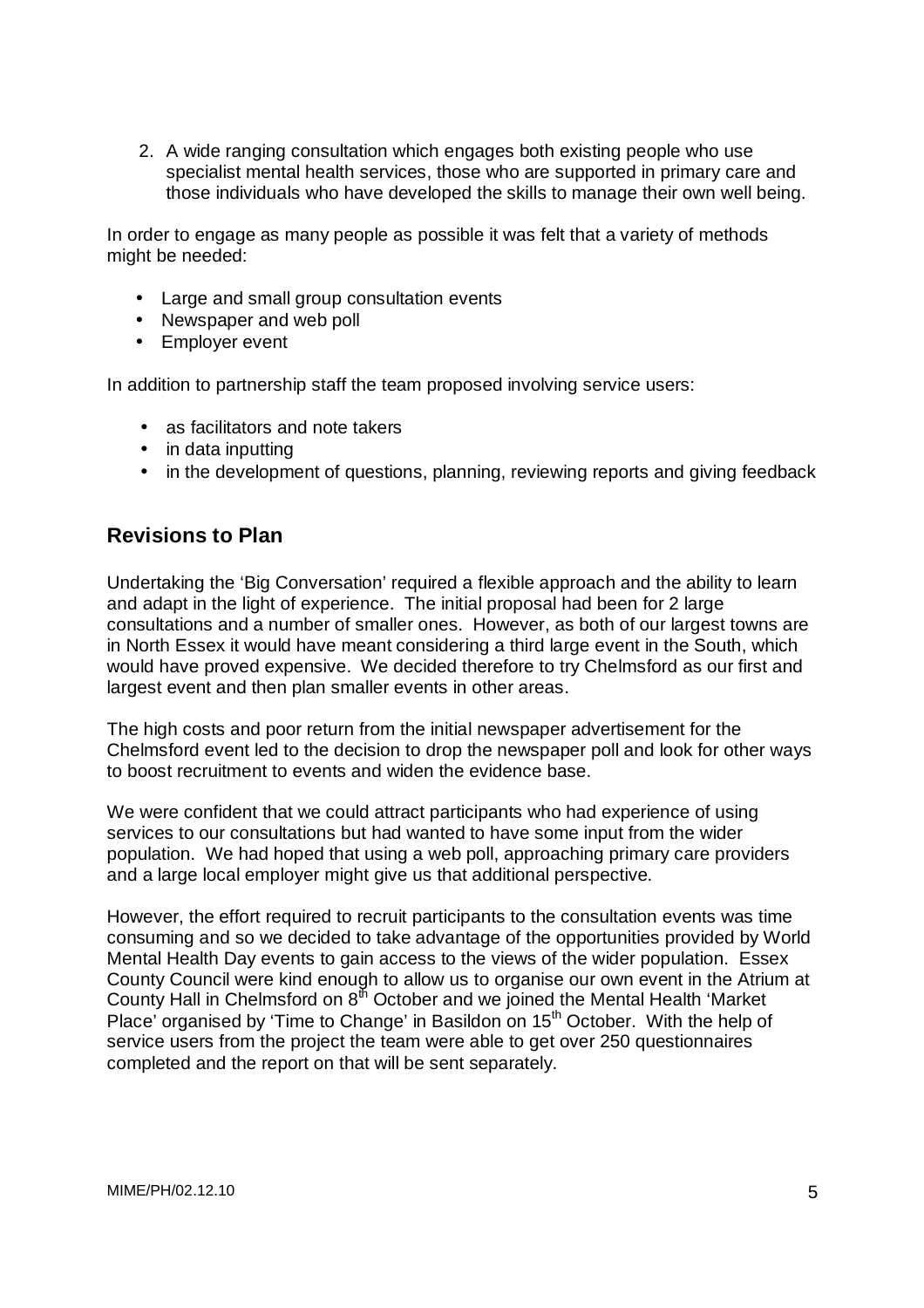# **Methods**

We began by setting up our **Big Conversation Reference Group** as we wanted the consultation to be led by service users and carers. We publicised the opportunity in our Newsletter and were fortunate to secure the assistance of about a dozen members. We tried to secure representation from all the areas covered by the project and have been largely successful. Some people came to one or two meetings but the core membership were very loyal and hard working. They:

- Helped us to decide the questions we would use in the consultations and to identify venues
- Acted as recruitment champions in their areas
- Assisted with analysing the comments coming out of the events and the information from the questionnaires
- Helped to present the key themes to Commissioners at our meeting in September to celebrate our first anniversary

Many of them also undertook training to assist with their tasks, helped with facilitating groups, and are building their skills base.

In terms of **recruitment to events,** our champions were particularly useful. Our newsletter helped and we were able to draw on the relationships we had developed with other organisations in order to boost numbers. As mentioned above the initial newspaper advertisement was costly and ineffective. A short slot on the Dave Monk Show on Radio Essex provided welcome publicity and was more effective in terms of numbers for the Chelmsford event.

However, **networking** with other organisations proved far more useful in terms of publicising events. Community Development Workers (CDWs) in South Essex were particularly helpful in enabling the participation of people from BME groups. Community bridge builders (CBBs) in the North East were very supportive and other voluntary sector provider organisations enabled us to secure the attendance of people from **seldom heard groups**, such as those with dual diagnosis and experience of residential accommodation and forensic services.

We decided to hold the first event on a Saturday in the hope of enabling wider participation. In order to encourage people to attend we offered taster sessions in complementary therapies, provided by a lecturer and students from Anglia Ruskin University, which were very popular, and had displays of art and musical entertainment. For the other events we offered a small payment to participants as a thank you for their input.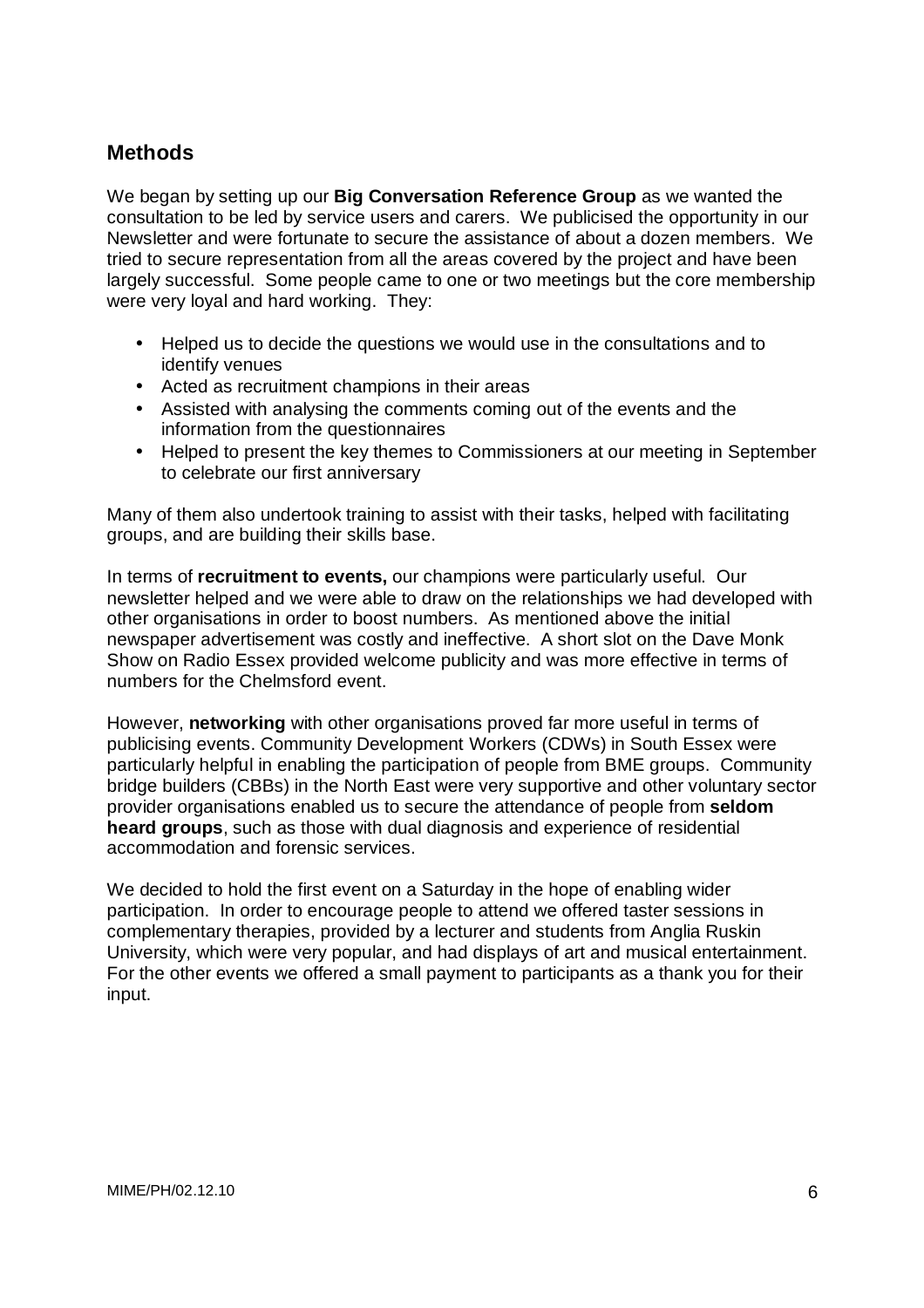**Events** were held in the following areas:

| <b>Date</b> | <b>Place</b>    | <b>Numbers of service</b><br>users and carers<br>participating | <b>Commissioner attending</b> |
|-------------|-----------------|----------------------------------------------------------------|-------------------------------|
| 08.05.10    | Chelmsford      | 32                                                             | Nicola Colston                |
| 25.05.10    | Grays           | 22                                                             | <b>Adrian Faiers</b>          |
| 16.06.10    | Southend        | 25                                                             | David Bush & Jumoke Ogunmokun |
| 28.06.10    | <b>Basildon</b> | 12                                                             | <b>Pauline Stratford</b>      |
| 05.07.10    | Clacton         | 12                                                             | <b>Emily Oliver</b>           |
| 11.08.10    | Colchester      | 12                                                             | Paul Rogers                   |
| 01.09.10    | Harlow          | 7                                                              |                               |

We were fortunate that so many members of commissioning teams were able to attend as service users see their attendance as a demonstration of their commitment to the process. Janice Cheng would have attended the Harlow event were it not for the arrival of a new grandchild.

We were very pleased with the attendance in South West, South East and Mid Essex and if the Clacton and Colchester events were combined, attendance in the North East was also good. However numbers were disappointing in West Essex and there were several reasons for that:

- We lacked the time to have more than one event in an area which has scattered populations
- We were recommended by service users at a previously successful event in Epping to choose Harlow and although we sent the publicity out to provider organisations several weeks before the event, participants said they didn't hear about it until a couple of days before it took place
- Community Development Workers in the area were unable to help with recruitment
- We had recently held another consultation event in the area on community services and it is possible consultation fatigue played a role in poor attendance

Since then we have built stronger links with West Essex Mind and hopefully future events will be better attended.

At each event we had two workshops but to enable the engagement of all the people who attended we split participants into small groups for discussions as we have found it both encourages participation and facilitates note taking. We asked the following **questions**:

- 1. What do you do to keep yourself well
- 2. We want you to dream if you were designing a mental health service what would it look like, what staff would work in it, what skills/knowledge would they have, what services would be provided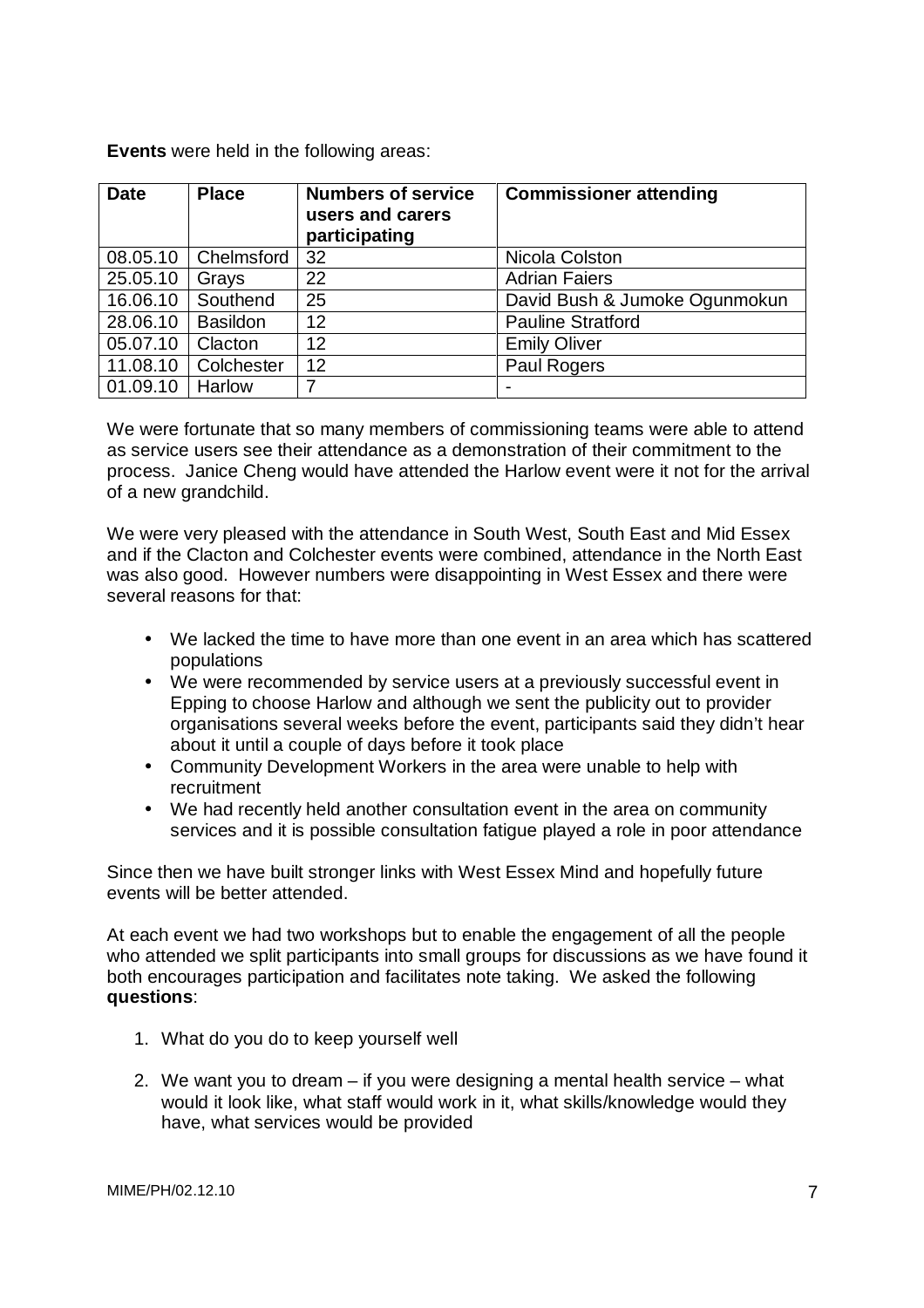By using open questions which allow participants the freedom to raise issues which are important to them we attempted to generate a discourse that was not confined or restricted by questions that were too prescriptive. The aim of the first question was to get participants thinking about the different ways in which they try to maintain their own well-being. We hoped the information gathered in these sessions might provide some indicators of potential commissioning priorities in the context of personalisation. But we also hoped that the discussion might raise awareness around issues such as responsibility, agency and empowerment.

The second was an invitation to think outside the box. The introduction to sessions stressed that this consultation was an opportunity for commissioners to hear what service users and carers would like to see in the future rather than an opportunity to discuss the success and/or limitations of services in the past or present. From the outset we were anxious to encourage service users and carers to embrace the opportunity to influence commissioning priorities and minimise the danger of the meeting reverting to outdated antagonistic models of involvement which have the potential to sabotage potentially constructive attempts at engagement.

The questionnaire, on the other hand, was designed to elicit information about the general public's expectations, which might give useful indicators to feed into commissioning priorities around prevention, support for mental health in employment and personalisation.

With the exception of one group at our first event all the **groups were facilitated by service users from the project.** 

**NB:** The quotes in the boxes are taken from notes made at the time of the events. Where possible note takers record actual phrases used by participants but where conversation is rapid summary notes are made.

 Some extracts have been used to illustrate different points as they are relevant in more than one section.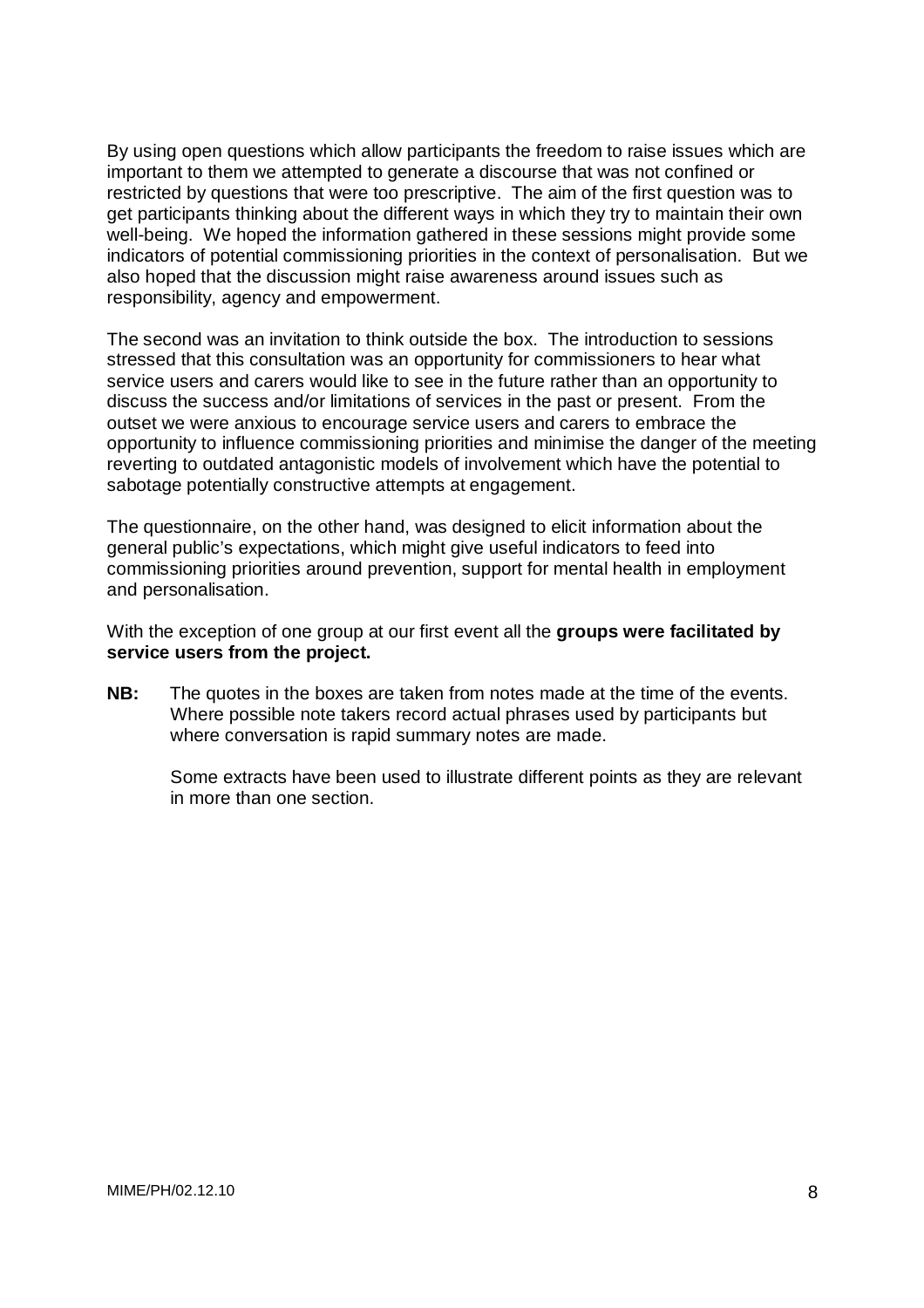# **Workshops**

## **What do you do to keep yourself well?**

By asking this open question we hoped to enable participants to begin to reflect on their own wellbeing and think about questions such as:

- Who is responsible for my wellbeing
- How do I seek/maintain an increased sense of wellbeing
- Who or what helps me

Inevitably some people thought of it in terms of what services do I use and wanted to discuss those which they found useful and gaps in provision if they felt their needs were not being met.

But many engaged with the discussion and were eloquent in describing what supports their wellbeing. They seemed to fall into 6 main themes:

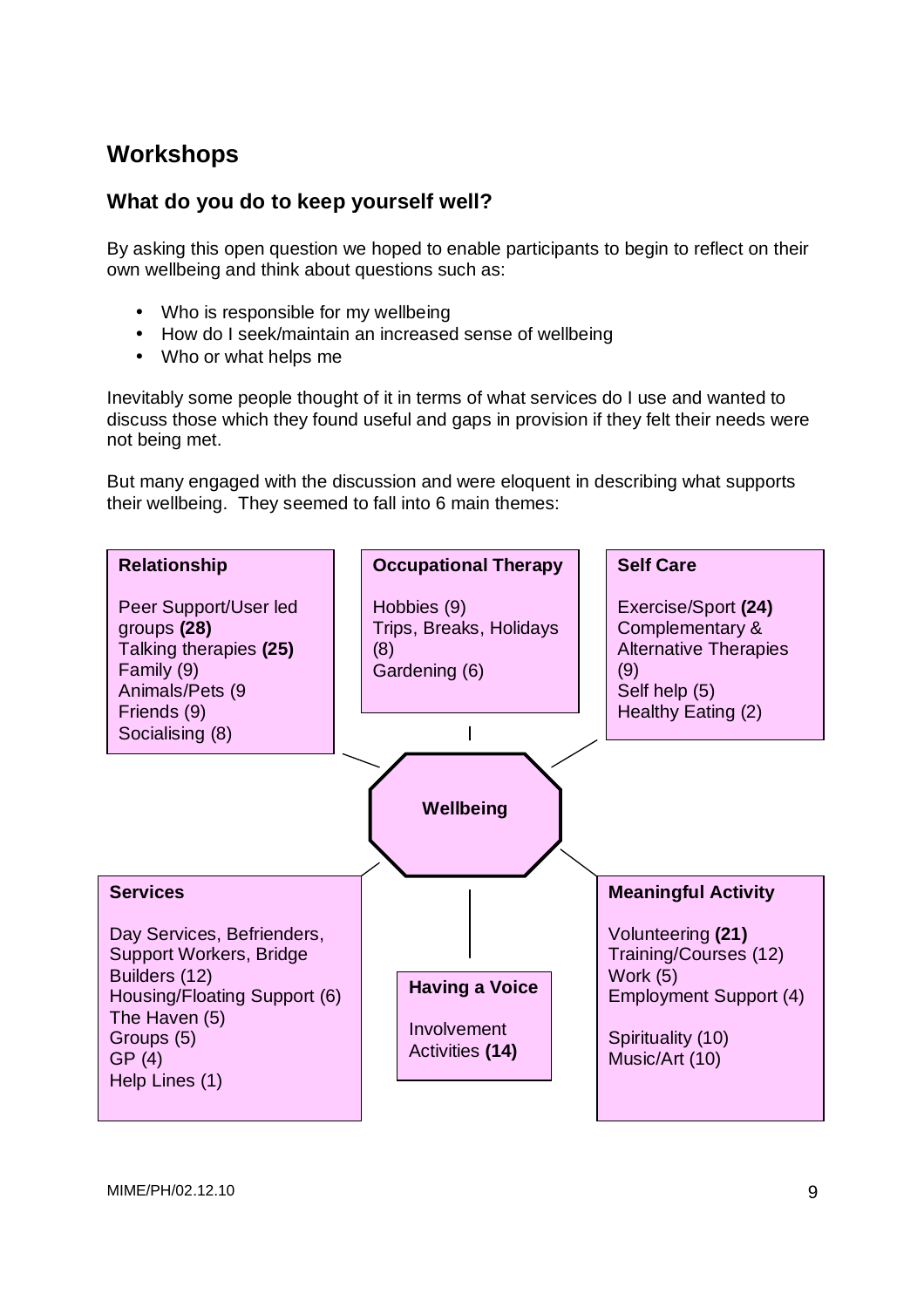The scores on the previous page relate to comments recorded in the notes taken at the time. However, in general discussions where several people are making a similar point numbers in agreement were not always noted. To improve accuracy we will attempt to address that in future consultations

However the scores recorded for peer support groups and talking therapies show that relationship with others is very important to service users and carers. The most frequent reason given for valuing peer support was that peers understood where they were coming from, were non-judgemental, accepting and supportive in contrast to service users' experience in the wider community where they often felt stigmatised. For participants from BME communities their experience of cultural insensitivity and racial abuse was a further reason for favouring peer support groups.

Talking to friends, family, peers and in therapy was seen as crucial to well being but there was criticism for unacceptably long waits for the latter – years in some cases. Many people mentioned the value of counselling and psychotherapy and its role in helping to prevent relapse but some participants were critical of time limited therapy which was seen as ineffective. Increased use of group therapy was suggested both as a remedy for long waits but also because of benefits they experienced in terms of peer support from fellow group members. The majority of participants made the point that there should be a variety of talking therapies available as one size doesn't fit all.

It is interesting to note that the proportion of service users quoting friends and family as important to wellbeing is significantly lower than that in our general population survey.

In terms of looking after self, exercise and sport were high on the agenda and exercise such as walking in the fresh air and outdoor activities (green therapy) were more popular than indoor such as gym or swimming.

Involvement activities and volunteering generally were often mentioned as crucial to maintaining well being. Having a voice and a sense of being heard was acknowledged as empowering and feeling useful seen as improving self esteem. When discussing something meaningful to do, volunteering was very popular and although there was some link to involvement activities a broad range of activities were also discussed. Many volunteered 'to give something back' or used their experience in a positive way to help someone else.

In relation to the financial climate there were many suggestions that service users could:

- run their own peer support groups in CMHTs
- act as buddies or provide information to people when they receive a diagnosis for the first time
- get involved in training staff from a user perspective

Many people found undertaking courses beneficial in terms of mental stimulation, socialising and boosting self esteem, although some found the cost prohibitive. Basic level courses could be accessed freely but for those with some qualifications, wishing to improve on them, funding was harder to find and sometimes impossible, although some participants reported that they had been helped by CBBs to access funding for training.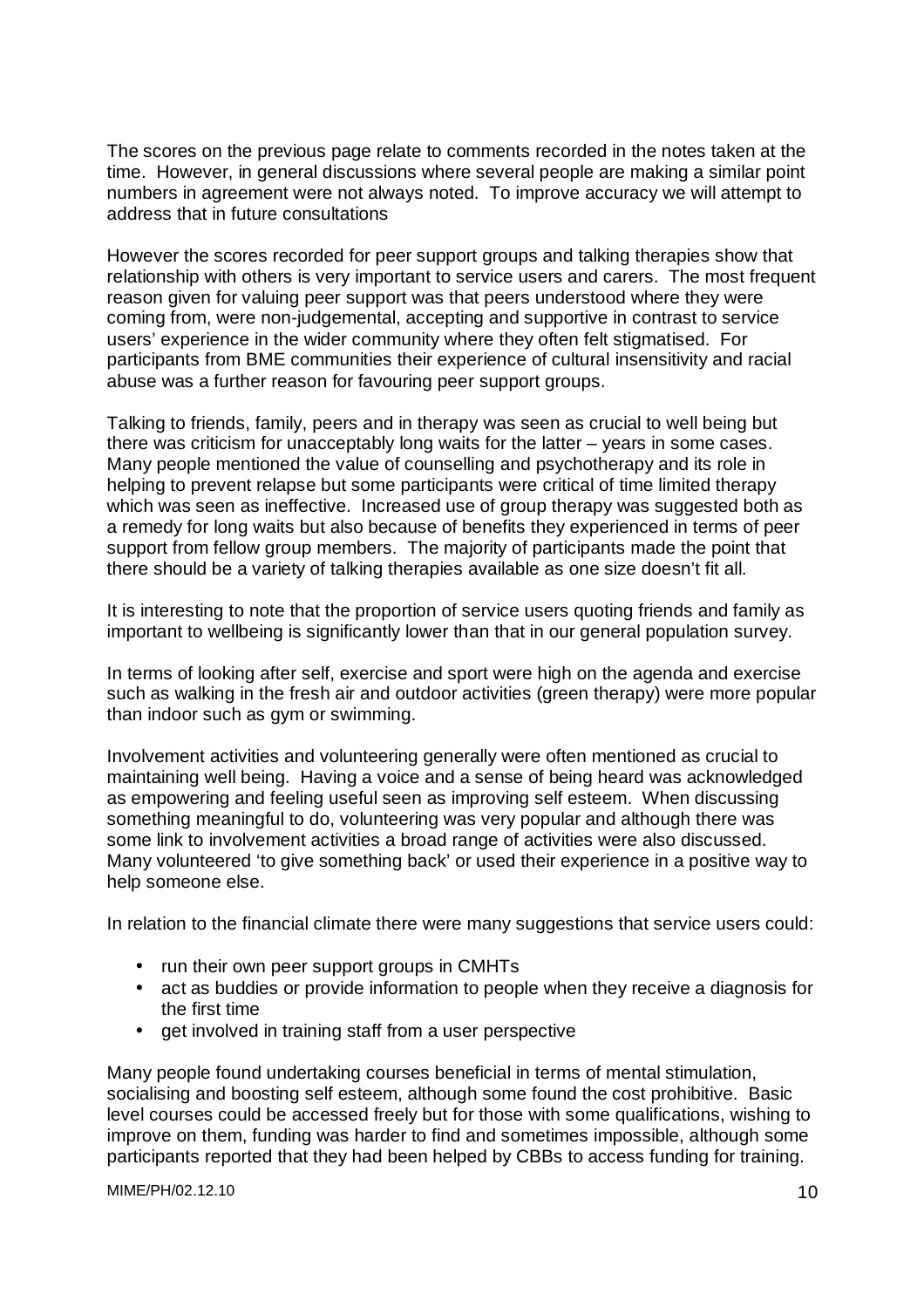Spirituality in all its forms was cited as supportive and beneficial. Where it took the form of attending places of worship it gave a sense of belonging which was highly valued. Participants from BME groups in particular called for improved access to spaces where they could pray when they were in hospital.

But there was relatively less interest in the traditional arts and crafts activities of occupational therapy groups and some people were quite scathing of attempts to stimulate their interest in 'geriatric playschool' which was reminiscent of comments made in the North Essex Community Services review re 'card making for kids'.

A significant number found looking after animals as personal pets or through volunteering therapeutic. Alternative or complementary therapies were popular and people were willing to pay for them though for some the cost was an issue. A few were able to access them in the services they used and many called for the provision to be more widespread.

Young people (under 25) were under represented but those who did attend were more likely to call for the provision of activity groups as well as talking therapies and seemed marginally less inclined to prefer activities specifically provided for those with mental health conditions. One young single parent said that because she had a child to look after she often kept in touch with friends in the evening on the internet and wondered why services did not take advantage of new technology to support and expand existing service provision.

With the help of CDWs in Chelmsford, Thurrock and Southend we were fortunate to have several BME groups represented at events. The predominantly Indian and Pakistani group in Thurrock, who were mainly female, talked of activities within the home and seemed marginally less likely to undertake activities independently. This may be related to cultural and gender specific expectations. However, they were happy to engage in group activities organised by Thurrock Racial Unity Support Task Group (TRUST) and the CDWs. But they were keen to access training to improve their English language skills and were also interested in:

**Learning skills to help with social integration… things like writing so can fill in forms, getting money out of a cash machine, how to access services etc. Literacy in Service User's native language would also be helpful so can use written materials available to them. (Thurrock)**

The groups in Southend who were mainly from Southern & Eastern Europe and North Africa were also keen to improve their language skills and some seemed confident about using the library to access information about activities that were available in the community. They clearly valued the support they were given by the CDWs who are based in Southend Mind and were frustrated that statutory health providers seemed reluctant to make use of the service's expertise in culturally appropriate ways of working.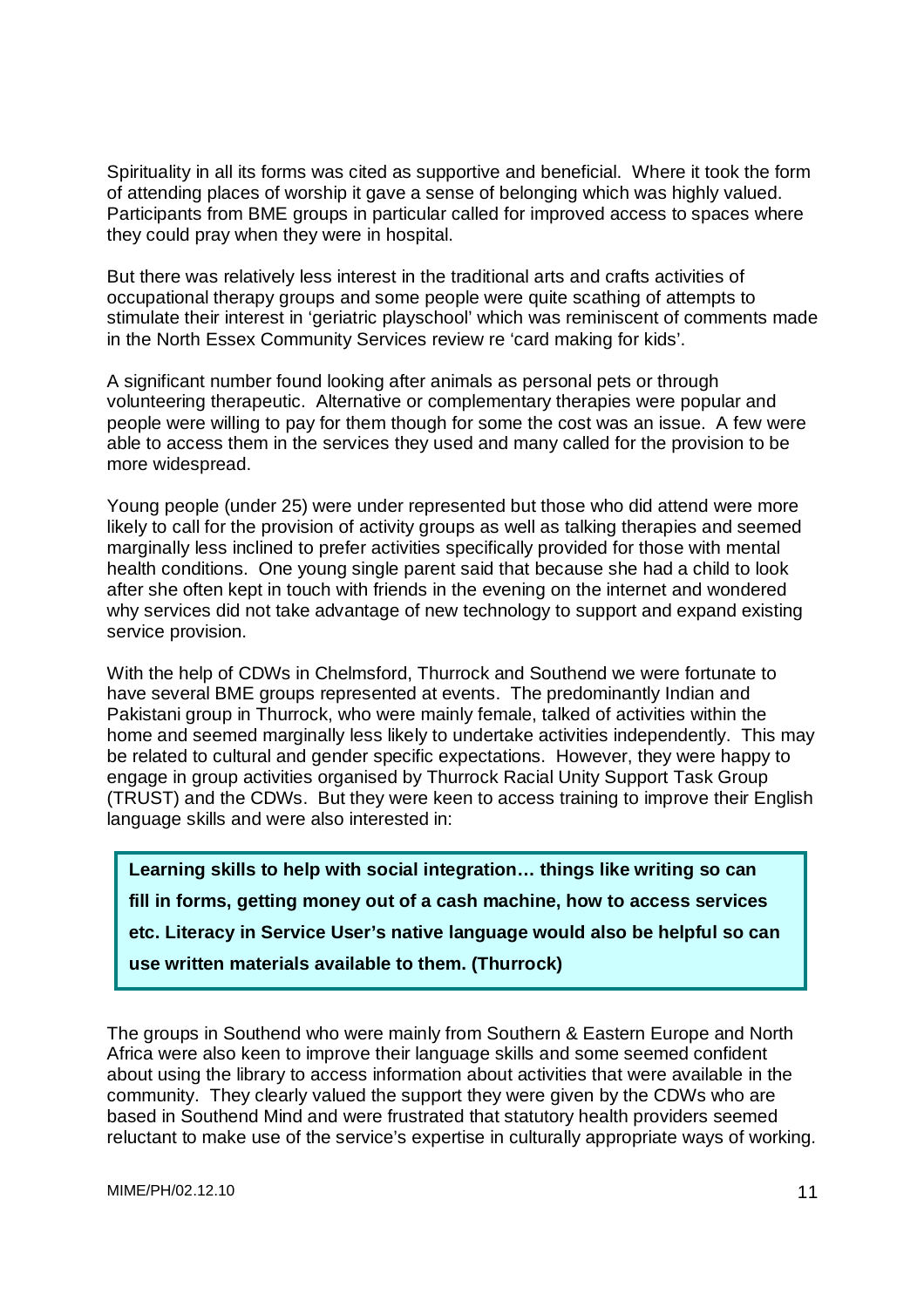Like the groups in Thurrock, they also flagged up difficulties with obtaining interpreters for appointments and problems with receiving written communications in English even when they had made it clear that they could not read them.

One of the reasons for generating a discussion on wellbeing was the hope of providing early indicators of potential commissioning priorities in the context of personalisation and we have included comments on personalisation in the key work strands section on page 38. Service users reported using a wide range of activities to support their wellbeing, showing that there are a variety of activities available but many reported difficulties accessing them as they were costly for individuals on benefits:

**Complementary therapies – acupuncture, alternative therapies, back massage etc (Chelmsford)** 

**Weekly massage and a facial is very beneficial but expensive…Finance can be a problem in accessing some therapies (Chelmsford)** 

**I've looked into exercise – I prefer it to therapies – but I don't want to be solitary. A gym would be good but it's far too expensive. (Chelmsford)** 

**I like college courses but I can't afford them (Basildon)** 

**Once you get to a certain level you can't get help (in relation to courses - Thurrock)**

Some participants when thinking about wellbeing wanted to discuss services they used at present or had used in the past:

**The Haven allows you to feel safe and belong and the service offers a 24 hour phone support service and up to 14 day respite accommodation. In addition, there is daily one-to-one support and the service is really empowering (not institutionalised) as there is lots of freedom to come and go as appropriate. (Colchester)** 

**When I was very ill I came across the NSF now Rethink. I've been with them for 14-15 years. It's a good way of dealing with your illness – they can give you information and signposting. They've been my support but now I can be independent - I learned from other people in the group. Now I can give back. (Southend)**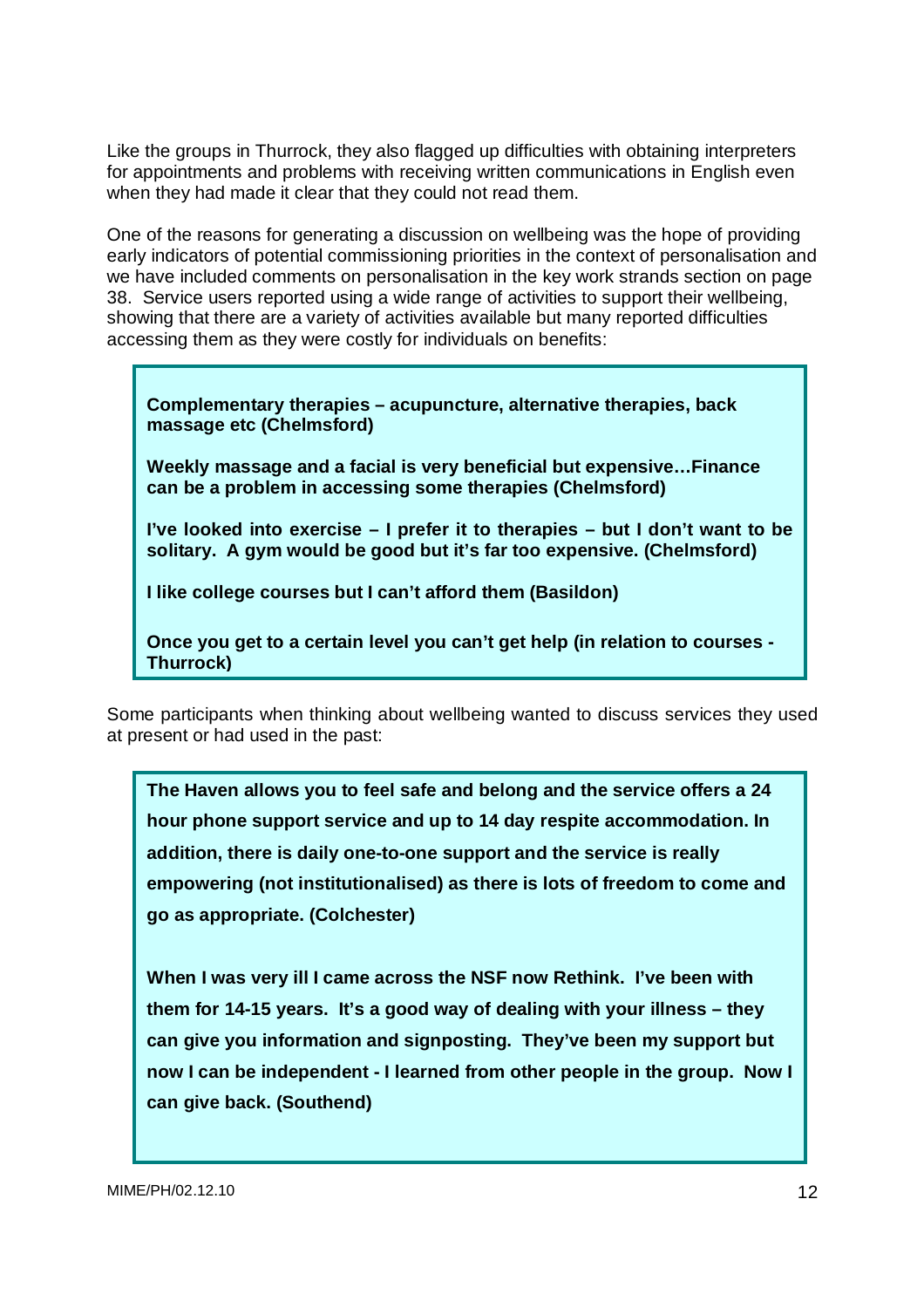**When I need help or need to know my rights, I go to Mind. The environment at Mind is better than the Taylor Centre. (Southend)** 

**The group gives me a family feeling – I am happy to go and be there….gets me out of the house. They talk to us and make us feel better. At home I get distressed. Going out means I learn about different cultures. Balmoral community centre is run by REASON and we can do IT. (Southend)** 

**90% of the old drop-ins were good – they signposted to other services Dorson House ~ It was called a Drop-in but it was more like a Crisis Centre. (It is now Summit House and they are developing some service usercontrolled groups. It is hoped that these will progress well and that some of the original activities from Dorson House will be reintroduced) (Clacton)** 

**Recently I joined Mind, all the services I have used are from the voluntary sector. It is a matter of trial & error to find what's out there. Swan Housing have provided practical support & provide an interface with the Job Centre (Colchester)** 

**My daughter goes to Assertive Outreach and they will help her with things. There are/have been periods of time when I wished there was more, if she could have had an intensive programme earlier…..NACRO have been very helpful. (Colchester)** 

**With support like I get from Oasis I can do so much more (Thurrock) I've been accessing not just mental health but drug and alcohol… that service got me back into recovery…. now I lead a sensible life (Thurrock) Open Arts- that was really good it got you out doing things. Befrienders are good for isolated people.** 

**I go to the organisation at Panorama House, they are very good if there is a problem they will get in touch with Aston Court (Basildon).**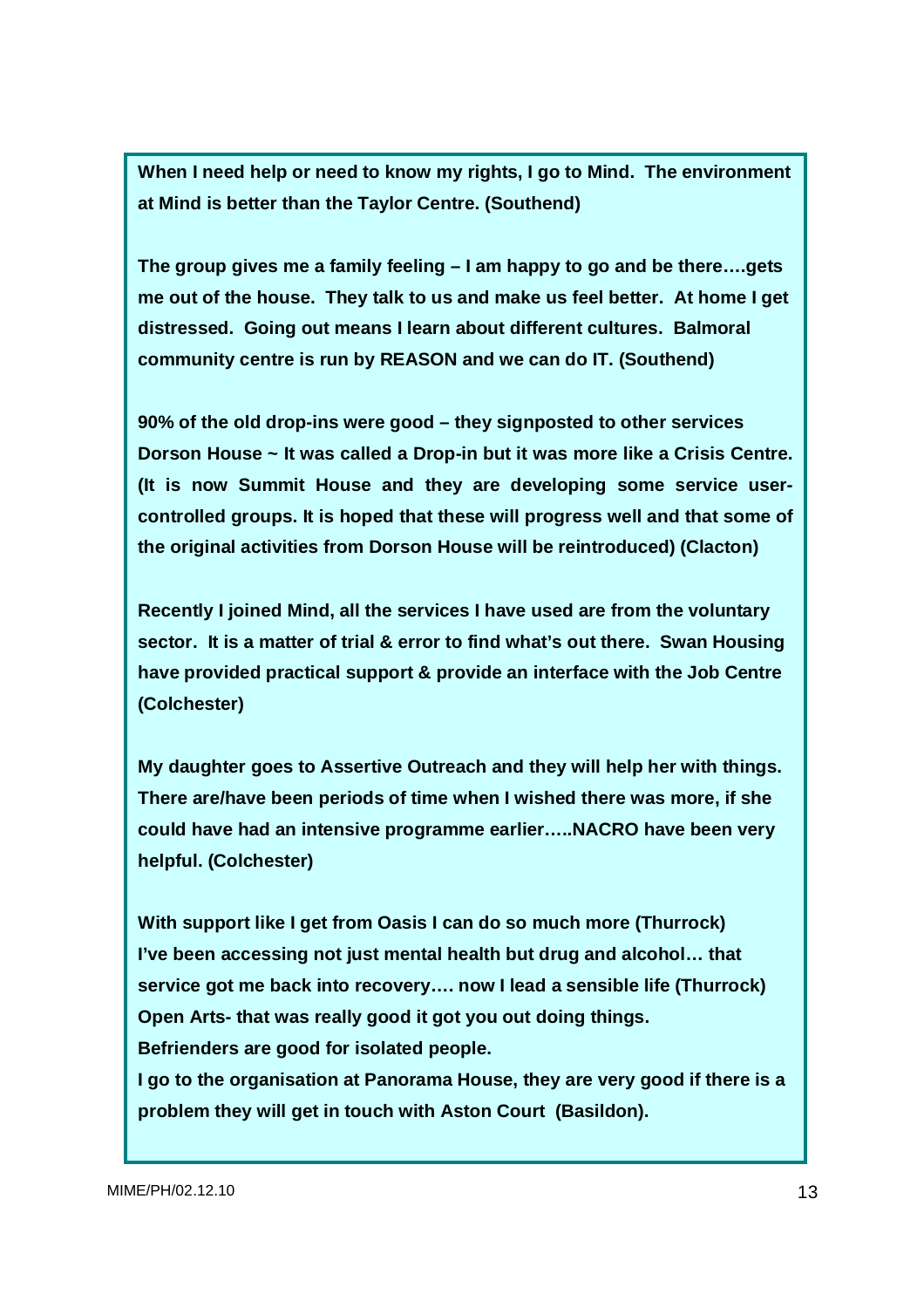**New CPN – 'my CPN is now working with me for my benefit – we seem to be on the same wave length…' (Clacton) Mind day centre they take us on trips (Harlow)** 

Sadly some people seem to accept that they may be permanently dependent on services:

**My illness is never going to go away – I stumble from crisis to crisis….. I was moved from the CMHT to Assertive Outreach team… I have a 365 day a year service… Even when I get picked up by the police when I'm unwell they see the card and call the AOT and they sort it. (Thurrock)** 

\_\_\_\_\_\_\_\_\_\_\_\_\_\_\_\_\_\_\_\_\_\_\_\_\_\_\_\_\_\_\_\_\_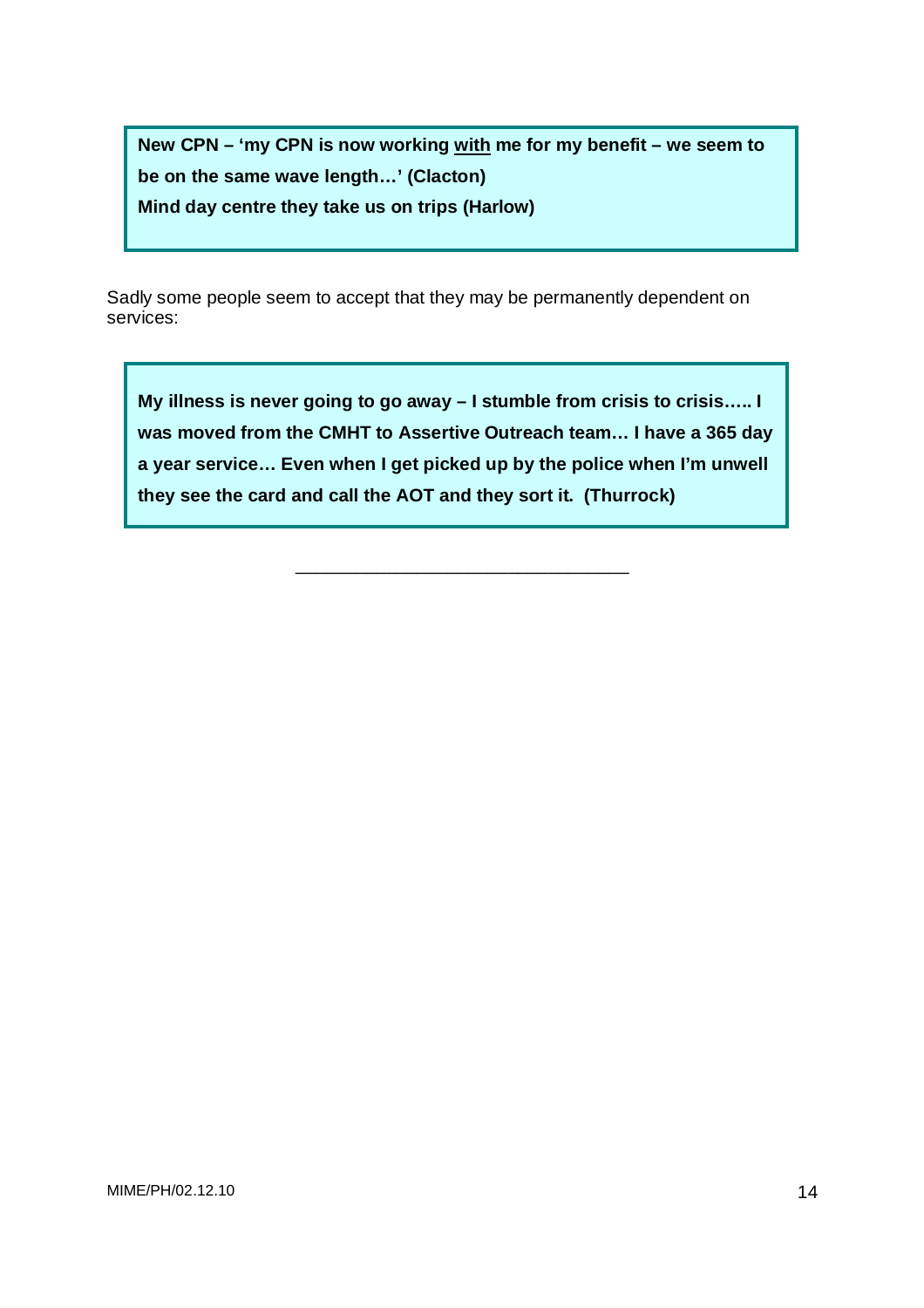# **Dream Session – the Future**

Although a few people seemed to find it difficult to go beyond discussing the merits and faults of services as they are, most people were willing to engage with a wider discussion on what should be the key elements of services in the future and the discussions showed that many service users are able to reflect and use their personal experience constructively to suggest priorities for service planning and delivery.

As the comments below show they are also aware of the impact of the current economic climate and can be pragmatic as well as aspirational.

# **We know what is doing us good – they may be spending on services which**

#### **aren't doing us any good. (Basildon)**

**We need to identify what works/what doesn't work (Chelmsford)** 

In every group suggestions were made, which service users felt were not only useful in terms of meeting people's needs but could also be justified in terms of cost effectiveness.

Discussions covered a wide range of issues:

- User involvement and the value of experiential knowledge
- Mental health promotion and prevention
- Services community based and residential
- Peer support and self help
- Support offered by services both statutory and voluntary
- Medical and psychosocial interventions
- Staff skills and training
- Personalisation
- Employment

Inevitably, in such a wide ranging discussion, concerns were raised around some existing services:

- Anxieties about GPs' lack of training and expertise in mental health
- Concerns around poor communication both interpersonal & inter-agency
- Crisis services which do not address the expressed needs of service users

However, where concerns were expressed, constructive suggestions on how issues might be tackled soon followed.

The diagrams on pages 17 to 19 attempt to show in summary the main themes which emerged.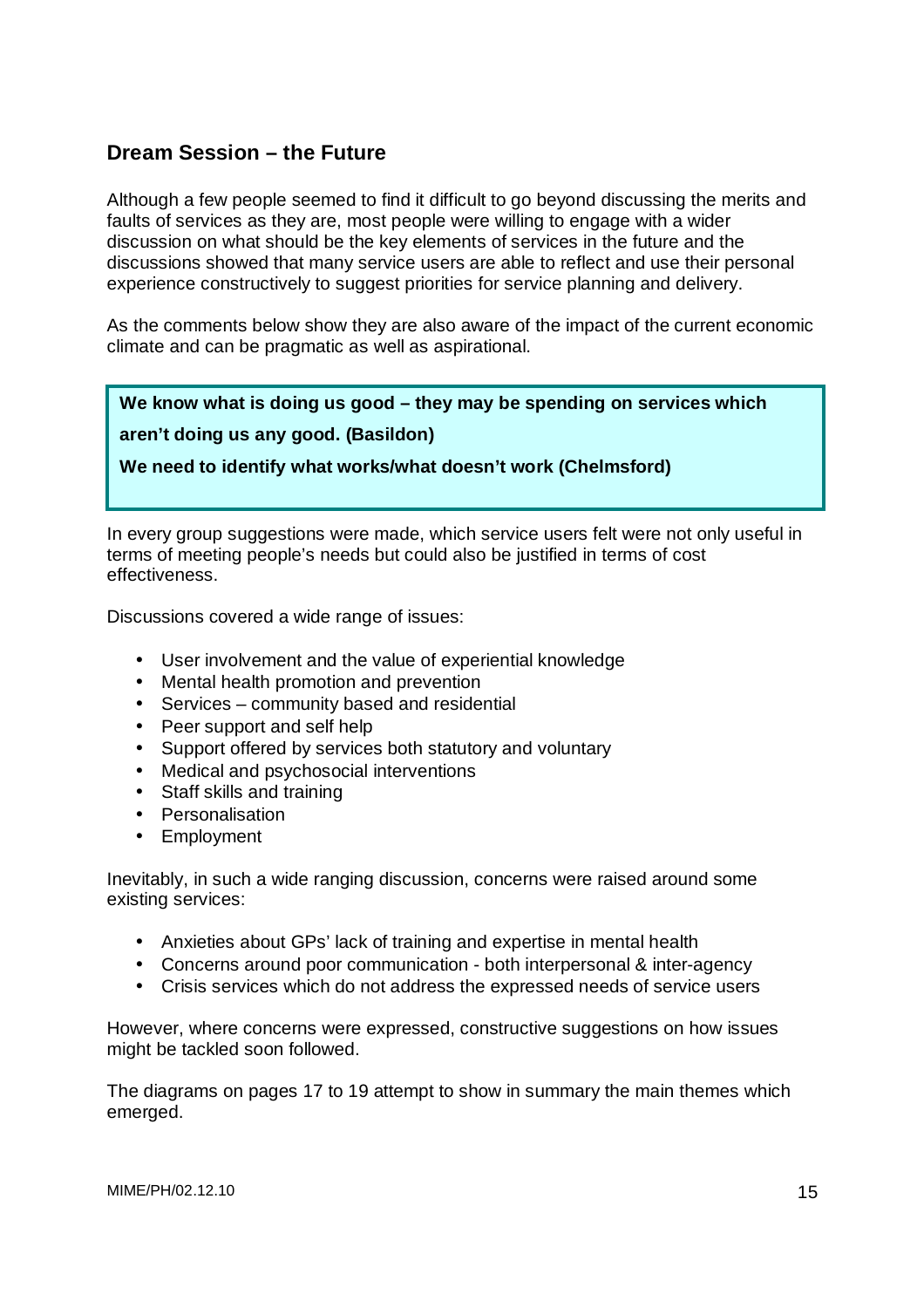**When thinking about the shape of services in the future service users and carers tended to think about their own life journeys and the stages they were at in the present. Their comments reflected that perspective.** 

**In attempting to capture and deliver a summary which reflects their collective views it seemed relevant to present their ideas in a way which reflected the different stages and concerns represented by the participants in our workshops.** 

**However, it is important to note that some of the comments, although presented in one particular section are equally relevant for others and this applies in particular to comments in the 'community' and 'moving on' sections.** 

**There may be an argument for not presenting them separately but the decision to do so emerged from the messages that we heard from service users about their individual stories and the importance of recognising that each person moves through their recovery journey at their own pace and there is a time when their need for care and support is greater.** 

**Their priorities at that stage are naturally different to those which emerge as they become stronger, more independent, better able to make use of choices and engage more with their wider communities.** 

**In essence the message often seems to be that 'we need to experience being cared for, feeling safe and supported, before we are able to begin to care for ourselves again. In order to move to that stage we need the people working with us to understand the stage we are at and to foster hope and self belief rather than push us along a path they have drawn and we are not yet ready or do not wish to walk. If we can feel safe and supported then we are better able to draw our own map.'**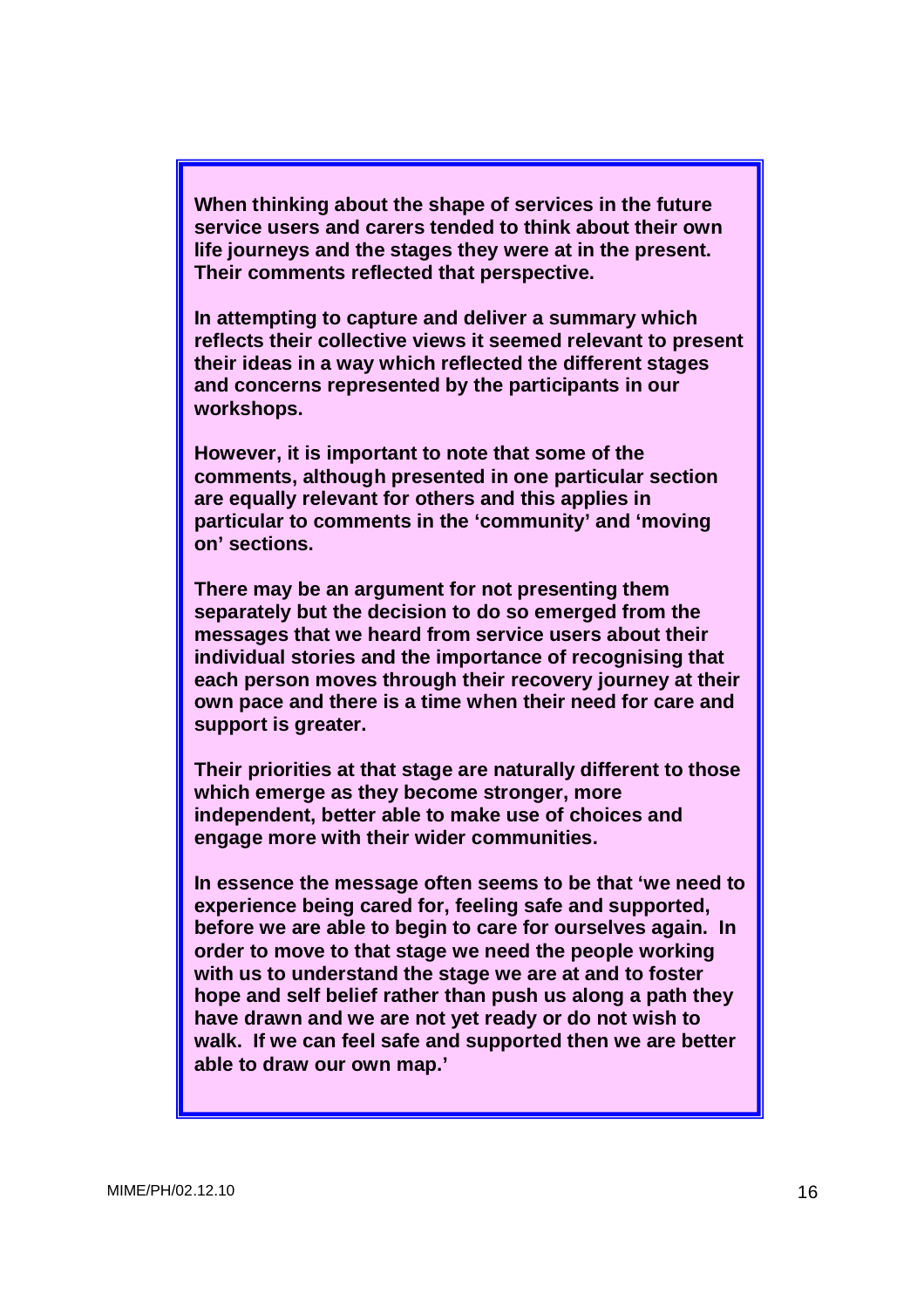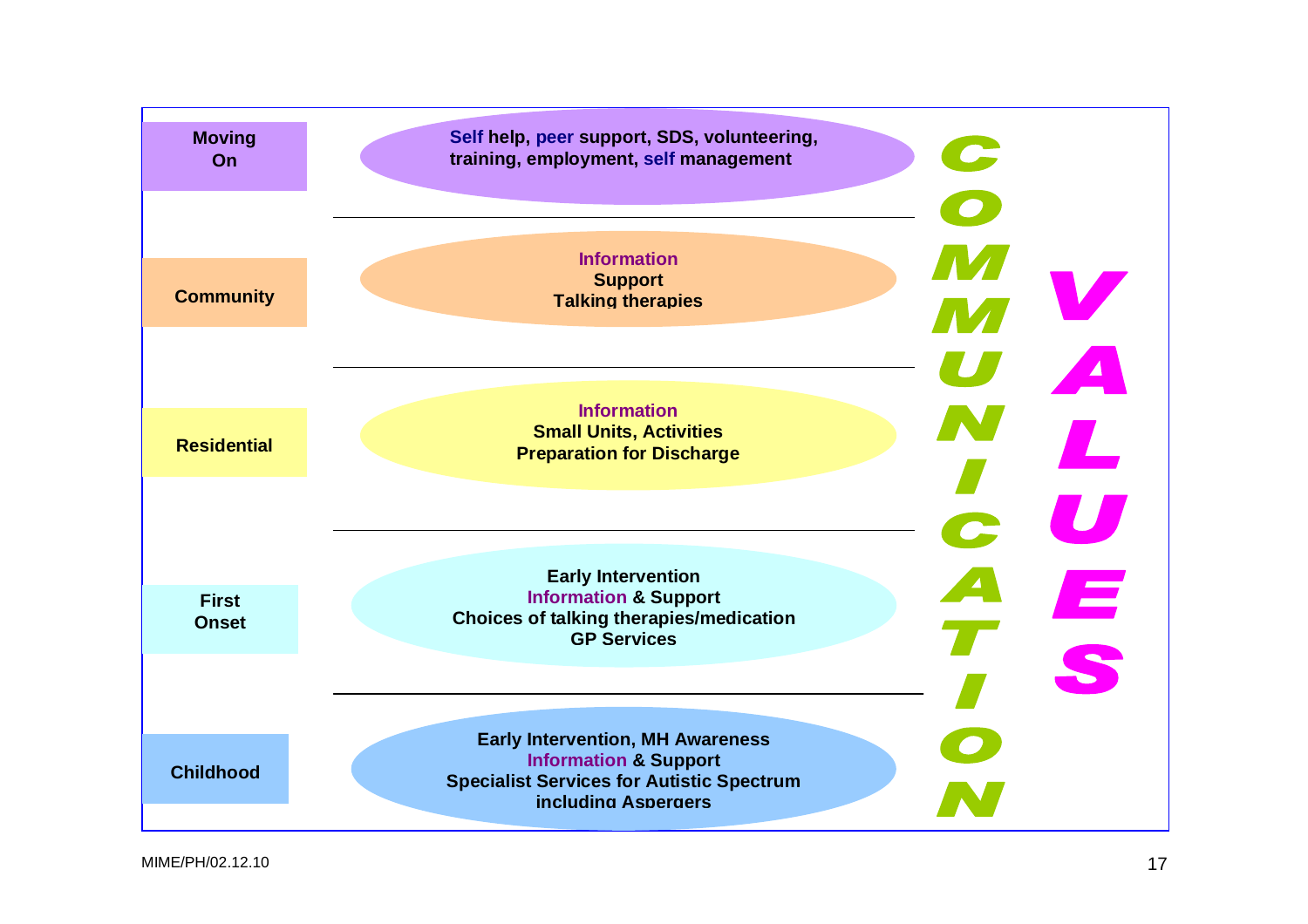Within the diagram key words are highlighted which are of crucial significance to service users and could be seen as both underlying and major themes. These are presented first and the stages follow:



The following pages attempt to accurately convey the views of the service users and carers who worked so hard in the consultations to articulate what they felt were the key themes which should inform commissioning decisions.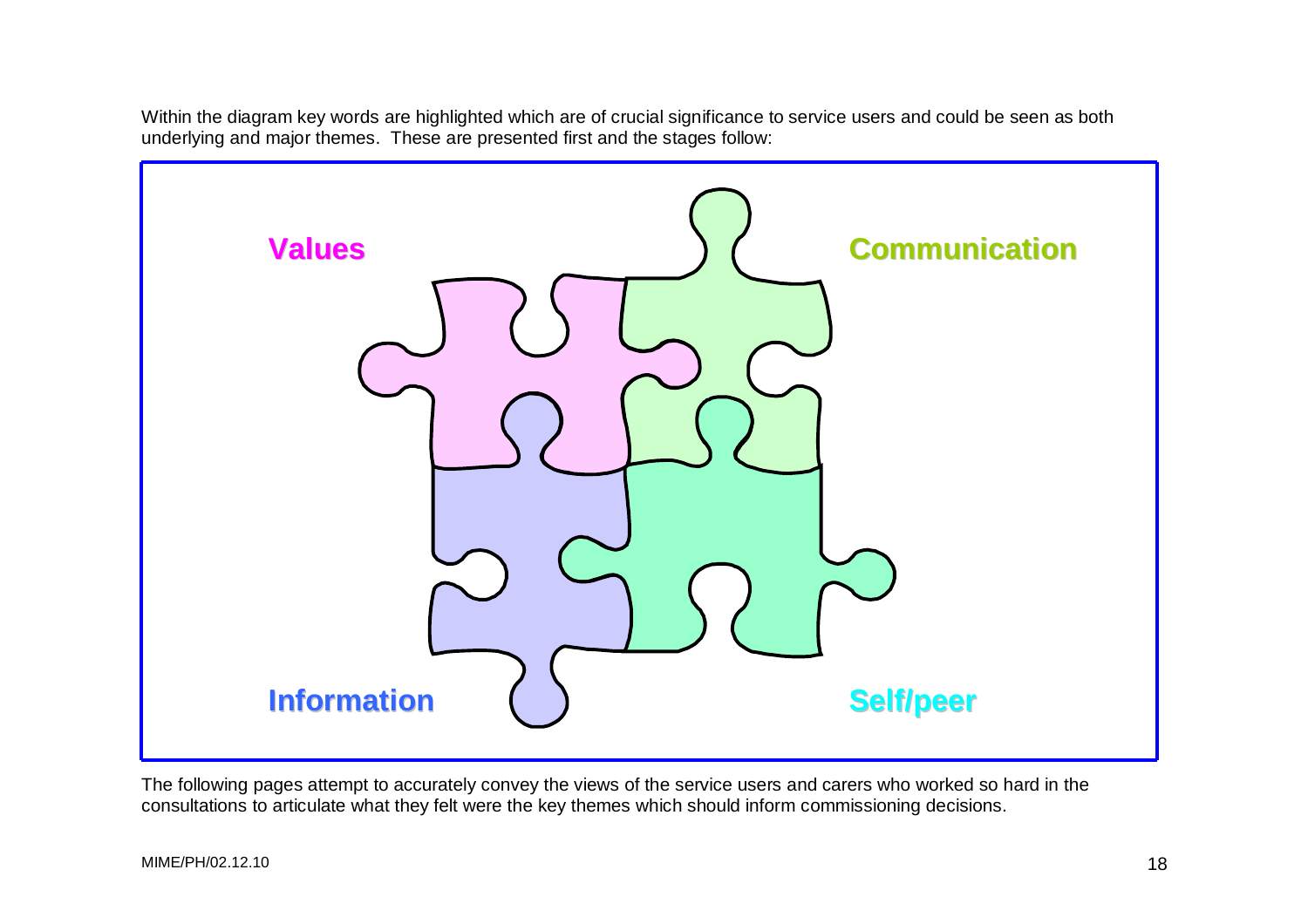As the diagram on the previous page shows the key words are intertwining and closely linked. The words which came up most frequently in the discussions relating to them are shown below:



As the diagrams attempt to show, the issues are connected and interlocking. For example, if a professional has poor listening skills, service users and carers can sometimes make the assumption that it stems from a lack of respect rather than training deficiencies.

Similarly poor experiences in user involvement activities in the past can increase service user and carer scepticism about developments now.

MIME/PH/02.12.10 2012 2022 19:00:00 20:00 20:00 20:00 20:00 20:00 20:00 20:00 20:00 20:00 20:00 20:00 20:00 20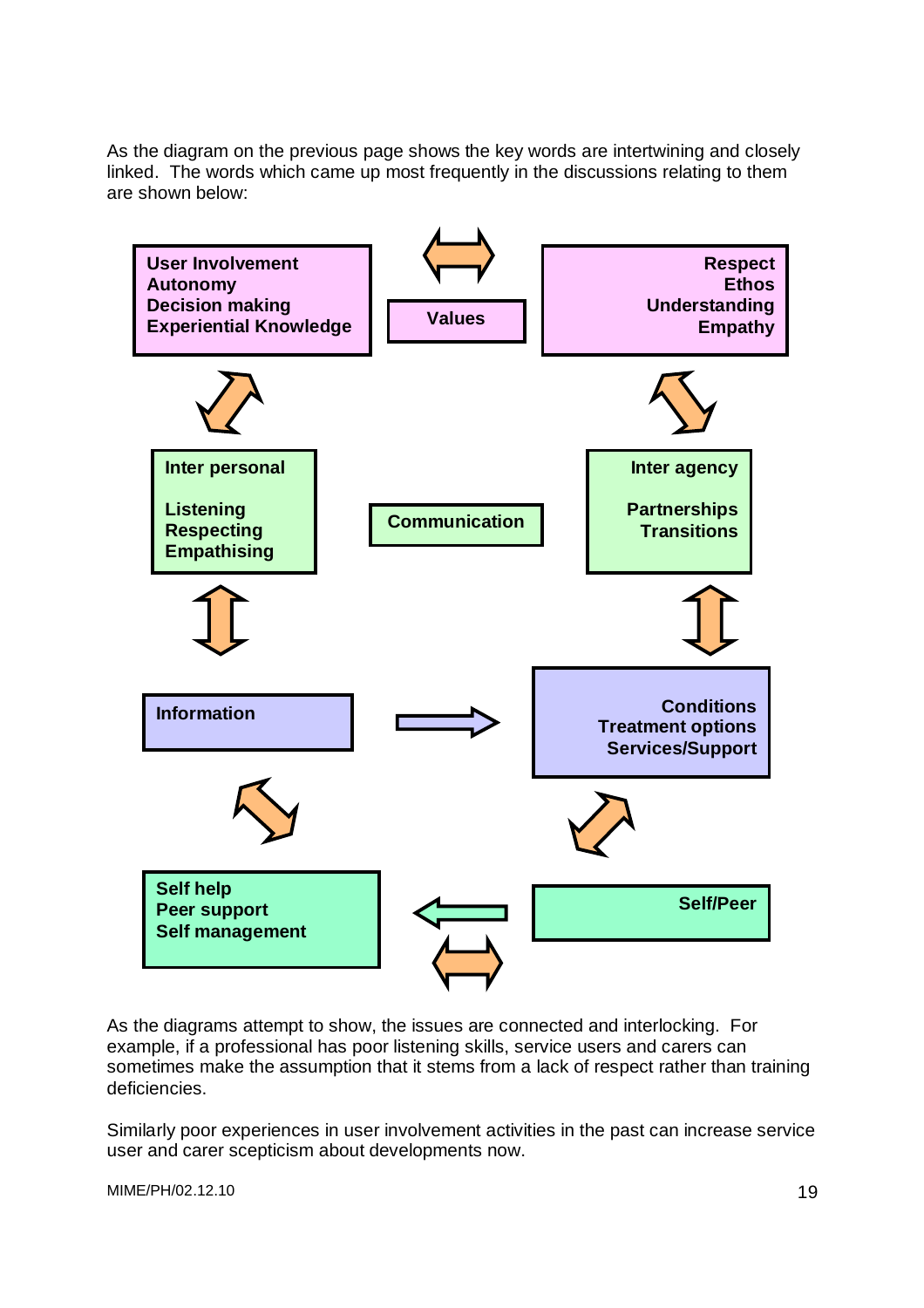#### **Values**

Consultations on service planning or reviews often tend to concentrate on practical issues like what is offered and whether it works. But, given a brief to dream up a new service, one of the most important discussions in all our events was around values and they centred on two issues – user involvement and the values which should underpin mental health service delivery in the future. Service users and carers are aware that policy, education and research discourses increasingly use affirmative language in relation to the value of lived experience and they welcome these developments.

However, this apparent acceptance of the value of experiential knowledge is juxtaposed with what they experience in every day interactions with practitioners where the value of 'expert' knowledge is assumed and attitudes and behaviour can at times lead individuals to suspect that their experiential knowledge is little valued and sometimes dismissed altogether.

A further complicating factor is that professionals in health services are trained to maintain boundaries and distance even within some psychological therapy models. Many service users in secondary care have negative life experiences which can go back to early years which contribute to feelings of 'difference', social exclusion and isolation. Professional distance and challenges to their perception of their personal experience, needs and emotions can inadvertently reinforce rather than mitigate that distress.

They seek feelings of connection which may have been missing in their life experience and therefore respond better to helping relationships which involve listening and empathic responding, mentoring and affirmative dialogues – hence the interlocking nature of values and communication issues and the strong preference for peer support opportunities reported in the section on keeping well.

However, In spite of many previously frustrating experiences in the world of user involvement, service users and carers who engaged with the 'Big Conversation' are beginning to overcome their scepticism and welcome the opportunities provided by the MIME Project:

#### **Asking our views is really helpful (Clacton)**

**Speaking of commissioners – they used to sit in their offices and make decisions based on what they thought was cost effective… there has been some change however… I think they come out and listen more now' (Clacton)** 

They strongly believe that their experience of using services gives them a unique and valuable perspective on what works and what is less helpful in current service provision. In all our consultations they assert their value as stakeholders and call for more involvement in decision making:

MIME/PH/02.12.10 20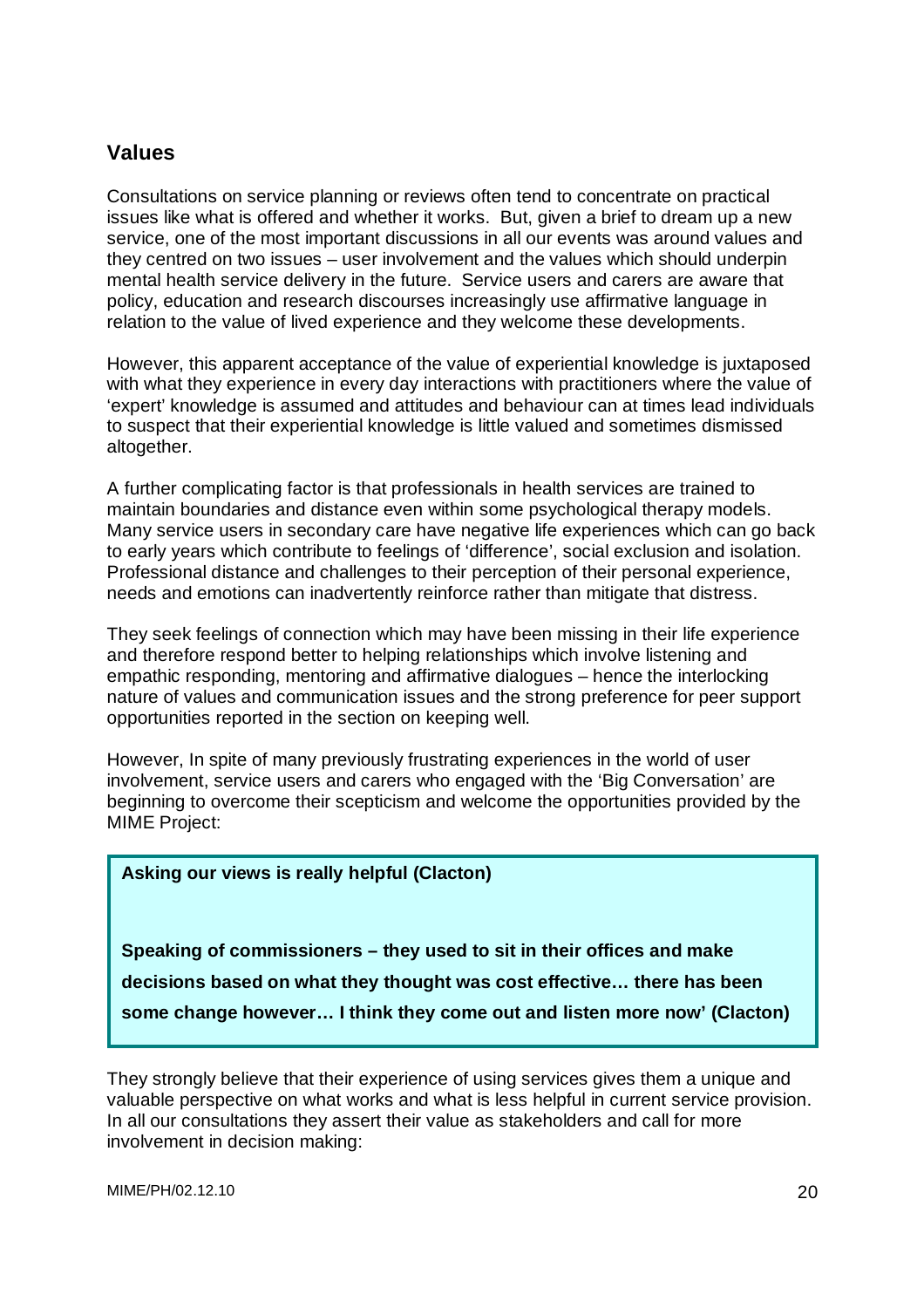**Service user and carer involvement is paramount – need customer led services – doing what people want. (Basildon)** 

**There needs to be more service user and professional involvement in decision making by commissioners. Service users are experts in their own needs. Professionals also have a lot of useful knowledge because they work on the ground. If this happens more it will be more economical because then services will better meet peoples needs.** 

**In decision making groups service users should have equal votes. (Clacton)**

Many see user involvement, not as something which is bestowed by a benevolent and powerful stakeholder but as a right or entitlement. In addition to a seat in decision making groups, service users see a role in staff recruitment and training as a further method of influencing service planning and delivery:

**People with mental health issues should be put on interview panels (Colchester)**

**You need to take care in picking the right person for the job… Service users and carers should be involved in staff selection (Chelmsford)** 

As well as advocating for increased representation on decision making bodies and additional roles in staff training and selection as a way to effect change, many service users believe that the only reliable way to change the ethos of mental health services is to employ more people with experience of mental ill health:

**More service users to be employed within services and on the Boards of Trusts (Clacton)** 

**People who work in mental health services should/need to have the experience of mental illness themselves – unless you have been in the pit… (Colchester) We need more people with lived experience working in the system and opportunities for clinicians to have one-on-one conversations with SU's with mental health problems – not as a doctor-SU interaction, but as a person to person discussion about what it is actually like to experience mental health problems. This would help to develop real empathy, not book-based problem solving. (Thurrock)**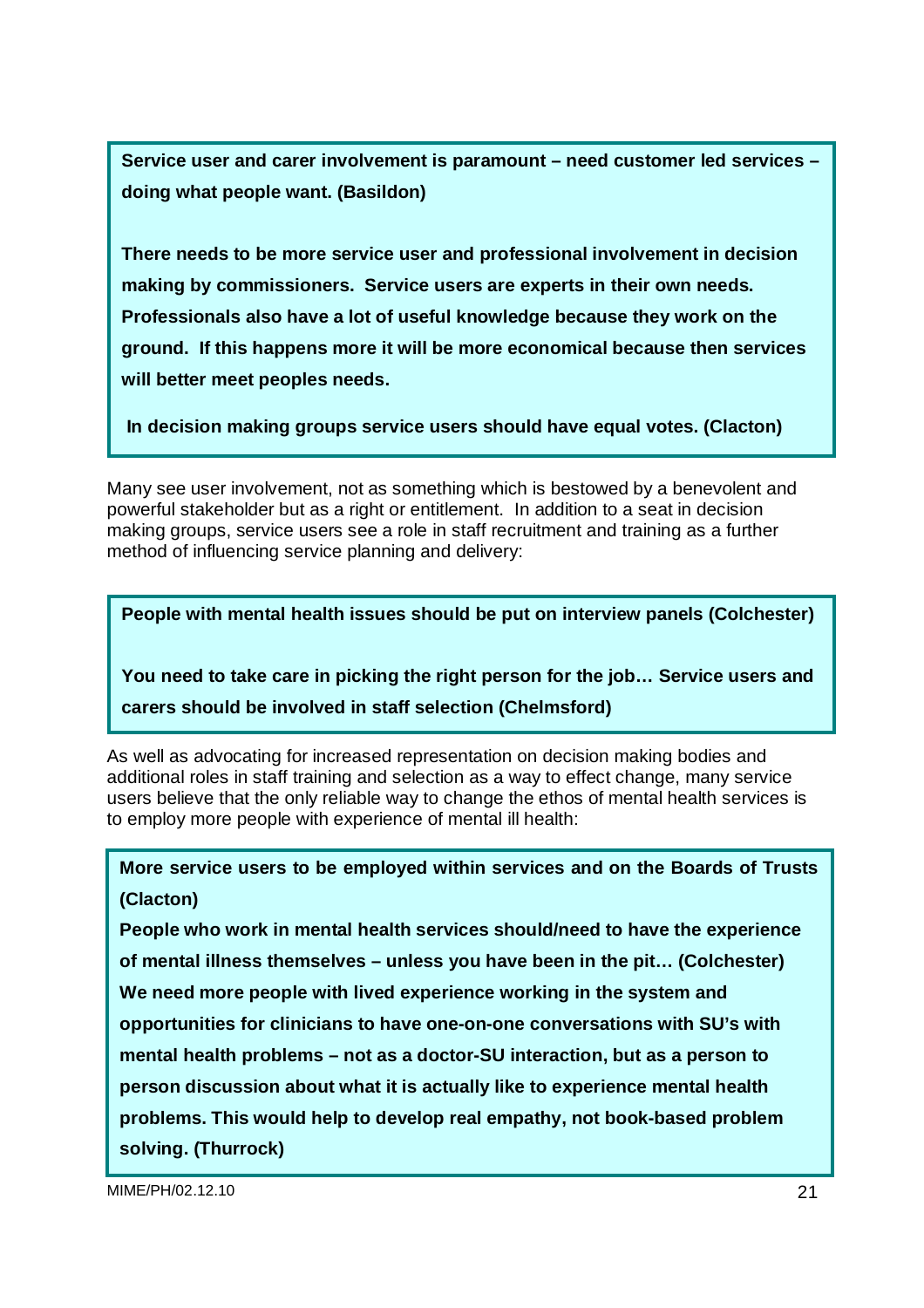**You can go to College and learn about mental health problems from books but you don't know what it is like from the inside if you do that…. Service users do… service users are experts ….they support each other - one participant mentioned setting up a service user support group (Clacton)** 

**Service Users being employed within services, such as on wards, in the community, on phone lines, etc - a good mix of staff is needed… Service users and professionals should work along side each other and learn from each other – they could be useful to each other – service users often relate better to other service users. (Clacton)** 

Many believe that user led services, self help and peer support groups are the best guarantee they have of services which are centred on their needs rather than those of the service provider. Although some service users continue to phrase calls for peer support opportunities in terms of regret around the loss of drop-ins there is a growing awareness amongst practitioners as well as service users and carers that peer support can be both enabling and empowering.

There are benefits in terms of greater independence and improved self esteem as participants are able to offer as well as receive support. They also offer opportunities for exchanging information on services and coping strategies which are perceived as valuable.

Service users and carers see user led services, self help and peer support groups as an integral part of services in the future and call for commissioners to recognise and acknowledge the value of peer support and prioritise the provision of opportunities to access it. They quote the stigma and discrimination which they experience in their daily lives as one of the reasons why they value spending time with others who have shared experiences and can offer 'safe' spaces where they will not feel judged. This may also link to the need for 'connection' referred to on page 20.

# **Communication**

This issue is discussed at every consultation we have engaged in at both the interpersonal and inter-agency/team level. When discussing services in the future and what they hoped for, there was universal agreement that the staff working in them should have good listening skills which they are able to demonstrate.

'They don't listen', came up in various forms about staff working in provider organisations to illustrate the point individuals were making. It occurred most often in comments relating to clinical staff and statutory services generally but also occasionally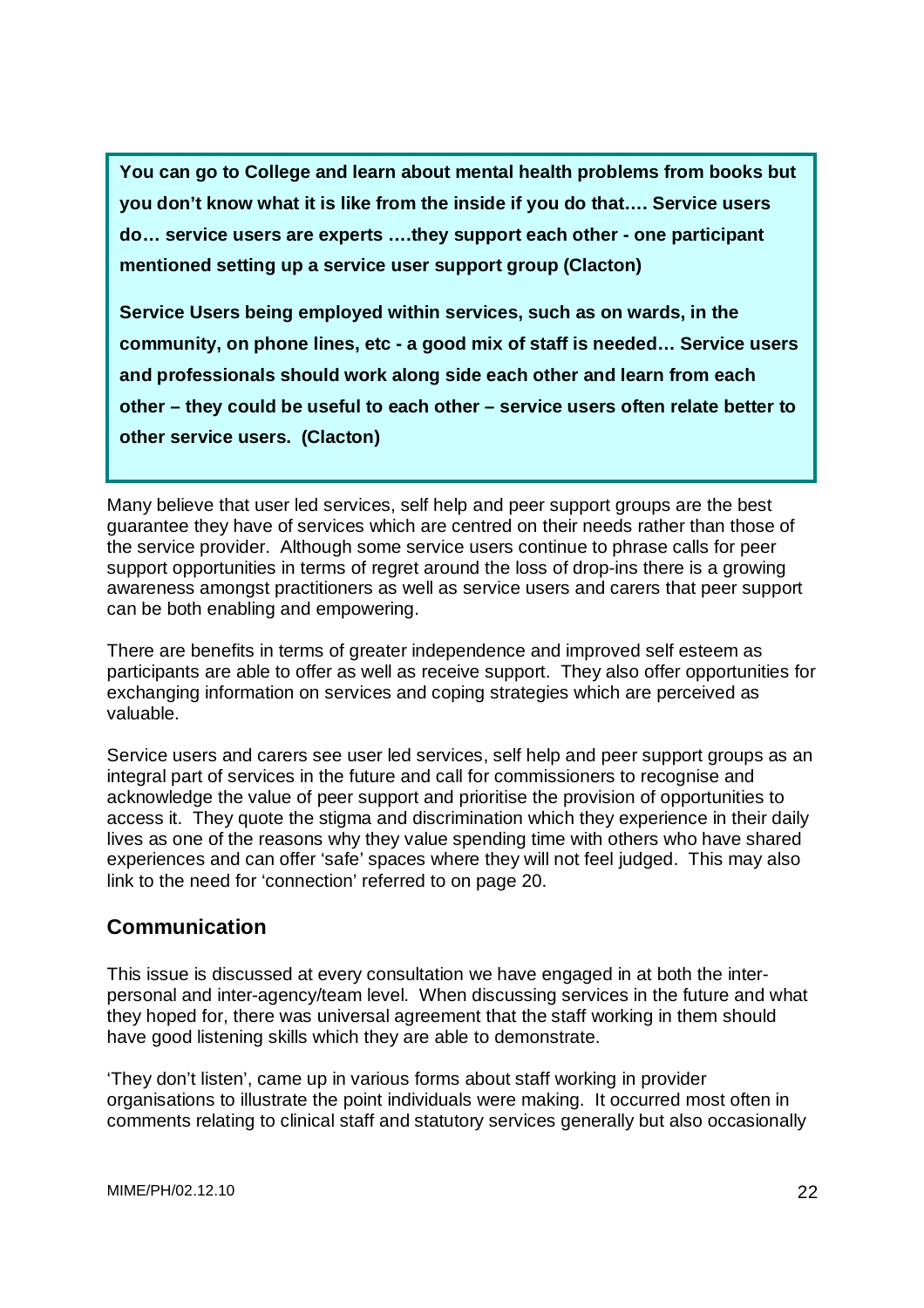in relation to staff working in the voluntary sector. It applies to all levels from receptionists to psychiatrists and senior managers.

#### **Being listened to is important. (Basildon)**

**Workers listening to you – recognising that you are the expert in yourself…they tend to be judgemental, say that you have to put up with what you're going through. CPNs were cited as an example of people who do not listen to you, nor recognise your expertise. (Clacton)** 

**The psychiatrists don't understand our point of view. They should first listen. There should be more staff training around communication. People with mental health problems don't get respect from psychiatrists and they don't understand different culture… (Southend)** 

**Staff need to talk to patients and listen to them …Social workers need to communicate. (Southend)** 

**Sending staff not to a charm school …. But so they can talk and listen to people…They need communication skills. (Thurrock)** 

Comments about poor communication skills, as mentioned above, are closely linked not only to skills but to the attitudes which reflect the value base which service users think should underpin services:

**If people feel comfortable they can connect. (Colchester)**

**A&E staff need to receive more training on self-harm issues - Although they say they are trained in this area, their response to self-harm is often poor. (Colchester)** 

**Attitude of some staff is poor particularly if you self harm (Basildon)**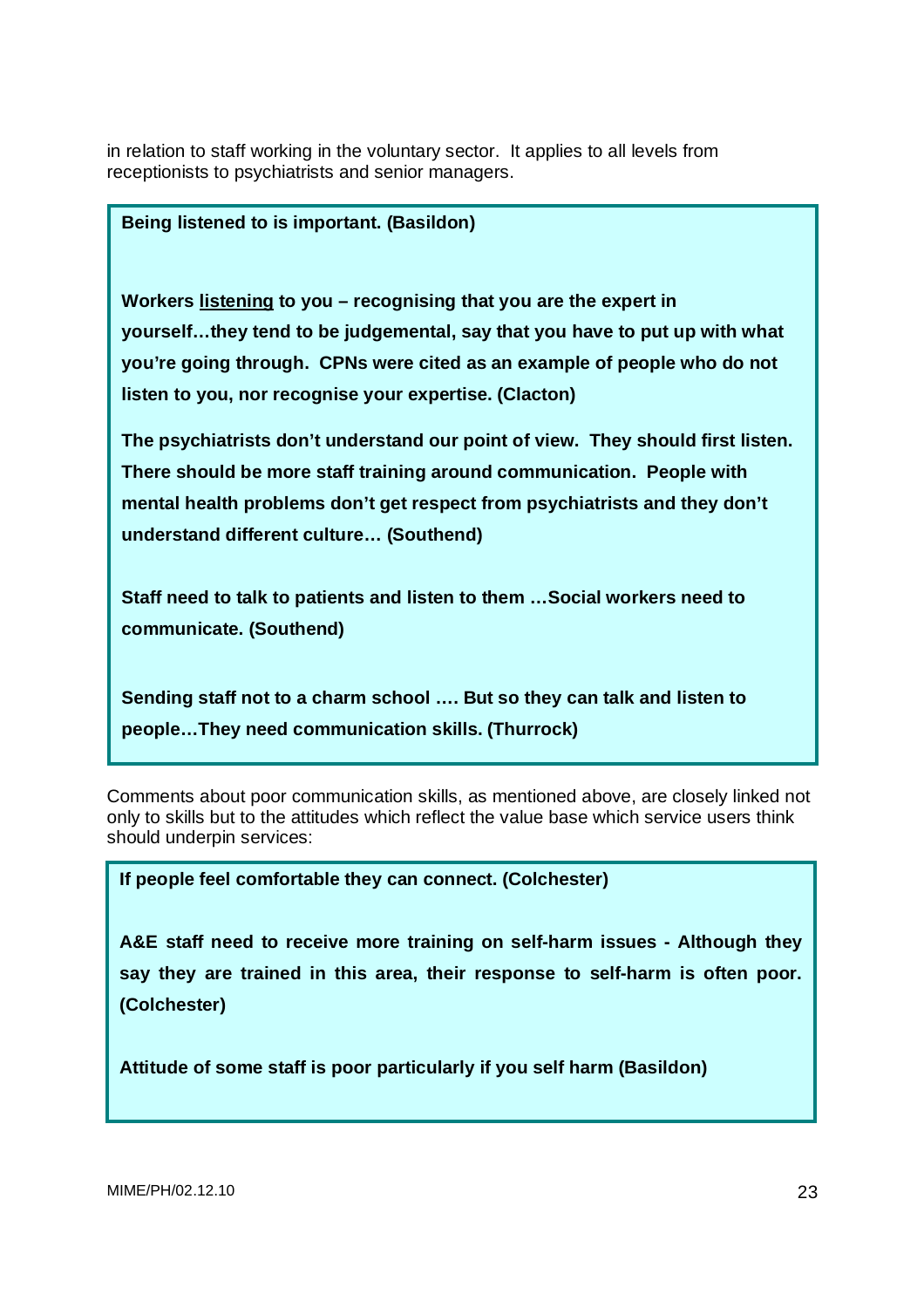**I hate the Taylor Centre – they come out and talk to you in the waiting room. I don't want to talk to staff in front of everyone – it's disrespectful. We are human beings, they act like robots & automatons (Southend)** 

**People should be treated with respect. If you have mental health issues it's often assumed that you're unintelligent and as a result patronised. An individual's level of understanding and intelligence should be recognised. (Chelmsford)** 

**As a non English speaker has experienced prejudice… feels people come to criticise what she has done when she did what she thought was right, rather than to help her understand what is expected of her. Opportunity to have a chance to talk to people who understand is very important. (Chinese participant via interpreter – Chelmsford)** 

**What makes the real difference is the individuals, ethos (how they approach you – their qualities) - sometimes have problems because the professionals are under pressure themselves. It's crucial that you are served by good people.**

A constructive suggestion was made in Clacton:

**It would be helpful for professionals like social workers and CPNs to come and explain to service users what their roles are and what they can offer because service user and professional perceptions of duties can be very different.** 

Comments such as these cut to the heart of the continuing argument about the relative value of objective empirical knowledge and experiential learning from lived experience.

Many also highlighted the importance of good communication between different agencies:

**Better communication of government agencies, job centres & housing, benefits & GPs all to liaise ( Clacton)** 

**There is no coordination between voluntary and statutory services (Harlow)**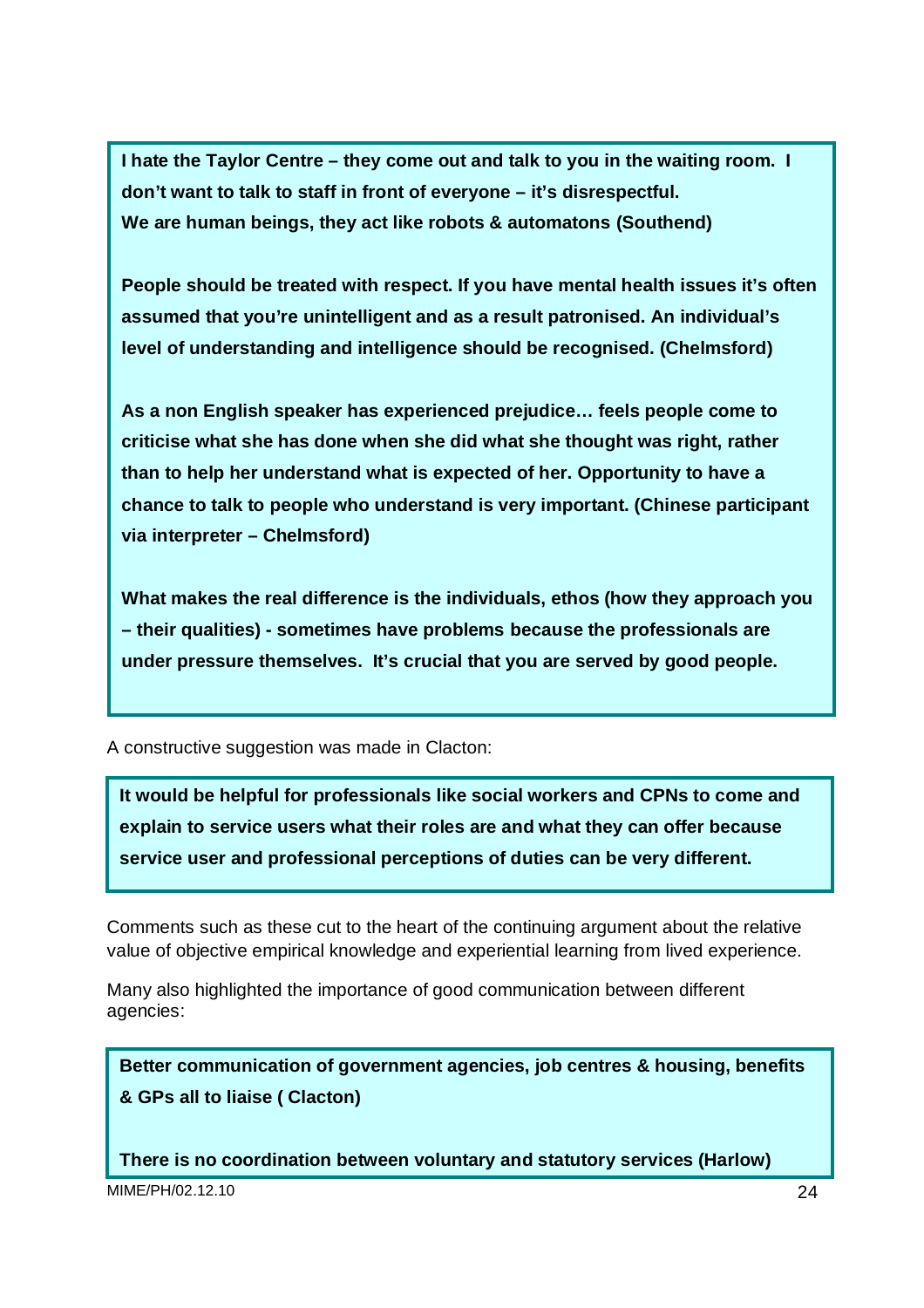They also suggested that improving communication could help to reduce waiting times. Service users and carers see long waits for appropriate interventions as costly in terms of greater distress for the individual and potentially longer episodes of treatment as symptoms deteriorate.

**We need help when it first arises not later when it costs more because of delays which allow deterioration and worsening of condition (Thurrock)** 

**Need to be seen when needed. Services which offer help and support when needed may for some result in faster recovery or not becoming so unwell as to need admission or more intensive support and so should be cost effective. (Chelmsford)**

# **Information**

Both service users and carers highlight the importance of having access to good quality information in a variety of formats at all stages of their journey through services on:

- Conditions
- Choices of interventions and decision making processes
- The variety of support available
- Services in both statutory & voluntary sector including self help and peer support

**List of local practitioners/peer support to be available on the ward/GP notice boards (Thurrock)** 

**There should be information about where to get help in the library, doctor's surgery etc (Basildon)** 

**There needs to be more information & access to advocacy (Colchester)** 

**1 stop shop for information with a directory of services (Southend)** 

 **Information drop-ins run by people with lived experience so they can tell it like it is. (Thurrock)**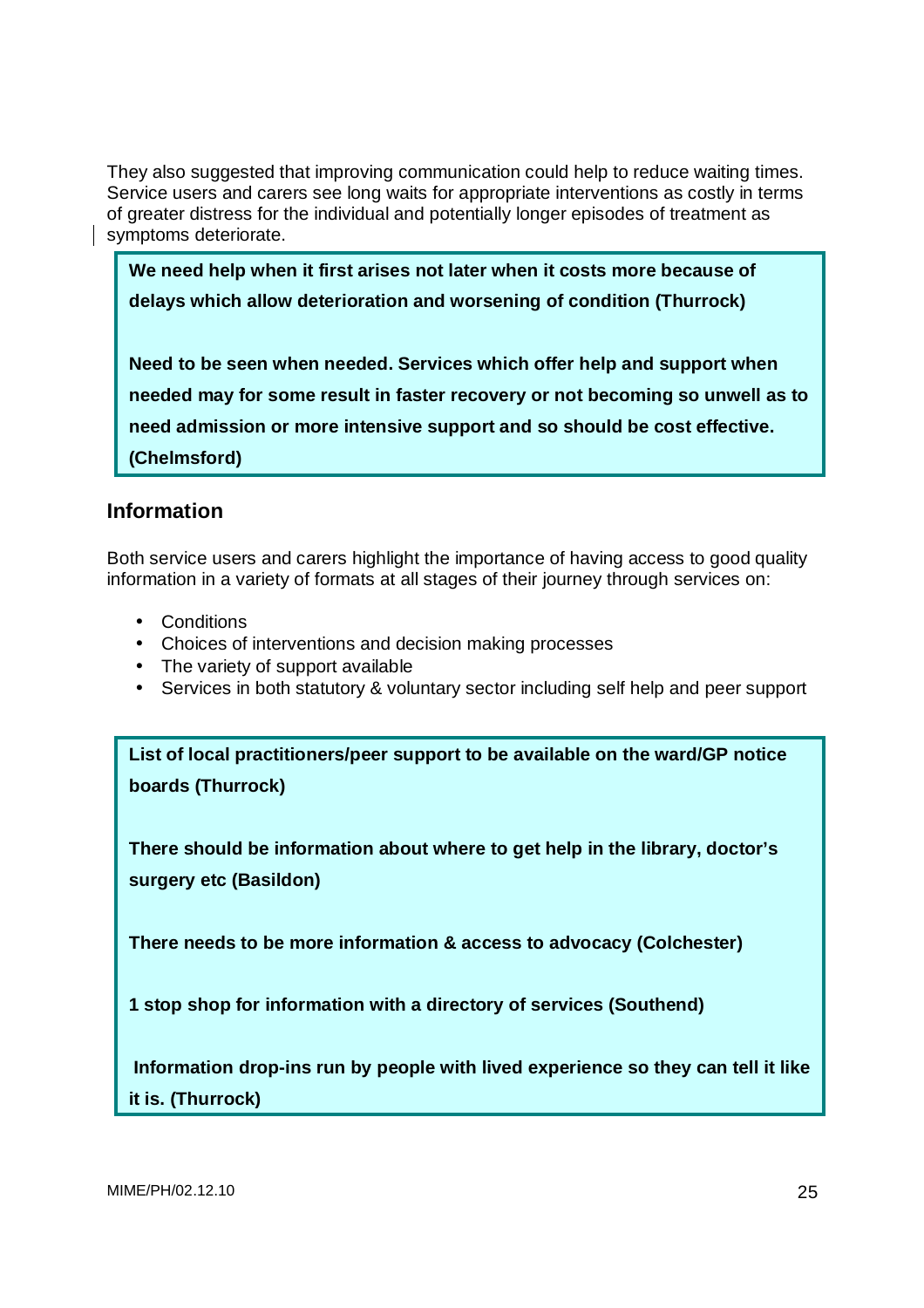Having addressed the underlying themes, the following pages look at comments within a framework of the stages participants identified.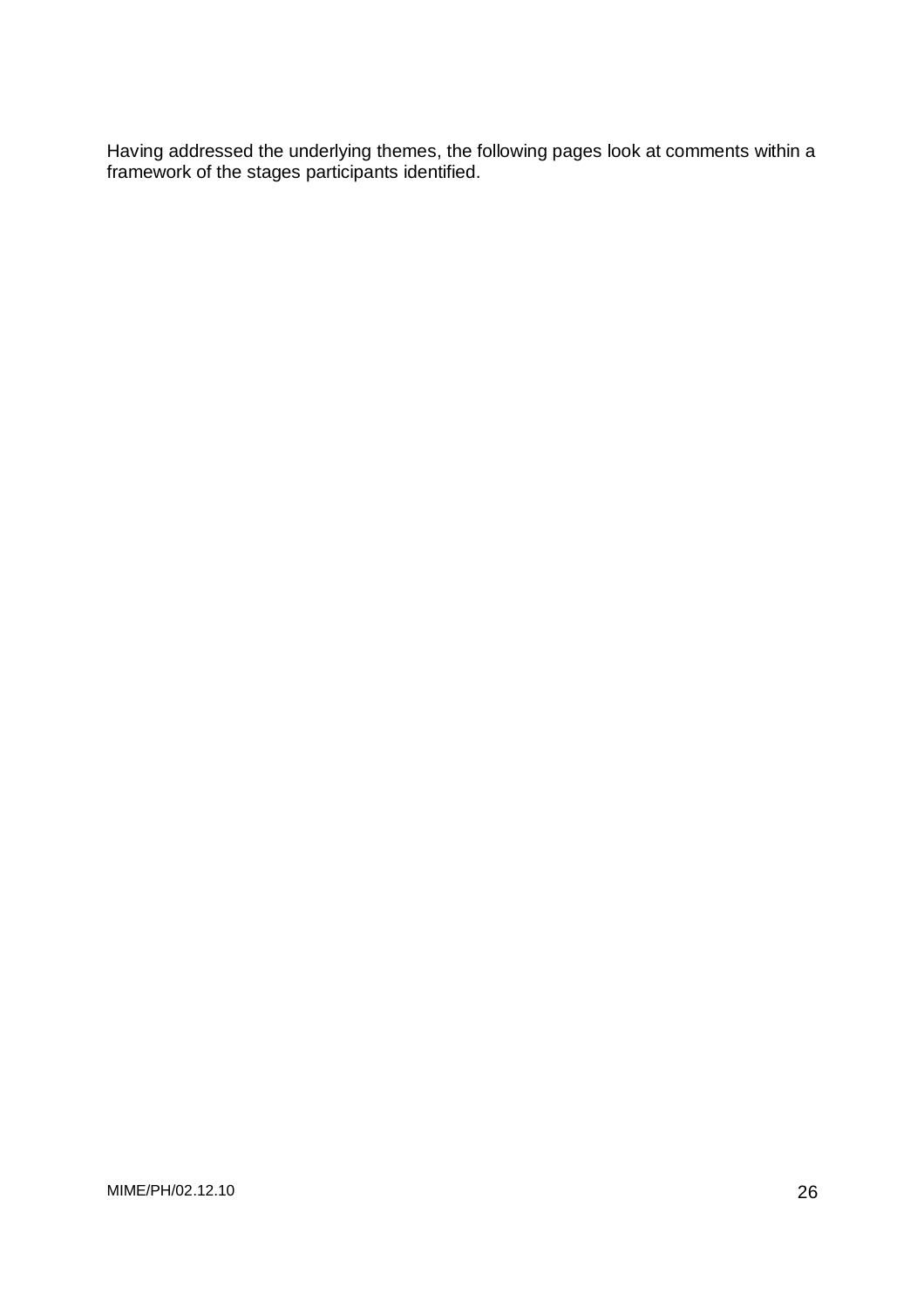# **Services – Childhood**

Although the focus of discussions was on adult services many individuals suggested that prevention and early intervention in childhood was a cost effective method of minimising the need for expensive services for adults and potentially preventing a life time of dependence on services. The comments may also be valuable for commissioners with responsibilities for public health and prevention agendas:

**An educational programme in schools – to help children build their resilience… good mental health starts before the child is born.** 

**Young people need information about mental health within the education system. For young people there needs to be … early intervention (Colchester)** 

**Early recognition before a child gets a big problem – GPs singled out** 

**Leeway at school for young people with mental health problems, e.g. more time to hand in work/ having a supporter to help at school, as for other disabilities** 

**Work with schools to address stigma** 

**More should be done in schools … they need to understand how much they need to look after themselves and look after others** 

**… schools and colleges need to educate young people about mental health issues and this would stop stigma too (Chelmsford)** 

Carers also suggested more help for parents:

**I have a huge amount of guilt surrounding my daughter… on one of her admissions to hospital I wanted more – needed clarity – what was expected… something should be available at home (Colchester)**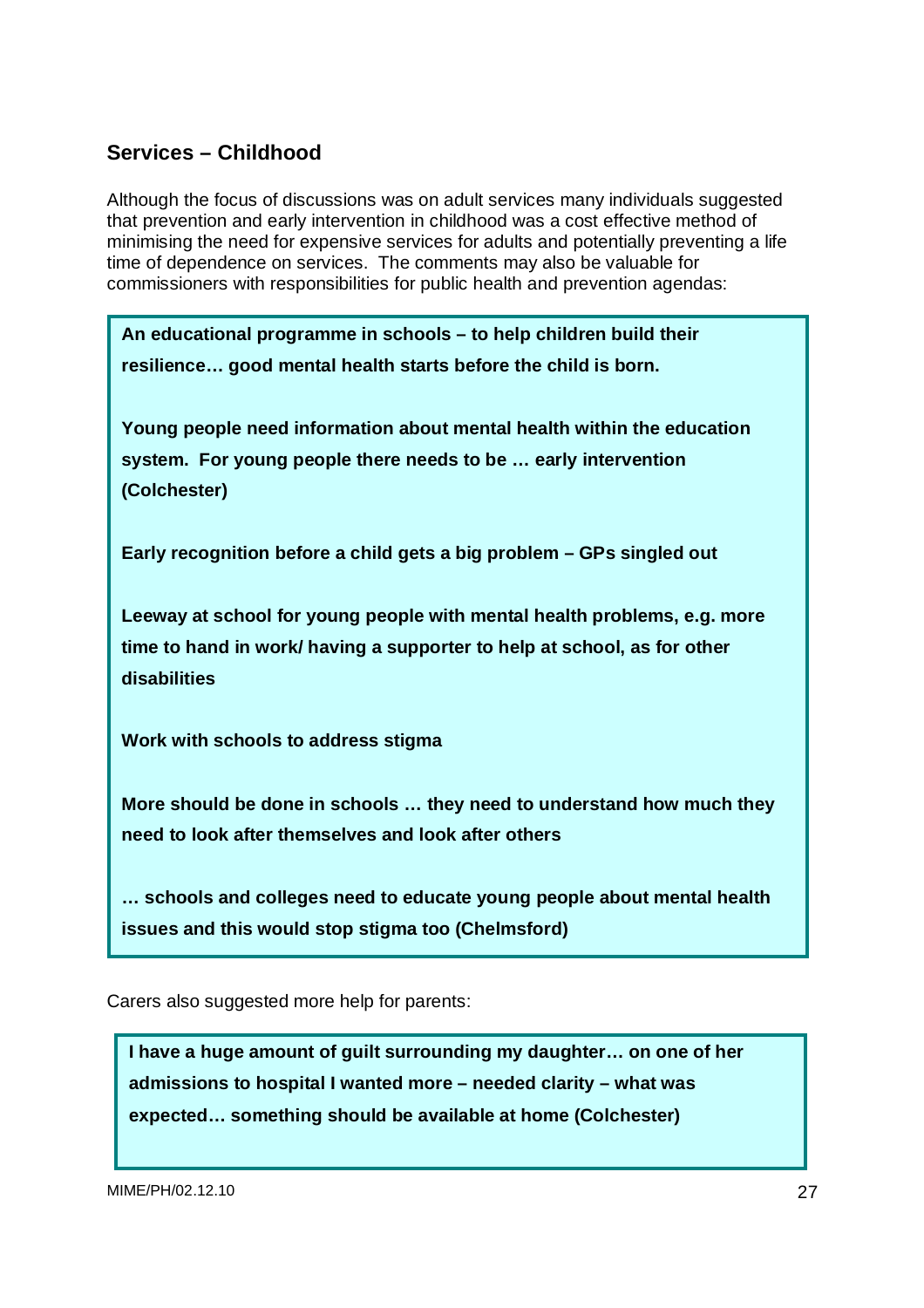### **Services – First onset**

Early intervention across the board, and not just in terms of presenting issues like psychosis, was felt to be crucial in terms of preventing deterioration and escalation of need.

**Need to be seen when needed. Services which offer help and support when needed may … result in faster recovery or not becoming so unwell as to need admission or more intensive support and so should be cost effective (Chelmsford)** 

**Problems to be dealt with as soon as possible with a focus on preventative approaches (Clacton)** 

GPs were felt to be important in this process but it was suggested that they needed more training:

**If your GP is interested in and knowledgeable about mental health it is helpful. But GPs generally lack knowledge and need greater awareness – great difference between individual GPs and surgeries. (Basildon)** 

**GPs don't always know enough about mental health issues (Chelmsford)** 

**GPs need more guidelines on MH issues (Harlow)** 

In order to assist GPs many felt that there should be nurses with expertise in mental health working in primary care:

**Access to professionals e.g. a half day CPN drop in service in all GP surgeries More training needed for GPs – surgeries should have dedicated MH nurse or worker within the team (Chelmsford)** 

**Psychiatric nurse in surgery so GP has someone can send new patients to straight away (Basildon)**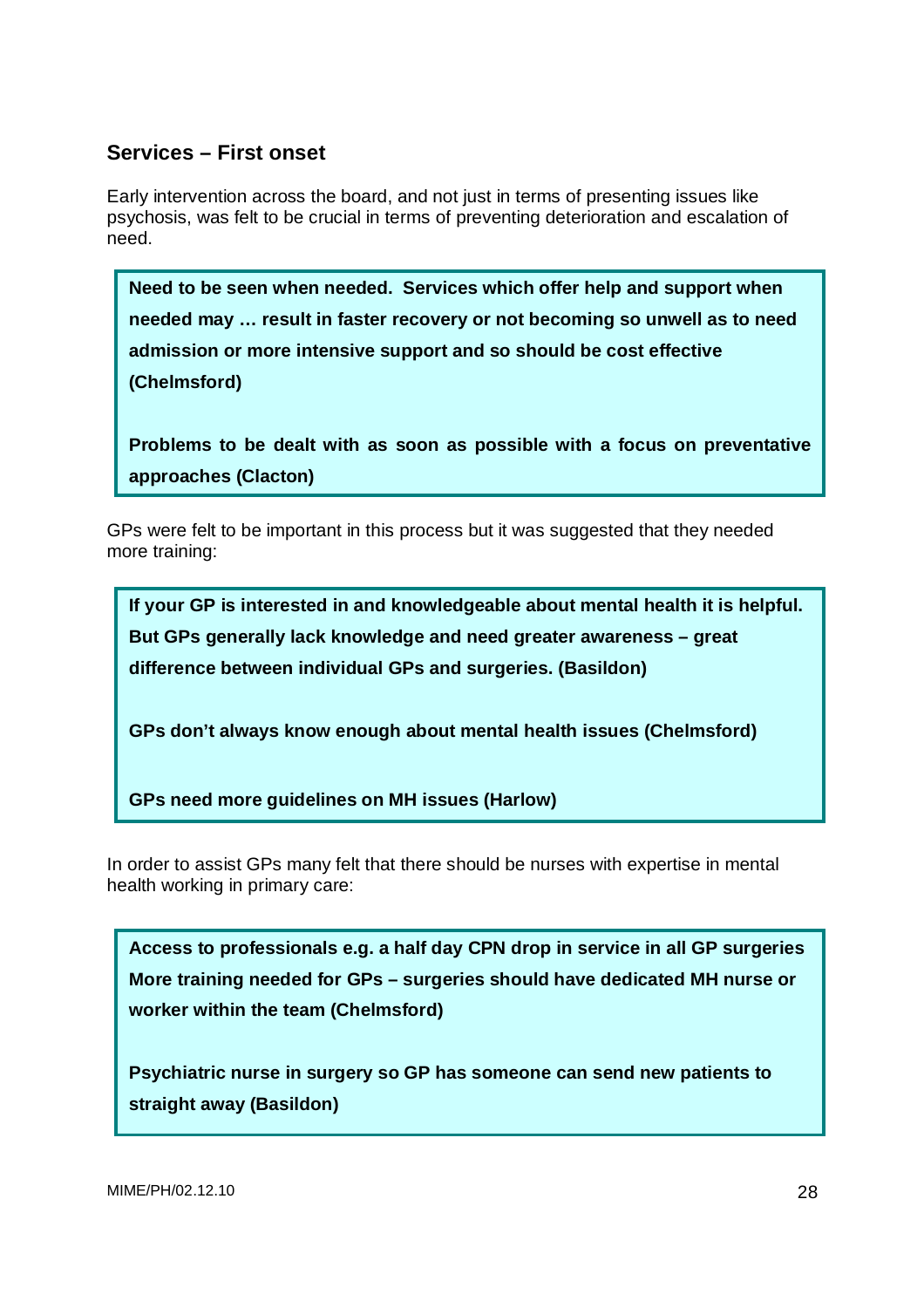**Nurses in GP surgeries need dual training. They lack the knowledge to spot deterioration in a person's mental health (Colchester)** 

**GPs should work more with MH teams and have more MH training. Would be good to have CPNs in GP surgeries (Southend)**

It was felt important that GPs offered choices:

**GPs should offer choice – psychological services or pills (Basildon)**

**Talking therapy to prevent need for secondary service – sometimes better & easier to talk with a stranger/a counsellor, someone independent… Carer described how counselling had helped her. (Chelmsford)** 

But there was some recognition that people are sometimes reluctant to seek help:

**I didn't want to go to my GP because I was worried about it being on my medical records and I thought that employers could see these and I was worried it would affect my work. I needed someone to speak to – get information before I would seek help. (Basildon)** 

### **Services - Residential**

It was interesting that few participants initiated a discussion on what types of residential support/hospital units there should be. However, when prompted by a commissioner the following emerged:

**They need to be safe and there should be smaller units.**

**Participants felt that it was important that service users should be treated with** 

**respect and be involved in decisions about their care (Basildon)** 

The question of gender specific services was discussed. Although current policy requires separate provision, one service user in Southend had a different view: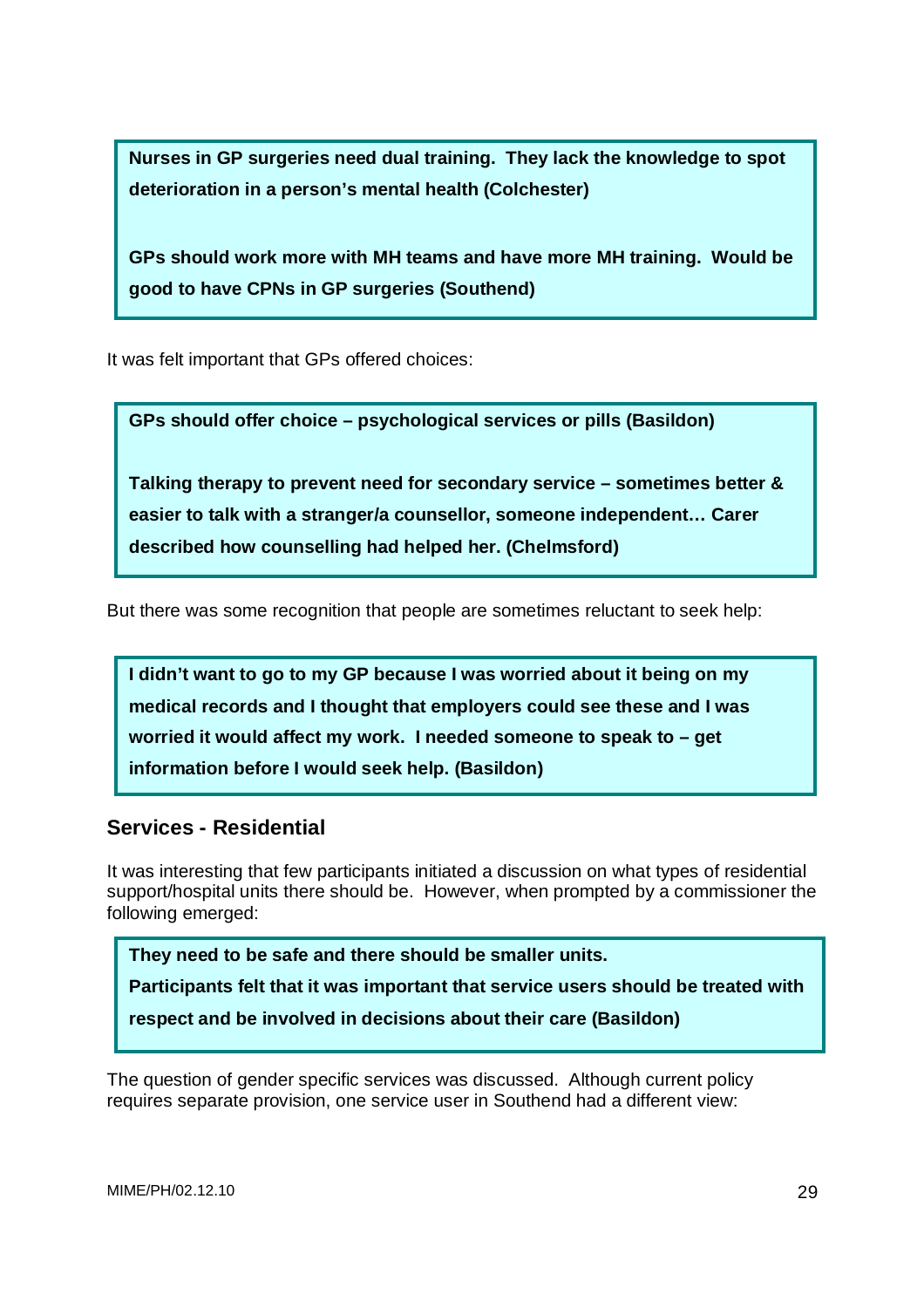**Sometimes you like to be together and sometimes men and women need separate spaces (Southend)** 

However, female participants from BME groups asked for:

**Same sex wards, female doctors for female patients, separate bathrooms… (Thurrock)** 

There were also suggestions from service users who have conditions which sometimes necessitate a return to hospital about how this could be managed to maintain their autonomy as far as possible whilst paying due attention to risk management:

**Advance directives for self harm and crisis situations – personal safety plans where you can write 'what helps me to feel safe' so staff don't do the wrong thing and make things worse (Southend)** 

Activities on the wards are viewed as essential in the future as at present some people felt:

**Too much emphasis on drug therapy, occupational therapy always seems to be in short supply (Colchester)** 

Managing transitions well is vital – having information on the wards on support available in the community (see above) and working with service users to plan and manage their discharge and the level of support they will require on an ongoing basis is crucial. There was also a suggestion:

#### **When coming out of hospital to have a buddy (Basildon)**

This also links to the benefits of volunteering mentioned on page 10. Many service users think that volunteers could be used in statutory services as a way of improving services with minimum cost implications.

### **Services - Community**

As highlighted above the provision of good quality, up to date information and a variety of support, tailored to individual needs, is essential for future community services. Service users value their autonomy and need to know what services are available in order to make informed choices about how to maintain their own well being.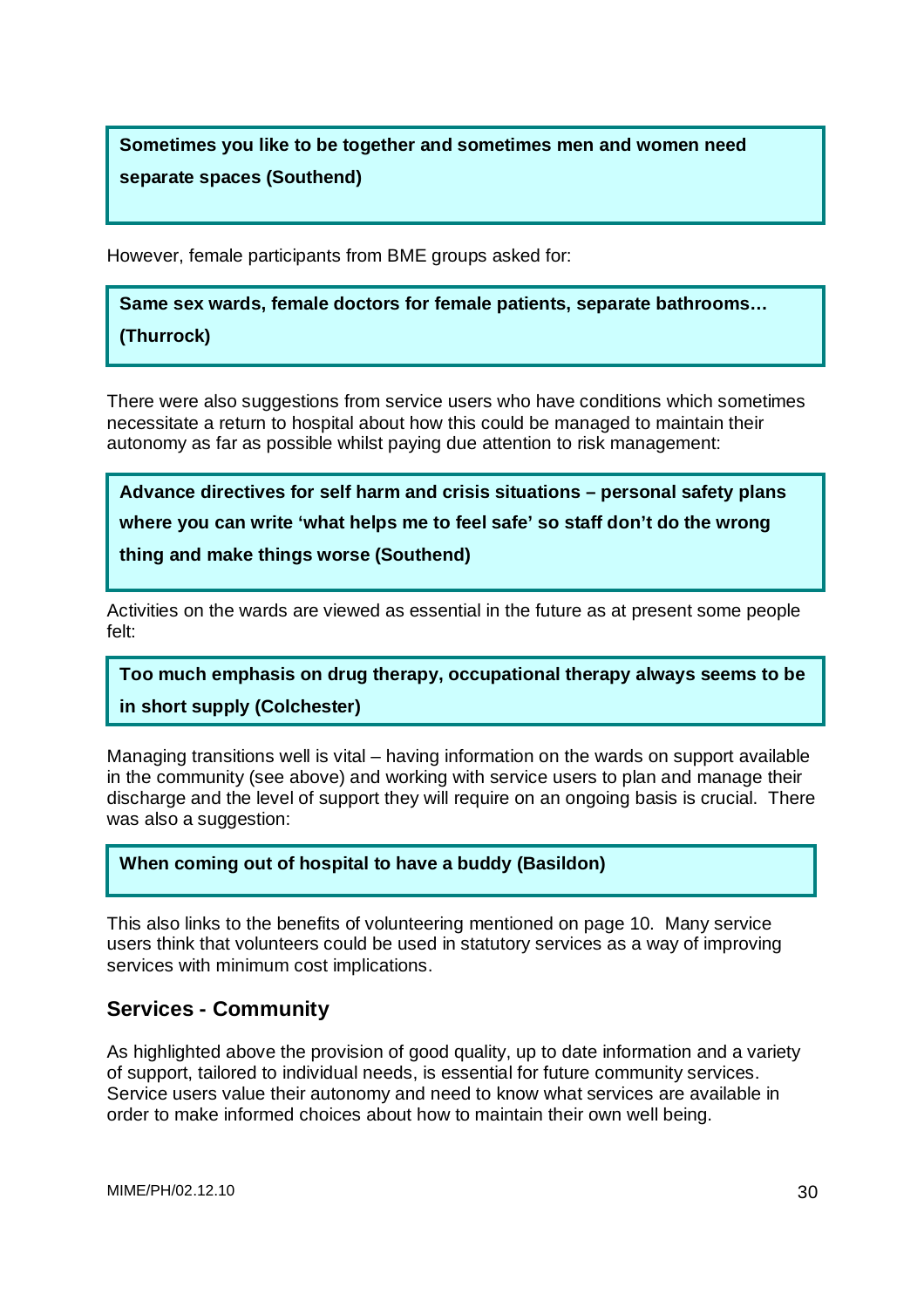In a time of economic restraint it is important that services find ways to communicate with each other in order to develop holistic packages of support. Service users agree that 'mental health is everybody's business' and suggest that the following priorities should be addressed in order to meet the needs of a diverse population of users.

#### **Access**

Statutory service providers at present organise their community support in community mental health teams. However, as the consultations undertaken for the review of community services in North Essex showed, in addition to comments made in this series of events, many service users would prefer to access support in their GP surgery if the issue of GPs' lack of expertise in mental health can be addressed. Too many specialist buildings are seen as expensive and wasteful in the current economic climate.

**They need to integrate services – all these buildings are wasteful (Thurrock) Access to professionals – e.g. a half day CPN drop in service in all GP surgeries (Chelmsford) Would be good to have CPNs in GP surgeries (Southend)** 

In addition service users highlight problems they have experienced using services which divide physical and mental health needs. They prefer holistic services and some go so far as to suggest:

**Combine both physical and mental health (Chelmsford)**

**Health should be all one service not separate physical and mental health – it shouldn't be divided (Southend)** 

**… others preferred to access support for their mental health in a generic centre covering both physical and mental health – I don't want to go to a mental health place. (Thurrock)** 

They see holistic services as a positive constructive solution to the well documented difficulties mental health service users can experience when trying to get their physical health needs met. The significant difference in life expectancy rates for those with severe and enduring mental health diagnoses should make this an issue for serious consideration.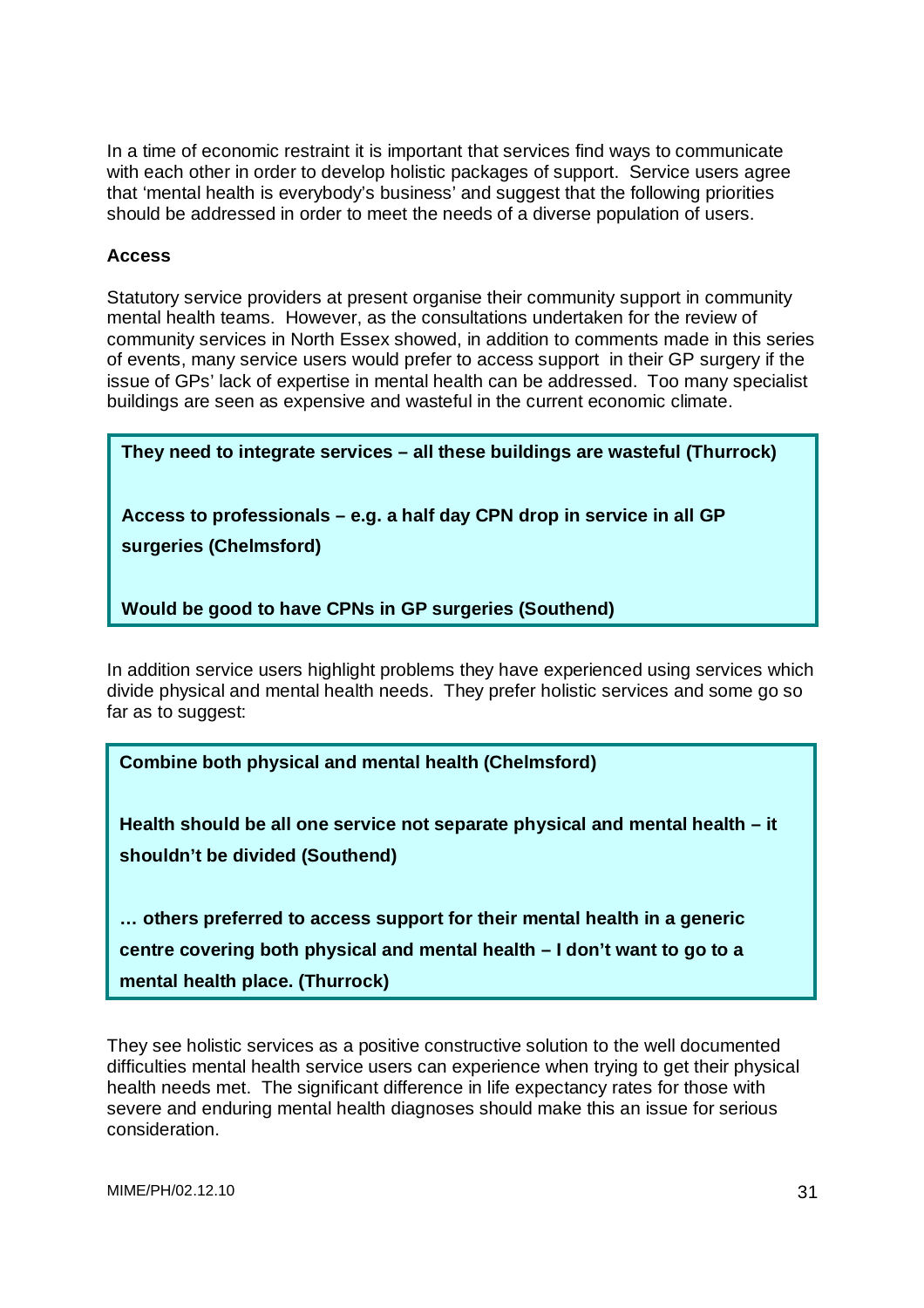Service users recognise that there are already a variety of different providers in the community but finding out about them isn't always easy, so some suggest that statutory and voluntary sector providers should be situated in one place to improve cooperation, reduce wasteful duplication and make it easier for service users to make informed choices about the support they can use to maintain their own wellbeing.

**I would love to see… there are different services scattered around… why not have like the new NHS walk-in centre… Why not do the same…. Everyone in one place NHS and voluntary sector. (Thurrock)** 

**One building where people are caring, friendly… information resource centre (Southend)** 

**One stop shops where everything that is needed is all in one place (Clacton)** 

**Information on services in one place (Harlow)** 

Service users are also consistent in calls for services to be more accessible in terms of time and distance.

**24/7 365 days a year services (Clacton, Chelmsford, Thurrock, Colchester, Basildon)** 

**24 hour helpline manned throughout the night and support groups in the evening and at weekends (Southend)** 

**Being seen / treated locally - People don't want to travel long distances to appointments ~ some people have to travel two hours each way by public transport! (Clacton)** 

It should be noted that most of the calls for the provision of round the clock services related to crisis services. Service users at every event quoted anecdotal evidence of deficiencies in the provision of support to individuals who identify themselves as experiencing a sudden deterioration of mood, often accompanied by suicidal ideation, and wishing to avoid hospital admission. This has led to calls for reforms of the existing service and suggestions include: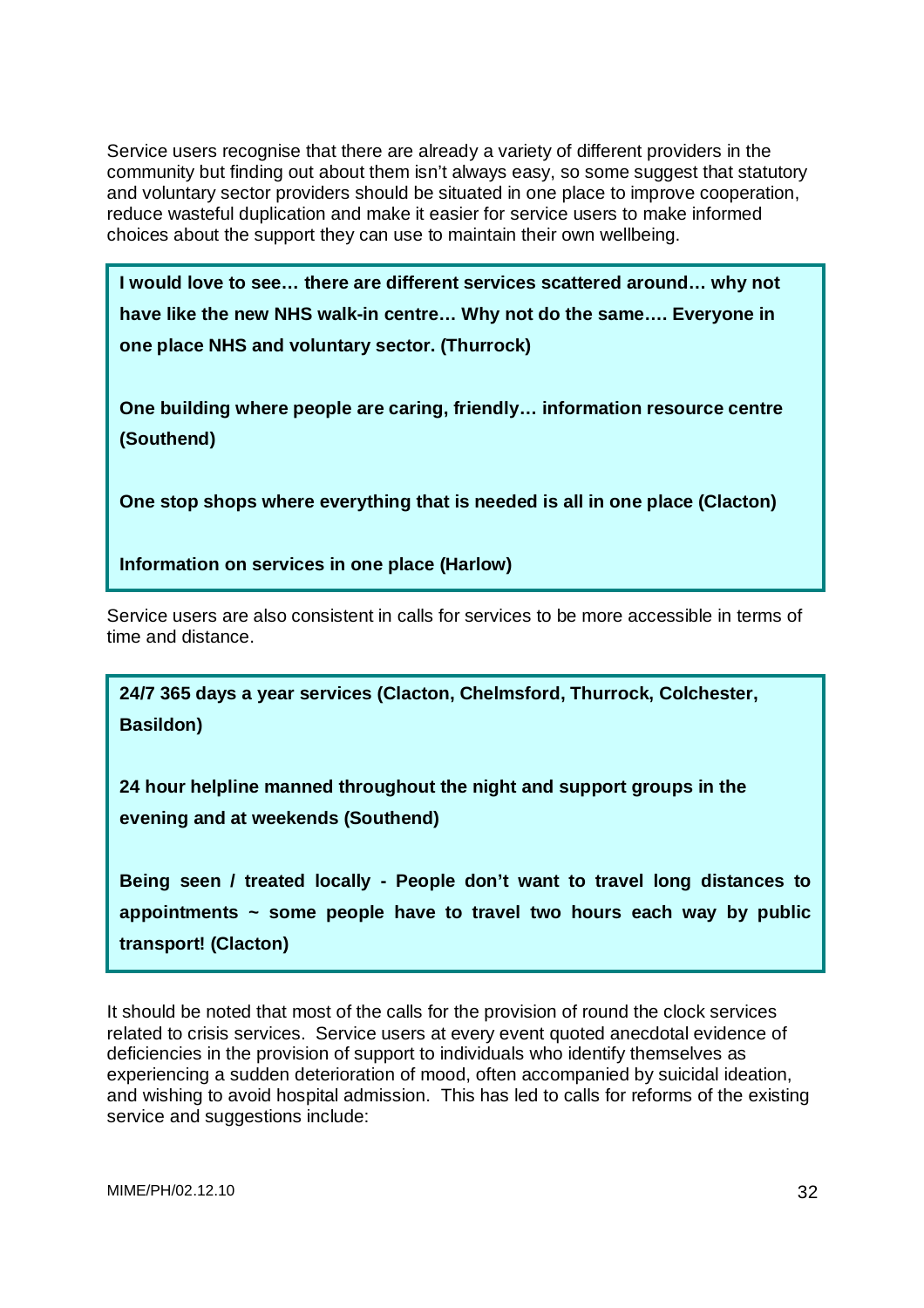**A&E departments should have their own specialist mental health departments/area with trained staff – this would prevent inappropriate admissions and reduce distress caused by long waits (Colchester)** 

**… when in crisis should be able to go to a mental health unit rather than A&E** 

**… a suggestion was that community mental health team (CMHT) members might take on the crisis role because they know you and that makes them better able to assess the situation accurately (Basildon)** 

**There should be special Mental Health A&E departments set up (Clacton)** 

Service users and carers are aware of the difficulties of providing services in urban and rural areas but feel strongly that post code lotteries are indefensible and services should do everything they can to address historical disparities in service provision:



**There should be consistency of services – all areas the same. At the moment everywhere is different. (Basildon)** 

#### **Consistency**

There were also calls for services in the future to be centred on the needs of the client rather than those of the service provider. Service users and carers prefer to see the same professional consistently as they feel that helps to build a trusting therapeutic relationship. However, provider organisations increasingly offer appointments with teams rather than individuals in an attempt to manage pressures on time caused by staff absence due to sickness and annual leave. The importance of consistency was raised at every event, although there is space for only a few comments here: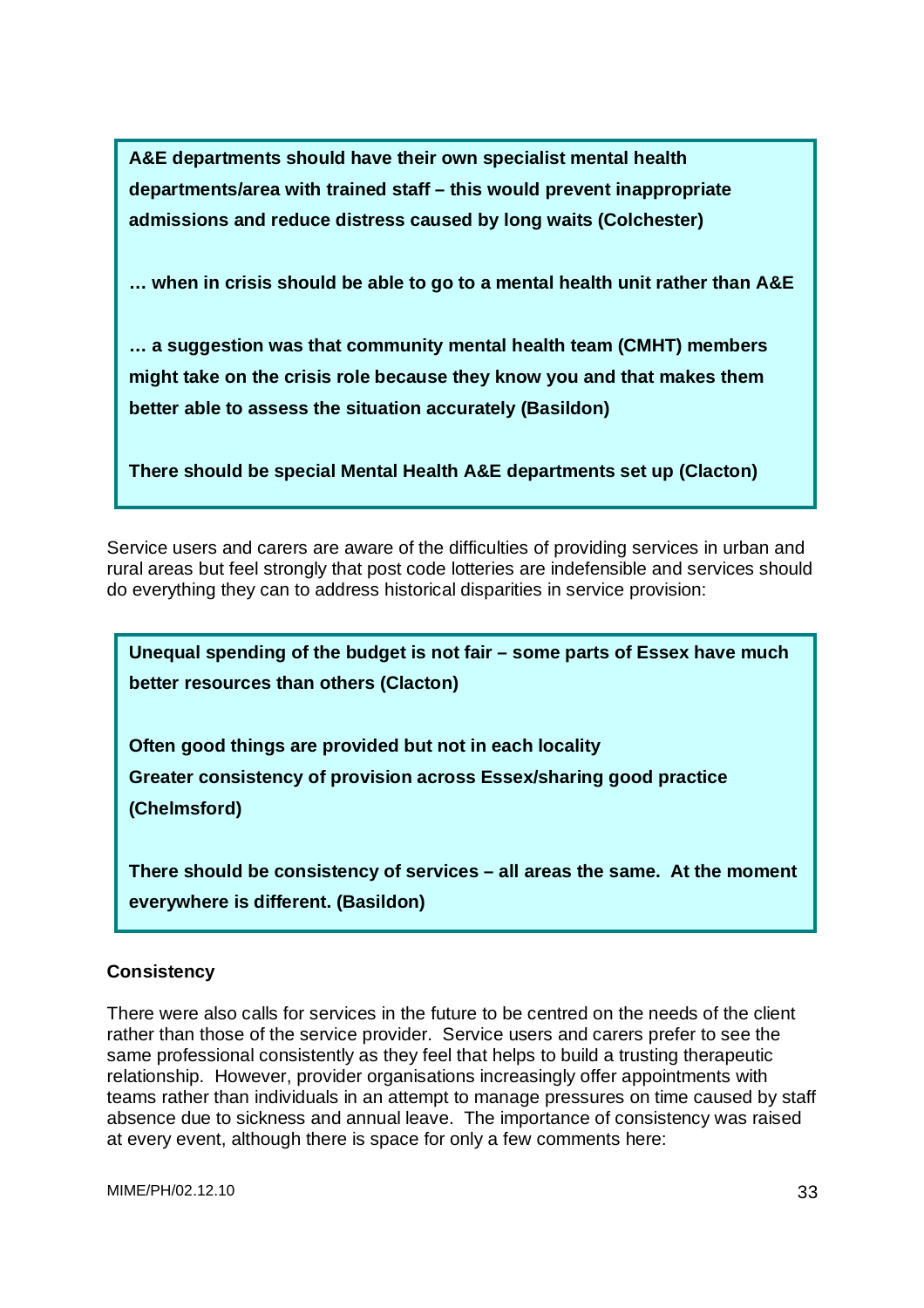**…Seeing different people and going through story again and again very distressing… (Clacton)** 

**It just makes you want to shut up and not speak to anyone - this is not good for recovery/wellbeing (Chelmsford)** 

**When attending appointments important to see the same person… not seeing the same psychiatrist or CMHT worker makes things worse (Harlow)** 

**Time limited help - You are told to go. You are dumped. The answer is that we don't want you to be dependent. You can't turn around years & years of suffering in 3 or 4 weeks. What sort of a system does this? You are told you can come back if you relapse! What use is that? (Chelmsford)**

In addition to providing suggestions on access and consistency service users also gave detailed suggestions on the type of support they felt should be provided in a good community service.

#### **Housing support:**

**Housing staff need training in respect of mental health issues as poor housing can cost lives! - The Council needs to be both more flexible and supportive (Colchester)** 

**Floating support workers do help and more are needed (Colchester)** 

Many people value the help they receive in a variety of supported housing settings and the assistance in managing the transition from hospital to community

#### **Practical support**

**Need practical help and support to do things at home. Practical skills workshops like cooking, painting & decorating, building, computers, etc (Colchester)** 

**Better advice on claiming benefits and filling out forms (Harlow)**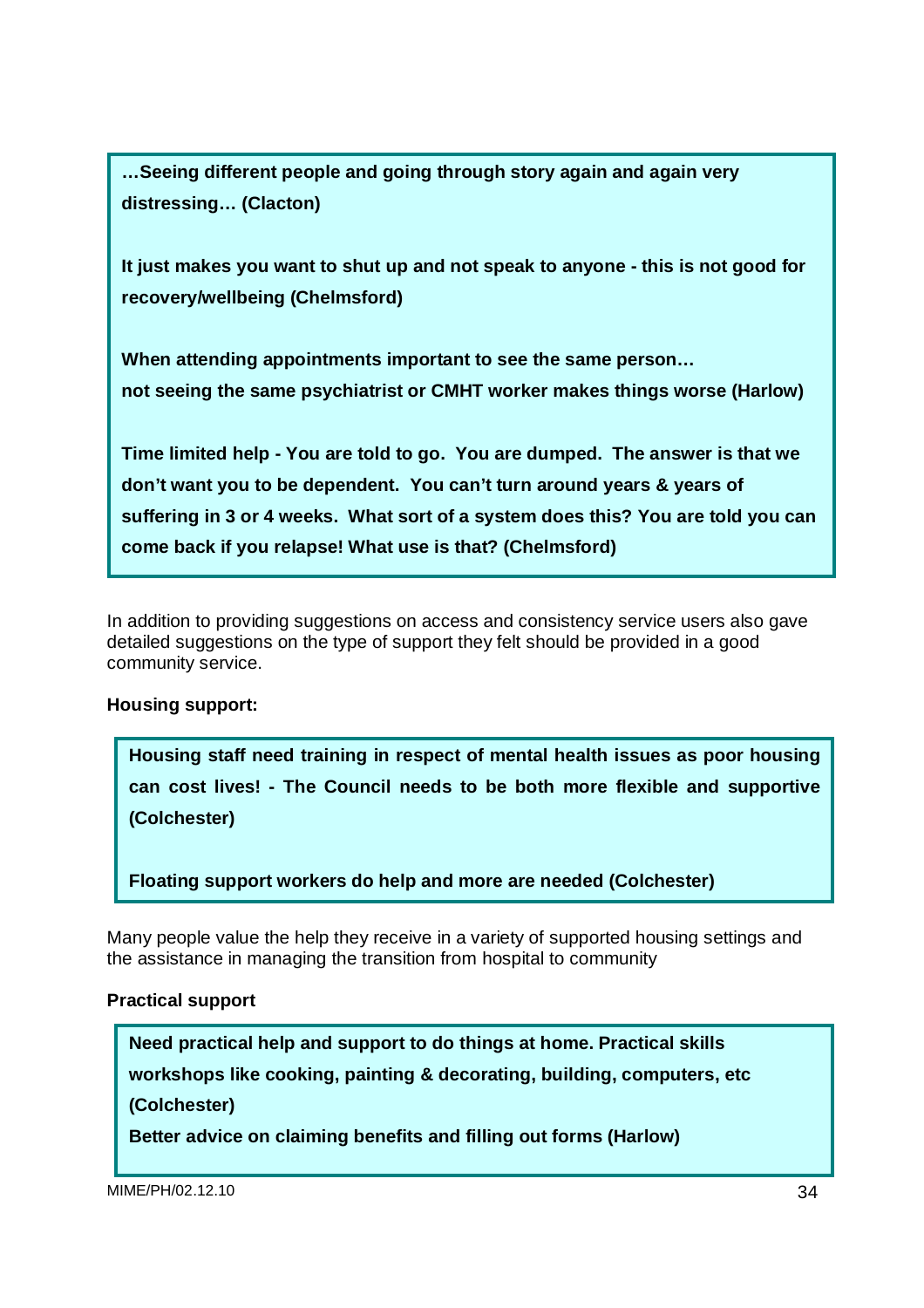**Support to manage every day tasks e.g. keeping home tidy… grooming… these can impact on mental health & self esteem (Chelmsford)** 

**Being listened to and being able to access Support Workers as people sometimes need practical day-to-day support (Clacton)** 

**Social support** 

**The men's group keeps me well… gives me a family feeling…makes me feel I am not alone (Southend) More social inclusion through outreach services to help us take part in the outside world (Colchester) More bridgebuilders are needed and they need a proper base (Clacton) Befriending schemes – everyone needs someone to hold their hand and offer support… could be a volunteer … or care worker (Chelmsford)** 

Social support is often perceived as more important than medical interventions as it is so closely linked to quality of life issues.

#### **Talking therapies**

Service users consistently show that they value talking therapies. There appears to be some feeling that in the enthusiasm for IAPT, the needs of secondary care users may have been sidelined. Services in the future will need to provide better access to a range of talking therapies for individuals at every stage on their recovery journey:

**Stress management courses help motivation (Colchester)**

**Talking therapies – they prevent relapse (Southend)**

**Women whose first language is not English would like psychological services they can access (Southend)**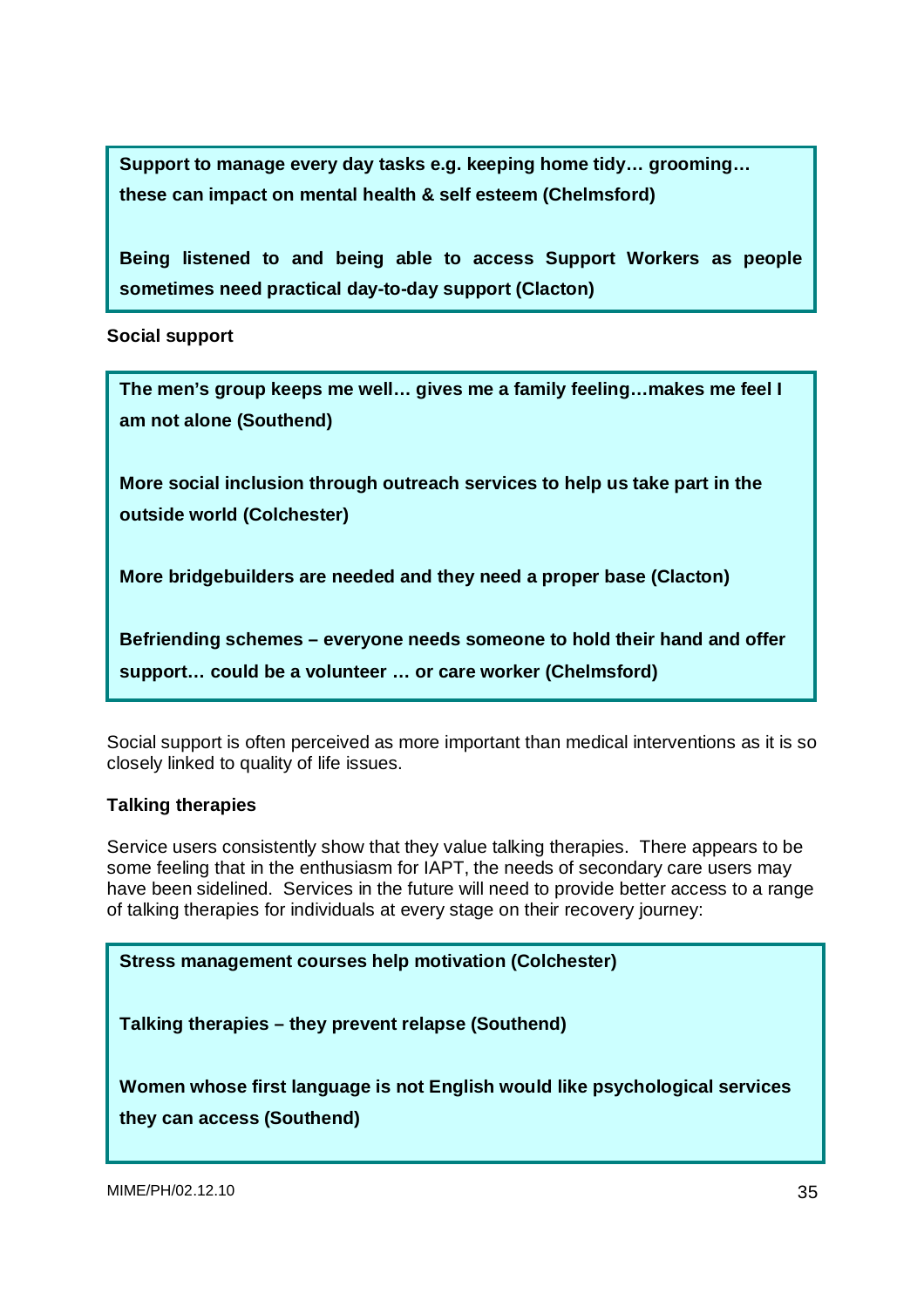**One-to-one therapy is not always acceptable to some people from BME groups but faith-based community groups would be helpful especially if group therapy could be conducted in own languages. (Thurrock)** 

**Courses such as anger management and anxiety management (Harlow)** 

**There should be therapists to help ease problems (Chelmsford)** 

**There needs to be more psychotherapy and counselling, talking does help. (Colchester)** 

**Tailor made counselling… one size doesn't fit all (Southend)** 

**Access to talking therapies within weeks (Chelmsford)** 

#### **Complementary and alternative therapies**

Service users and carers value and use a huge range of therapies and activities to maintain well being as the first section of the report showed. Some felt that these should be available in community services.

# **Moving On**

When talking about their recovery journey service users and carers felt the aim should be to promote greater independence and facilitate the recovery process. Some of the suggestions they made related to:

- The range of activities highlighted in the first workshop on wellbeing
- Self help and peer support
- Training and volunteering
- Employment support
- The role of self directed support

The activities which promote and maintain wellbeing are listed in the chart on Page 9 and some illustrative comments are in Appendix C.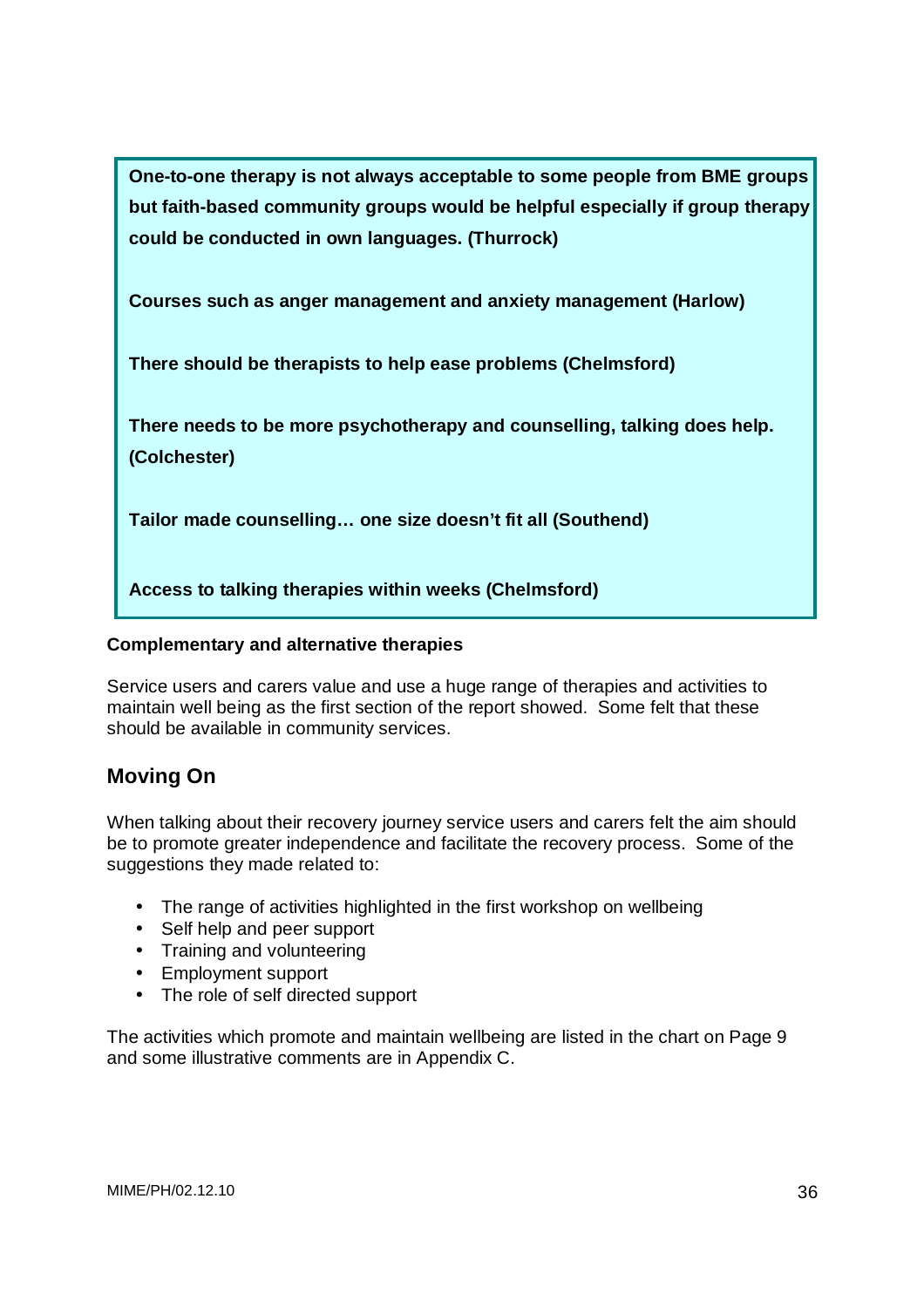#### **Peer Support**

The value of opportunities for peer support has already been discussed and it will be for commissioners to decide how this can best be supported. Many participants gave evidence of the benefits they get from accessing:

- User led services such as the Haven in Colchester, DARE in Thurrock and SODA in Harwich,
- Self help groups such as MDF's bi polar support group in Chelmsford

They also suggested that self-management was a goal for many: Support for service user run/support groups  $\blacksquare$ **Without being involved with something my mental health would suffer… started getting involved with groups (Thurrock) People want to go to self help groups (Harlow) Participating in groups is therapeutic (Chelmsford) Peer support is essential; we need more encouragement in this area. (Colchester) One group of service users started own group and meet for lunch once a week they help each other. (Harlow) Have services run by mental health service users (Harlow) Friends keep me going and going to peer support group… 'I hear voices – it's nice to be able to converse with them without being stared at' Mutual support & empathy from other service users (Clacton) Information and advice from peers more useful – forums were mentioned…being part of something (Chelmsford)** 

- **community… Peer groups for friendship & fun**
- **Hobby groups e.g. photography, art appreciation, gardening**
- **Support groups like the diabetes ones**
- **Ways to bring people together now drop-ins gone**
- Need for small scale funding for groups to form and meet. (Chelmsford)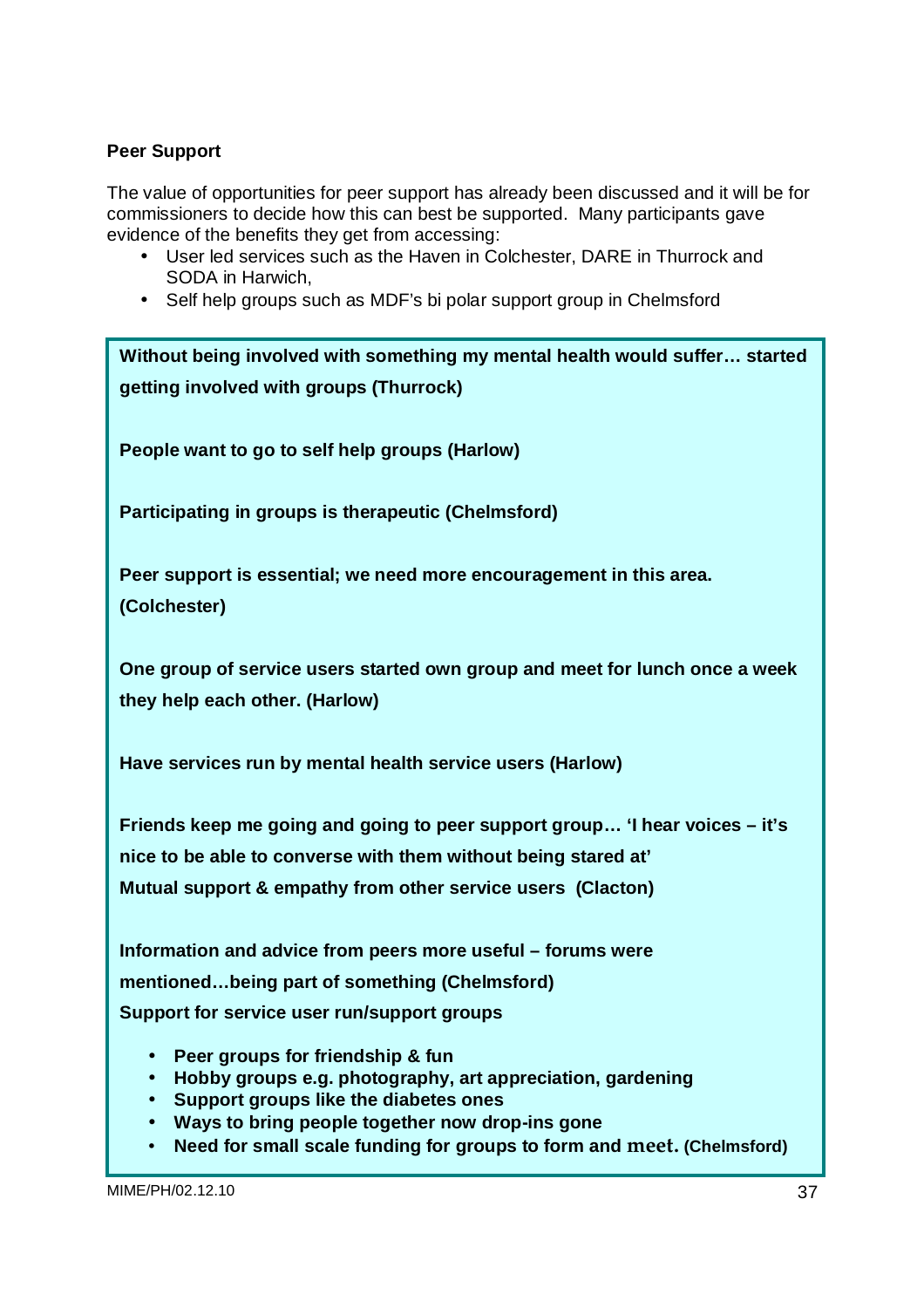#### **Volunteering and Training**

Many identified support for volunteering and training as a useful part of their recovery journey and felt that support to engage in it should be an integral part of recovery based services:

**Volunteering can be a very useful step for some but most volunteering opportunities involve caring for others in some way. For those with mental health difficulties this may not be useful to them. There need to be volunteering opportunities which are more related to specific employment goals. Voluntary work gets you active & gets you out / gives a sense of achievement, giving something back, self-esteem (Chelmsford)** 

**Skills development e.g. IT… Once a month I go to the town hall and have been sent on courses at the SAVS centre… Help a charity I like…We need more activities, offer more skills courses like how to build something or sustain something. (Southend)** 

**We've done a computer course – it's subsidised… I'd love to be able to get myself better, be one of the workers…I've done my introduction to counselling because I feel that I can give something back (Clacton)** 

**It's important not just to go for pills, therapy… we want to do activities, volunteering – helps us move on – training… Volunteering helps self-esteem (Clacton)**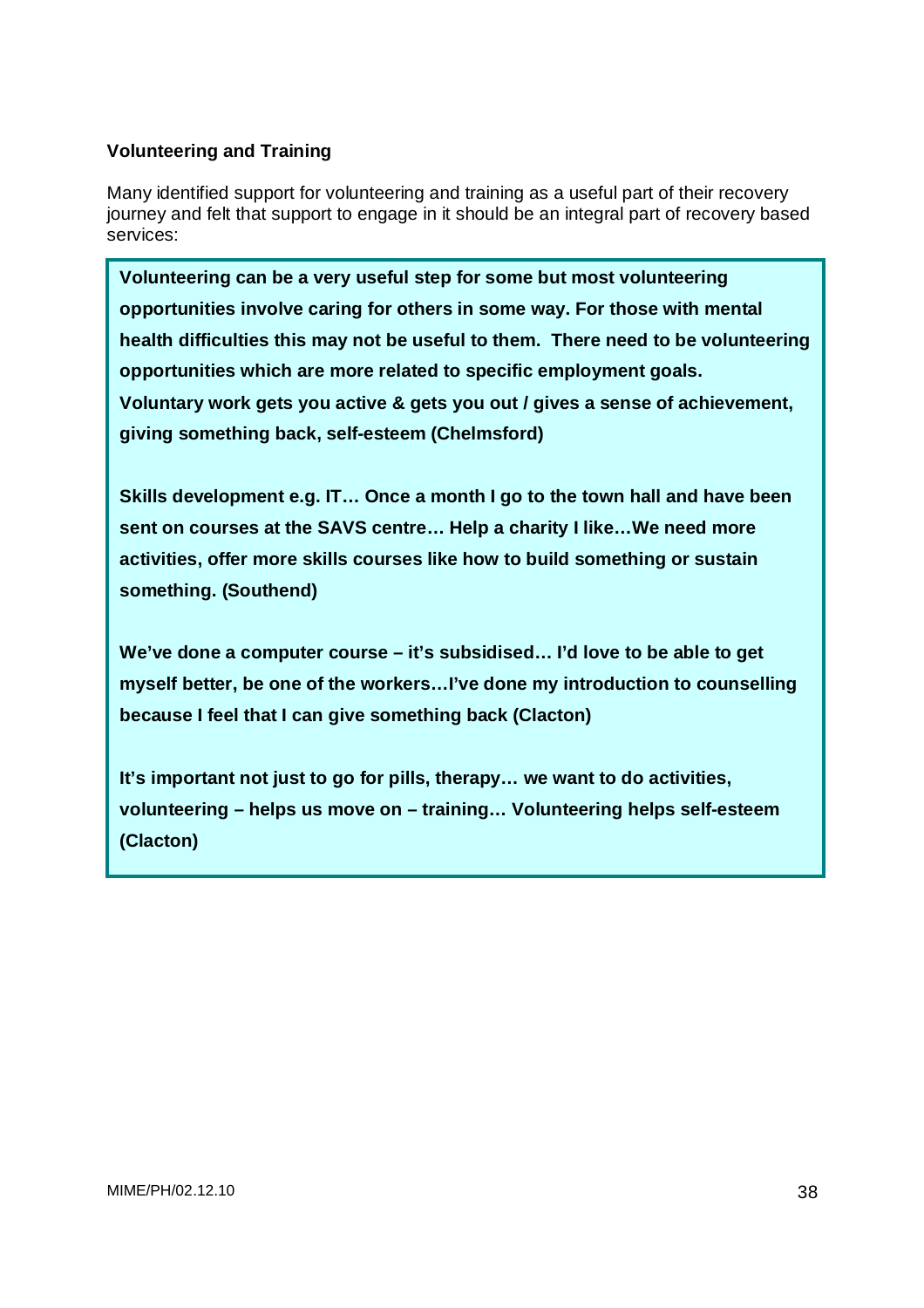# **Key Work Streams**

The following section has relevance for other work streams that MIME is involved with.

# **Employment Support**

Support to return to employment came up spontaneously in several discussions:

**The back to work experience needs to be very flexible and understand the variation of people's moods and capabilities from day-to-day. It also needs to be flexible in respect of earnings and benefits ~ all or nothing does not work! (Colchester)** 

There was praise for some services and criticism of others:

**I had an interview with my son at the CMHT about the Employ-ability Scheme – we had a 1hr consultation – the member of staff was very understanding and said to my son that this would be a slow process but that was ok. She managed to arrange 4hrs a week for my son to do conservation work.** 

**When we went to see the Disability Employment Adviser at the job centre he just said 'what do you want to do?' They need to be more understanding and list some options – we didn't know what was out there. (Chelmsford)**

One group in response to a prompt from the facilitator recommended the following:

- **Support at work when experiencing problems**
- **Support to get back to work**
- **Tackling discrimination on the part of the employers, within the NHS as well as other businesses**
- **Raising awareness amongst employers / understanding**
- **Recognising skills and strengths / being seen as a person not someone with MH problems**
- **Flexible work arrangements, e.g. starting on a small number of hours**
- **Work trials**
- **Volunteer opportunities within services (Chelmsford)**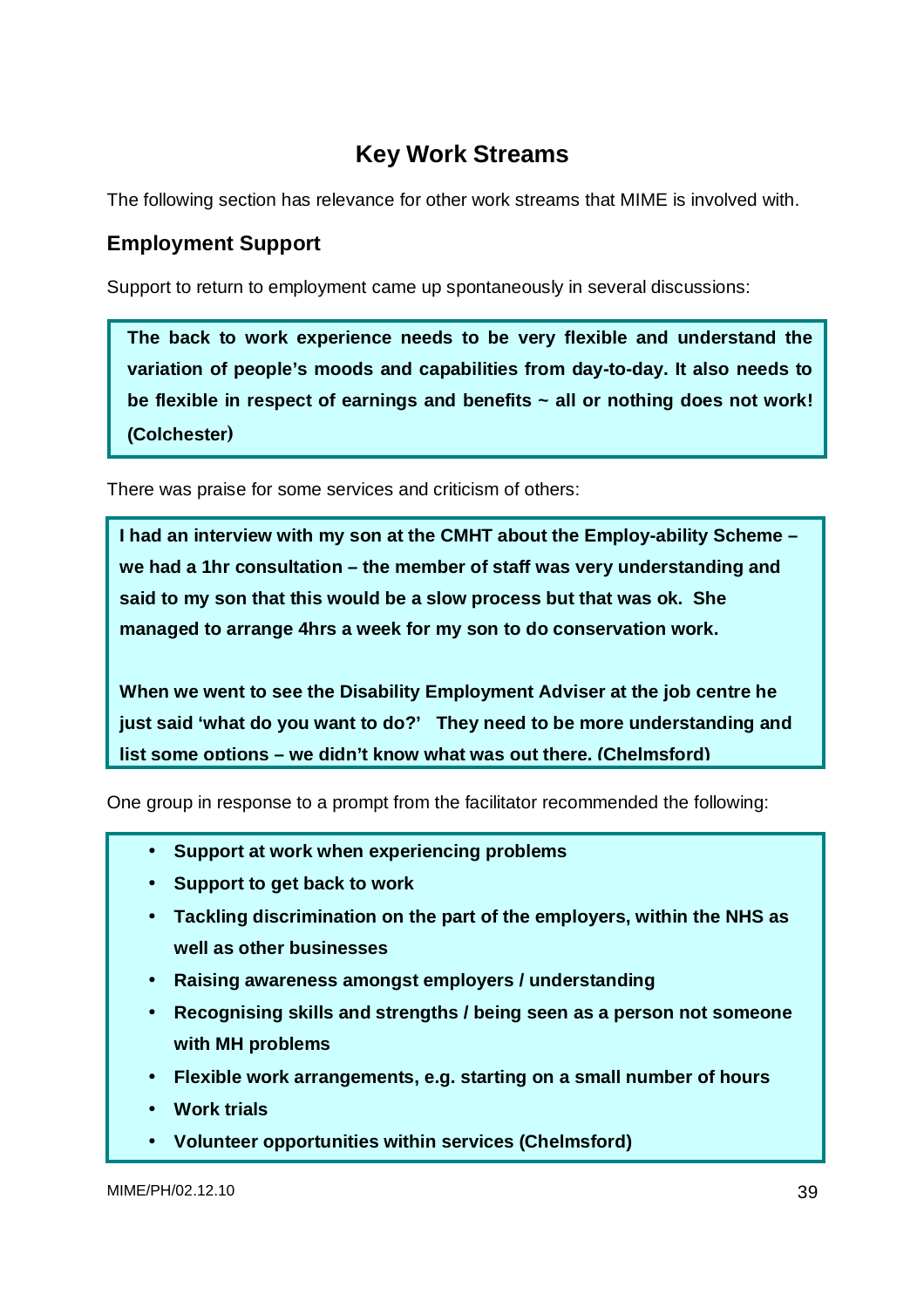And the topic of employment was also given some time in Thurrock and Southend

**Would like mental health services to include access to an employment specialist who could communicate in relevant languages. (Thurrock)** 

**Should be support to get you into work, training and volunteering (Southend)** 

As the comments above show there were also concerns and suggestions about maintaining work and/or the difficulties of overcoming prejudice and stigma from employers:

**Mental health information in the workplace (Harlow)**

**Employment specialists… would help some people to access earlier to be one of first options. (Basildon)** 

**Lot of people are in places where employers don't understand mental illhealth. Making companies more aware of tell tale signs is really important. People should be made aware as so many people suffer in silence – would be willing to talk to companies himself (Chelmsford)** 

**Biggest barrier is that people (employers) don't understand. Companies are about making money, so will not choose people with gaps in employment because of their health** 

**They wouldn't let me see an employment advisor as they said I didn't have a care coordinator- they didn't know that my psychiatrist was my care coordinator. (Basildon)** 

**Several people spoke about the difficulty of gaining or keeping a job if you have a mental health diagnosis. As soon as you mention the word mental health they say bye bye… In a recession we're a liability, we're the unknown, they won't give us a chance. (Southend)**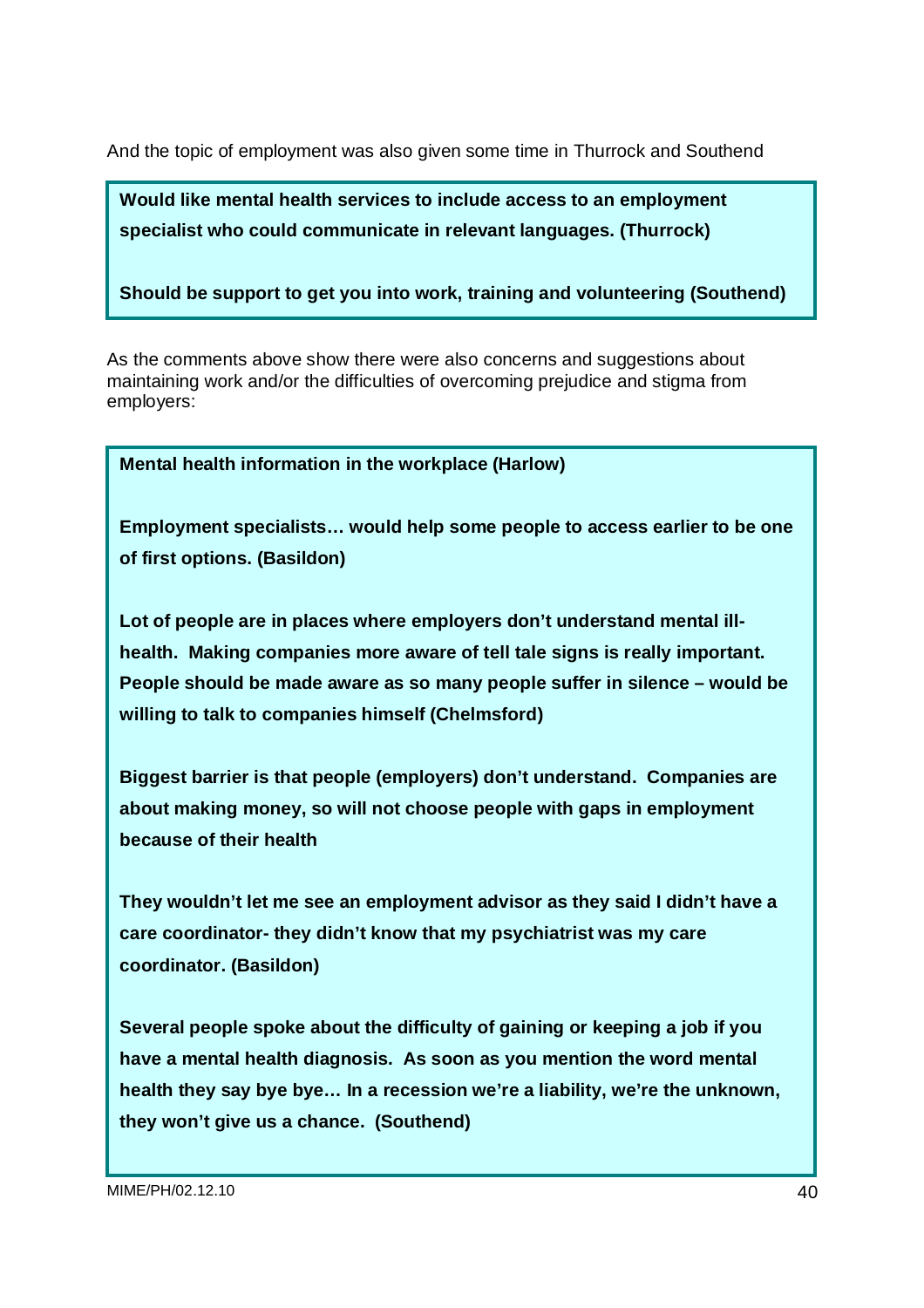In spite of the concerns expressed there were some positive comments:

**Working and keeping occupied … makes a big difference. It gives me contact with other people, it gives me finance. It means I can go to the gym and do aqua. All of this helps to improve social contact. It was all through an OT who reduced my dependence and encouraged me to stand on my own two feet. The structure is helpful. I have been able to take more control. (Chelmsford)** 

One thing that did seem apparent was that individuals were often not aware of the support that is available in many areas, which is of concern as the new government's 'back to work' agenda gains momentum and there was a call in Chelmsford for:

**New review of how system and support to move back to work works and how individuals can be supported to move through it.** 

### **Personalisation**

One of the aims of the 'Big Conversation' was to establish if there were any early indicators which could guide commissioners in their decision making in the context of the transition to self directed support (SDS). The comments made in the well being workshops may give some ideas on how people might wish to use an Individual Budget but there were also comments made specifically about the personalisation agenda.

Some people were aware of the possibilities of SDS:

**There was a discussion around funding and that acute hospital care is expensive. The group spoke about direct payments (now Self Directed Support) and what services might be purchased – attending a fitness centre, paying for petrol to attend support group meetings – even buying a dog! (Chelmsford)** 

And a few seemed positive:

**Direct payments are good because my son can go out with support and I get a break. (Southend)**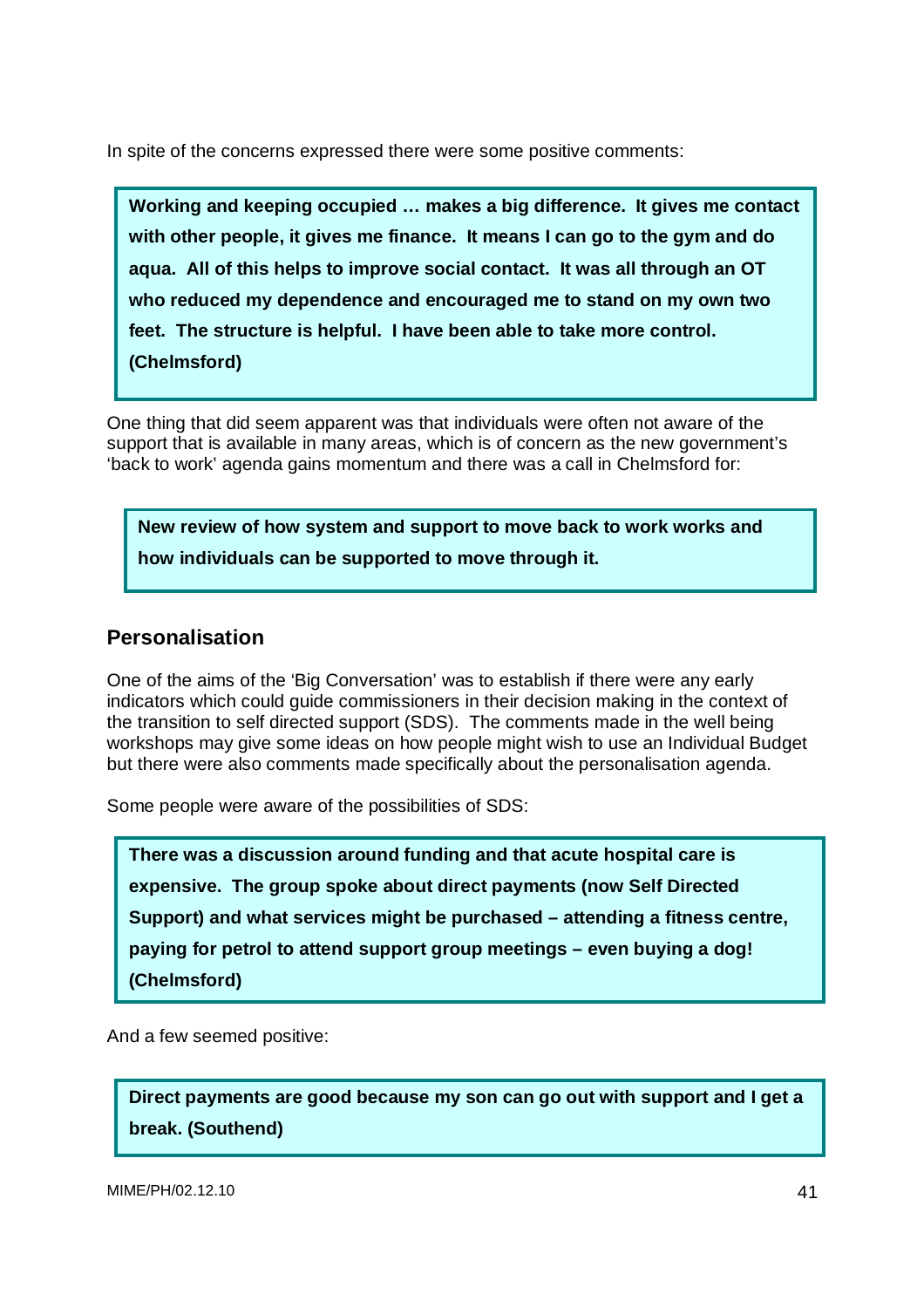**Direct Payments are really good, but are only possible if the service user is in touch with secondary mental health services / a named mental health professional (Colchester)** 

But the majority of comments were either related to the barriers involved or seemed hostile to the principle:

**The Direct Payments / Personal / Individual Budgets system needs to be streamlined - more accessible (Colchester)** 

**Most people using The Haven do not have contact with a Care Co-ordinator / named mental health professional. Therefore, access to Direct Payments can be difficult. Also, it proves to be difficult to get a bus pass / freedom pass without a Social Worker (Colchester)** 

**Trying to access individual budgets is a nightmare – because of the barriers (Colchester)** 

**Services can be very secretive. One group member who wanted an individual budget found that it had to go to this panel and that panel – there was a prolonged process and they would not tell him the results.** 

**Openness and transparency are important.** 

**Professionals also do not believe you have a mind. They should not be ruling out something that you want on the basis that it is 'a whim'. (Basildon)** 

**There was a general discussion around personalisation. Most seemed to feel that they are pushing to put personalisation on people and it wasn't something they wanted.** 

**In fact some viewed Thurrock's relatively late start on Individual Budgets as a positive move to protect their service users and they considered themselves lucky that they didn't live in Essex where everyone was being forced to have one and they didn't have a choice! (Thurrock)**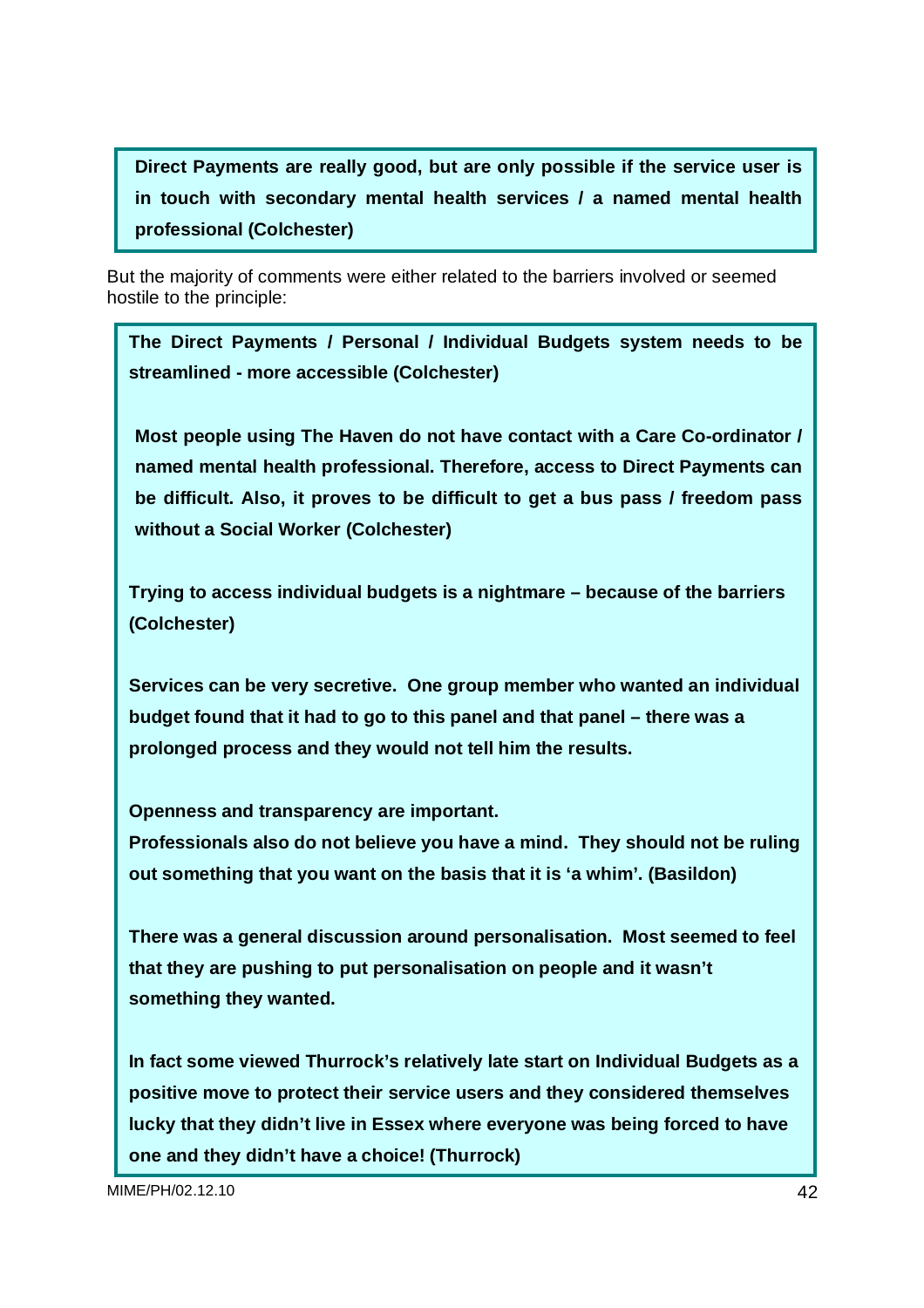# **Widening Participation - Voices of Seldom Heard Groups**

We are grateful to REASON, the Community Development Worker Service in South Essex for their assistance in facilitating the involvement of members of BME communities and to a CDW from Mid Essex who brought along a Chinese service user and we would also like to thank the translators who helped those who do not speak English to have a voice

The group in Thurrock were mainly, though not exclusively, women from India and Pakistan – most of them were not fluent in English.

They highlighted the need for:

- More translators for appointments but also the crucial importance of ensuring that written communications are in their own language
- Culturally appropriate services in hospitals but also in the community talking therapies for example should pay attention to cultural gender issues

Like their counterparts in majority groups they also valued group activities and peer support opportunities. But they also highlighted their need for language courses in order to learn English to combat social exclusion and reduce their dependence on translators. They were keen to access training, employment support and talking therapies in their own language.

The groups in Southend seemed to be mainly males from the Balkans and North Africa and females from Southern Europe. They highlighted problems that asylum seekers face when trying to access services. They also raised issues related to translators and felt strongly that services in their area not only had little cultural awareness but compounded the problem by being reluctant to work in cooperation with the CDW service and learn from their expertise.

The Chinese service user who worked with a translator in Chelmsford graphically illustrated the severe anxieties which can be rooted in an inability to speak the language of the professionals who are working with you:

**There are problems if you don't speak English. I've found it frightening … As a non English speaker has experienced prejudice, would like equality. e.g. feels people come to criticise when she has done what she thought was right, rather than to help her understand what is expected of her. Opportunity to have a chance to talk to people who understand is very important. (Chelmsford)** 

But she was able to share a positive achievement:

**Independence and living on my own has been the best thing – it is building me up because I have a sense of achievement. (Chelmsford)** 

MIME/PH/02.12.10 43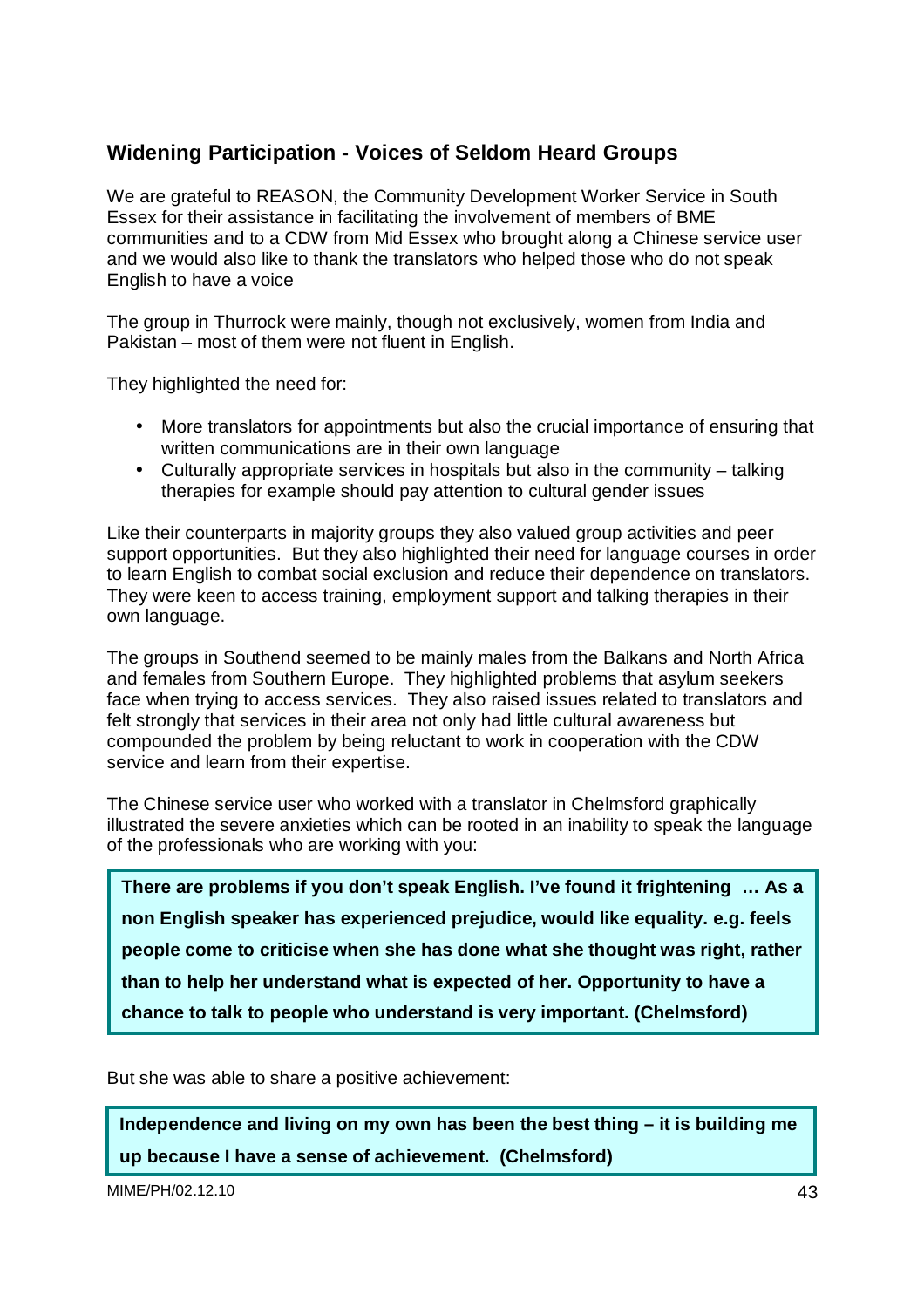#### **Accommodation Issues**

In Colchester a group of service users, who used the services of a specialist provider for people with personality disorder, spent some time talking about issues related to the provision of accommodation. They flagged up the importance of smooth transitions from hospital to the community:

**Need practical help and support to do things at home. Practical skills workshops like cooking, painting & decorating, building, computers, etc.** 

**Outreach is really important ~ having someone to help you settle at home and develop your daily living skills. Moving to independent living can be traumatic without support. This could then lead on to having Direct Payments so people can choose the type of support they need**

And the need for mental health awareness for housing staff:

**Housing staff need training in respect of mental health issues as poor housing can cost lives! (The Council needs to be both more flexible and supportive)** 

**More floating support is needed** 

They also make the point that:

I

**If you have drug and / or alcohol problems, it's no good being detoxed, getting help and then being sent back to the same location where you were drinking and / or using drugs**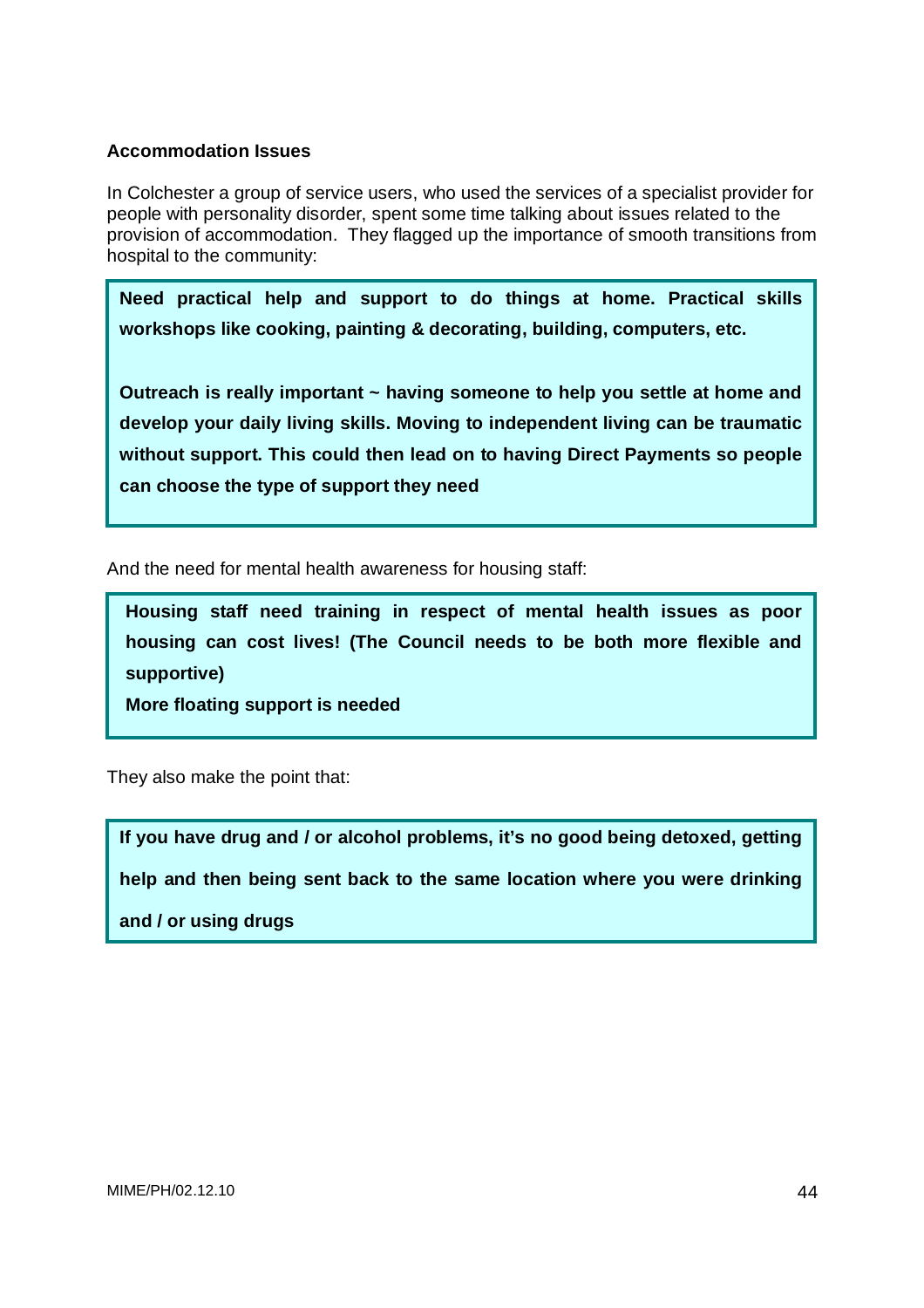# **SUMMARY AND CONCLUSION**

Individuals involved in the Service User Reference Group who worked alongside the MIME team helped to identify themes coming out of the consultation events. They also highlighted the importance of Commissioners responding to the consultation. Following discussions they decided that in order to emphasise the importance of feedback they would help to frame the final section of the report as a series of questions based on the themes they had identified.

They argued that service users and carers have set clear priorities for the issues which they think should inform commissioning in the future and they are now inviting Commissioners to reflect on the suggestions made in the report and provide feedback in line with the commitment they made at the beginning of each event to listen to what service users and carers say and report back on how their views have informed commissioning decisions.

#### **Questions**

#### **1. What steps can commissioners take to address service user calls for the provision of more opportunities to access peer support?**

When thinking about this issue, commissioners might wish to consider how they might support the development of **user led peer support groups**. But it is also related to the benefits many service users gain from volunteering. There have been consistent calls across all our consultations for support for volunteering within provider organisations. Many service users with experience of using secondary services believe that they have a valuable contribution to make in terms of providing information from a user perspective to service users and carers who are new to the system.

#### **2. How might commissioners encourage service providers and training bodies to ensure that all staff working in mental health services have good listening skills?**

This is one of the most frequently reported requests. The fact that similar calls are made by other client groups involved in social work training for example would seem to suggest that there is a gap in training which impacts on many professionals' ability to build trusting and therapeutic relationships with the people they provide a service for. Service users consistently suggest that they should be involved in training professionals.

#### **3. How do commissioners intend to address the strong call for community services to be offered in local generic centres close to home?**

Many service users who are at present supported by community mental health teams would prefer to access support for their mental health via their GP surgery. They offer a number of reasons: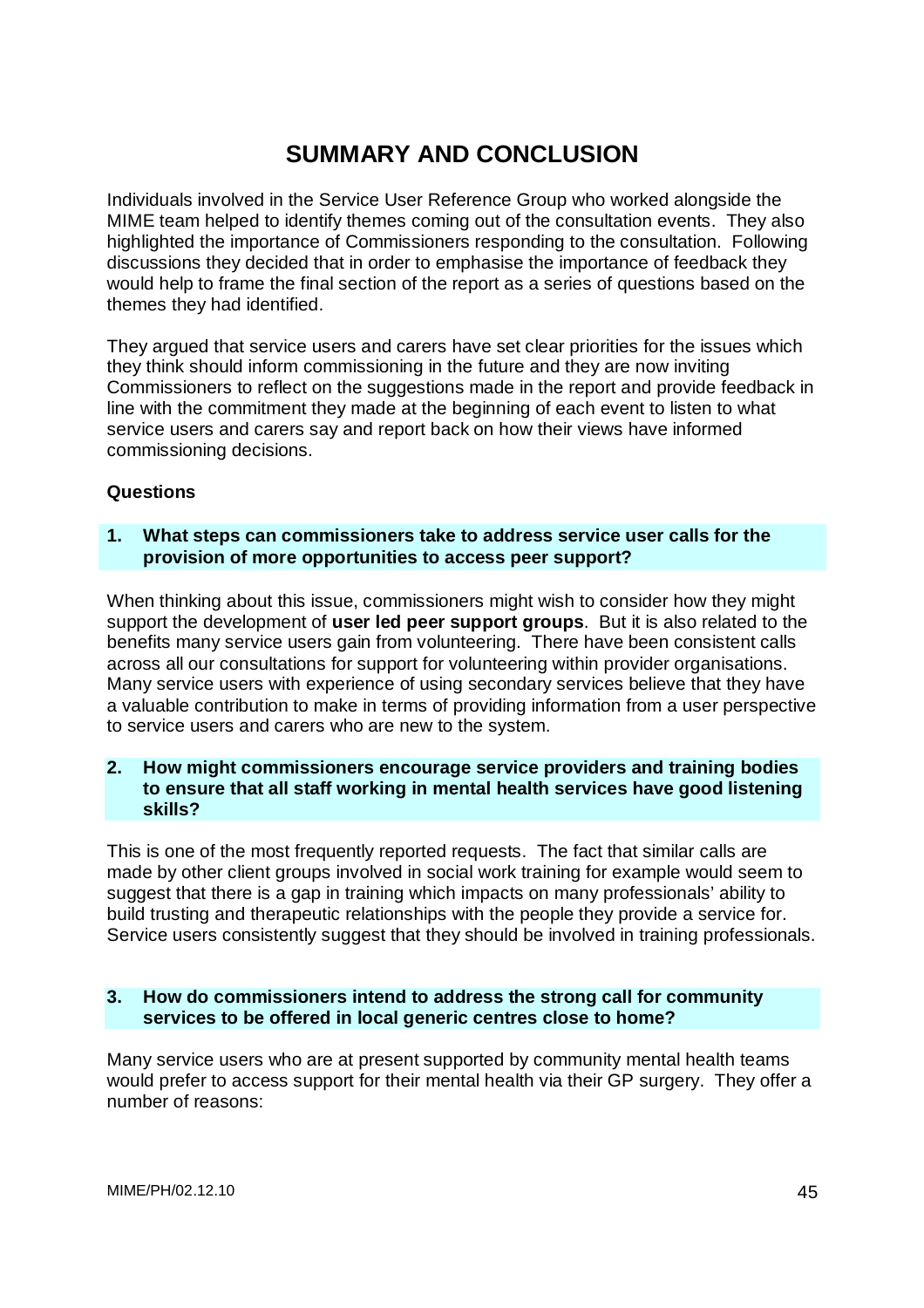- Addressing their physical and mental health needs in the same venue would minimise the risk of either one being prioritised at the expense of the other and better enable the delivery of holistic care packages
- They suggest that having community psychiatric nurses in local surgeries would help to support those GPs who lack expertise in mental health issues which is particularly important in the context of the proposed new commissioning structure
- Staff with mental health expertise in surgeries would also help to reduce the amount of time service users have to wait for appropriate help when they first present and might also prevent costly inappropriate referrals to secondary services which cause unnecessary delays for service users
- Being able to access support in their local surgery would minimise the amount of time service users need to spend in buildings owned by specialist mental health providers which they suggest would save money and reduce the stigma attached to 'mental health'
- In many cases it would reduce the time and cost of travel to specialist centres which is an important factor particularly in rural and coastal areas

One of the most frequent arguments against the suggestion is that GP surgeries have limited space but service users suggest that there are times in the day when consulting rooms are not being used and allowing those rooms to be used for other purposes would be cost effective.

#### **4. What can commissioners do to improve the information available to service users and carers?**

Both service users and carers say that the provision of information on conditions, treatment options and services at all levels of mental health service provision is patchy. Although there are some examples of good practice services need to expand the variety of formats they use to disseminate information and monitor organisations' performance in this area. Some service users have good IT skills but many still prefer paper based information and a significant number find reading difficult for a number of reasons:

- Limited literacy skills
- Difficulties in concentration caused by medication
- English is not their first language.

Suggestions were made about creative solutions involving audio visual aids and providing training to improve literacy, language and IT skills. Several calls were made during the consultation for the provision of **one stop shops/recovery/reablement centres** where service users in a particular locality can go to acquire information not only on conditions, treatment options and services but also on benefits, housing, training and employment support.

Service users, particularly in younger age groups, suggest that services could use the opportunities provided by modern technology to develop cost effective and innovative developments in service provision.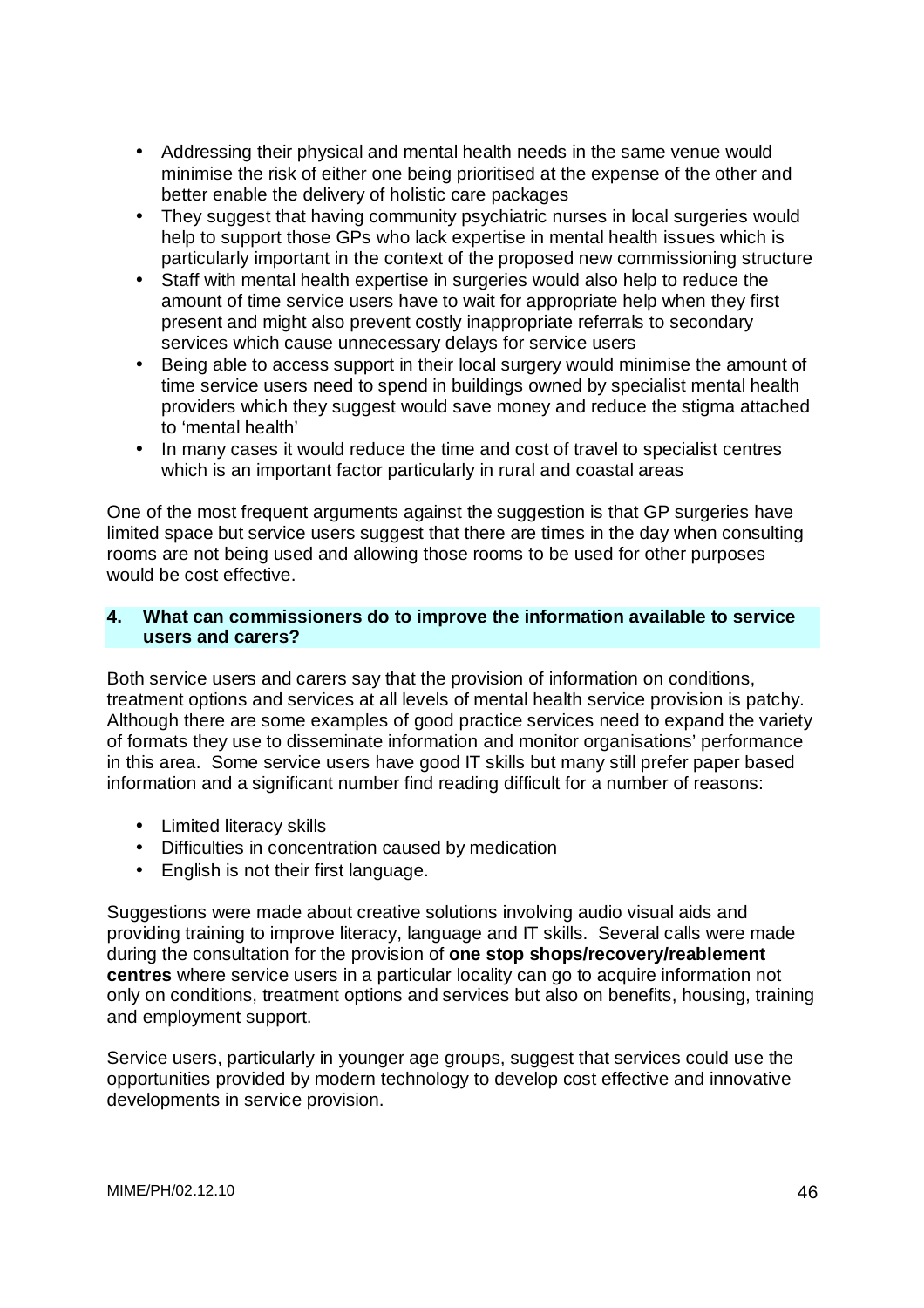#### **5. How can commissioners help to address the issue of poor communication between different agencies offering support – including health, social care, housing and welfare benefits?**

Although there were some good examples of services working well together there were far more of weaknesses in interagency communication which can result in

- Poor experiences for service users as they move along pathways and make transitions into new services.
- Difficulties in identifying gaps in service provision
- Costly duplication

#### **6. What can commissioners do to promote the employment of an increased number of people with personal experience of mental ill health in provider organisations?**

Service users and to a lesser extent carers have consistently suggested that the only way to embed recovery approaches in all levels of service provision is to employ more service user/survivors in services. They suggest that this would be a cost effective solution to a variety of issues such as high staff turnover and a perceived lack of respect from professionals. They suggest that both staff and service users have much to learn from working together. They also assert that where deficiencies in training have been highlighted such as communication skills and GPs' lack of knowledge around mental health, service users should be involved in helping to devise, deliver and assess training.

#### **7. How can commissioners improve services users' ability to access talking therapies?**

As mentioned in the report service users consistently advocate for improved access to a variety of talking therapies and highlight its role in preventing relapse. Many secondary care service users welcome the added help that IAPT has brought to individuals in primary care but think that it does not meet the complex needs of those with more serious conditions who may need longer term therapy.

#### **8. What plans have commissioners to continue to support the development of user and carer involvement in mental health commissioning?**

A significant number of service users and carers who attended events identified involvement activities as one of the activities they felt supported their wellbeing. The majority of participants welcome the opportunities provided by MIME but some advocate for more service users on decision making bodies.

#### **9. Service users have highlighted the importance of social support. How might commissioners encourage Trusts through their partnership arrangements to give more prominence to social models of service delivery?**

In all our consultations service users have spoken most about what they see as 'quality of life' issues. Like the rest of the population they want something meaningful to do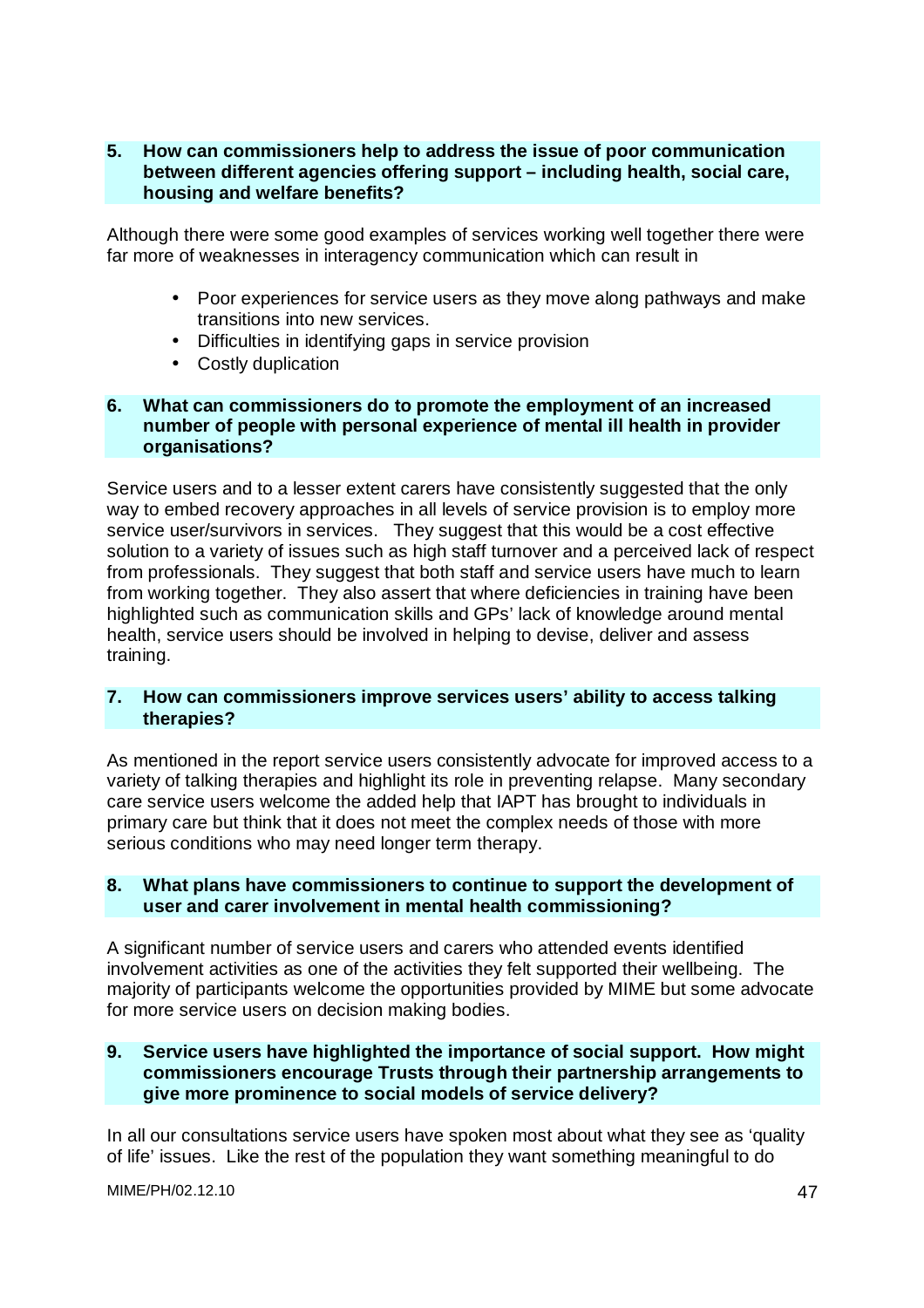during the day. For some it might be the range of activities identified in the wellbeing section, for others who are ready to move back towards working it might be more targeted activities like training, volunteering or support to get a job.

Many service users are ready for support to access universal services in the community but some prefer the 'safety' provided by group activities specifically for service users. In terms of maintaining their wellbeing they look either to each other and ask for peer support or to a counsellor or psychotherapist to help them understand and self manage. They do not ask for more frequent appointments to see a nurse or psychiatrist.

#### **10. How can commissioners encourage provider organisations to widen the involvement of service users in risk management?**

Maintaining autonomy throughout their journey is important to service users. They value choice and a voice in their care/recovery plans. This autonomy and choice is often compromised when they experience a crisis. Service users in every session talked of problems in accessing help when they experience what they perceive as a crisis. For whatever reason the crisis teams are not meeting that need. Service users and those working with them in the community need a clear pathway that they understand and which is available when they need it.

For those whose conditions are subject to periodic crises they need the opportunity to co-construct personal safety plans/advance directives so that they have a voice at a time when they are not able to express it.

#### **11. How can commissioners encourage the development of cultural awareness in provider organisations?**

Participants from BME communities who attended events clearly valued services provided by Community Development Workers but all quoted difficulties in accessing mainstream services for those whose first language is not English. They were also disappointed by clinicians reluctance to take advantage of the cultural awareness expertise of the CDW service.

#### **12. How might commissioners address the problems experienced by service users when service providers change?**

Some service users report long waits for services when a new provider wins a contract and can take several months to implement a service.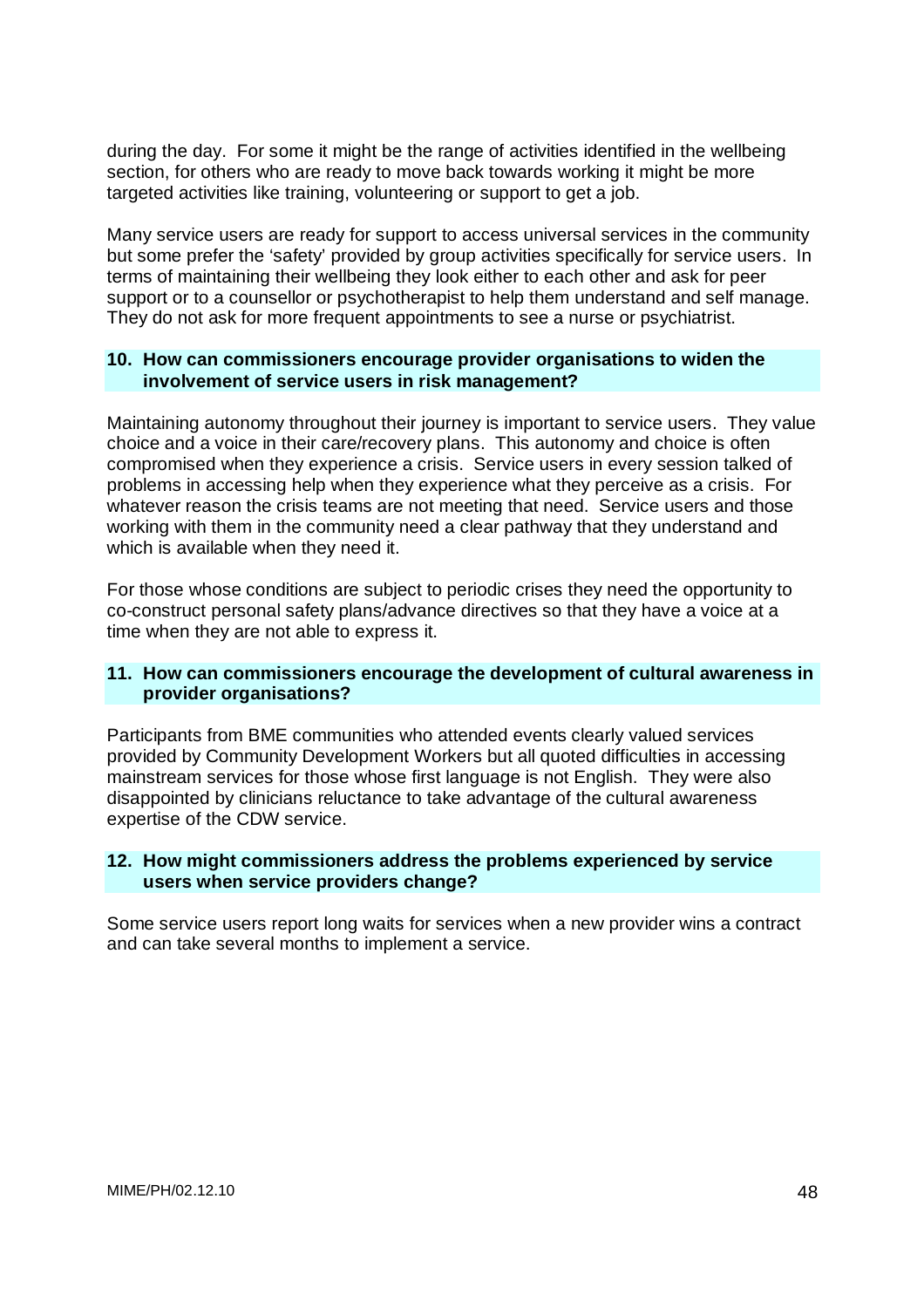**APPENDIX A** 





Making Involvement Matter in Essex

# **Consultation Proposal**

**Background** 

**Aims** 

**Methods** 

**Timeline** 

**Reports**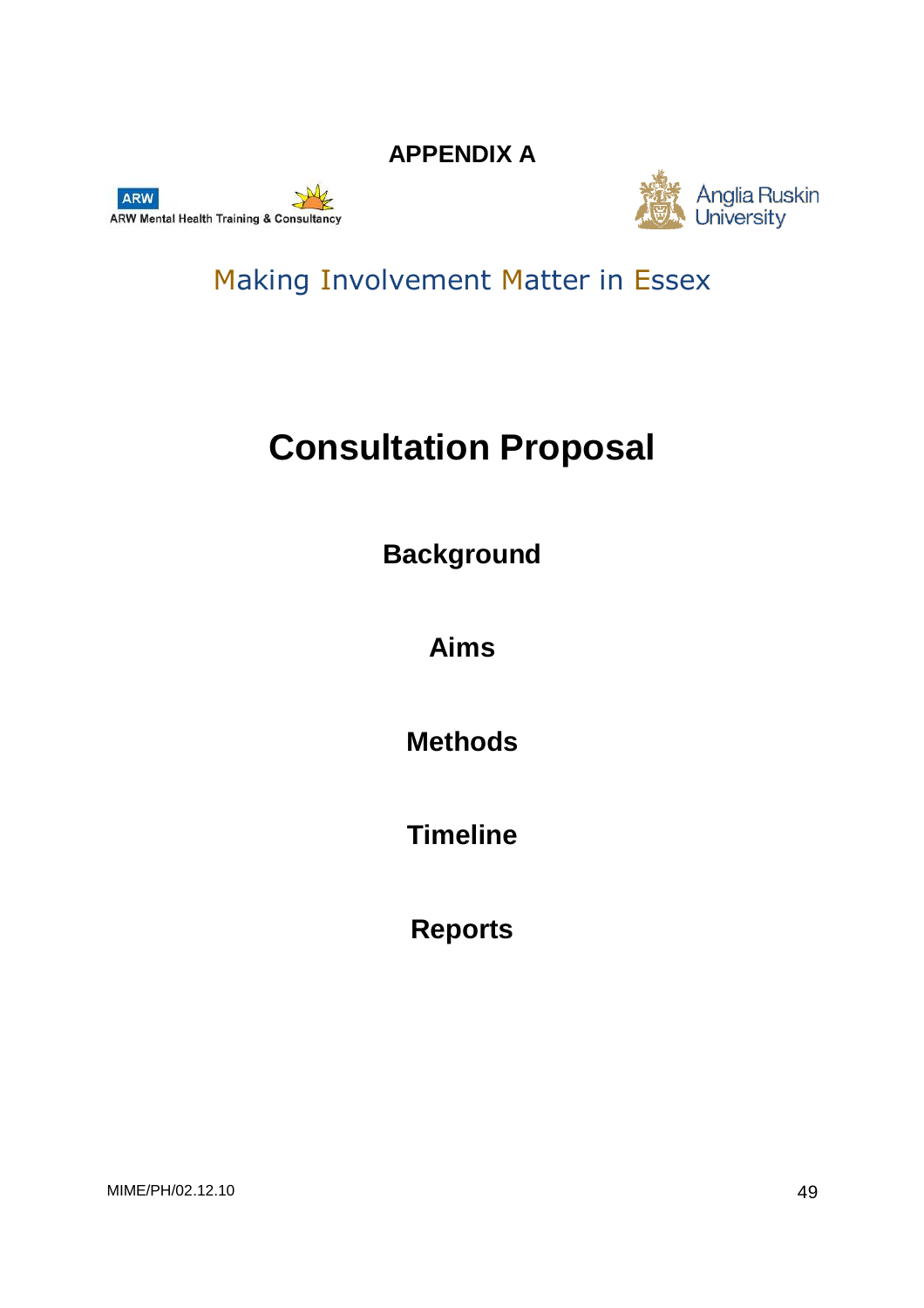# **Background**

This proposal draws on the ideas generated in the planning meeting with Commissioners on 9<sup>th</sup> March and the partnership planning meeting on 15<sup>th</sup> March.

### **Aim**

With the advent of a new policy framework (New Horizons 2009) for mental health and the continuing challenging economic climate there is a need for a wide ranging service redesign. MIME's approach to these twin policy drivers is to view it as an opportunity to engender a debate amongst all the stakeholders about the best way to manage the change. The Department of Health clearly wishes to involve clinicians and staff generally in discussions around change and there is an equal commitment to involving people who use services and those who care for them.

Essex is well placed to become an example of best practice in the area of user involvement because Commissioners have already undertaken the groundwork for a genuine consultation by setting up the MIME project.

The partnership is committed to a robust and genuine process which will give people who use services in Essex and their carers the opportunity to influence the direction and pace of change within the parameters mentioned above. The project has already identified factors which we will need to take into account when planning the consultation.

The first emerged in the JSNA consultation as a comment 'they don't manage change well' from a service user perspective. The second comes across clearly in visits. Outlying areas of Essex, Southend and Thurrock perceive themselves as neglected when it comes to service provision and the opportunity to be consulted. The third was a factor in the decision to commission MIME. Previous attempts at consultation often only attracted attention and participation from a relatively small group of service users who have often been described as 'the usual suspects.' They tended to focus mainly on existing services or proposed new ones.

Looked at from an alternative perspective, it could be argued that

- People who use services are always anxious when change is mentioned.
- There are geographical and demographic reasons for differences in service provision and ability to consult.
- It is not easy to engage people in genuine discussions, particularly when they are unwell.
- There have been initiatives to engage with seldom heard groups

All these may be true but to accept them could lead to paralysis and inertia. Attempting to address them will be a measure and symbol of Commissioners' commitment to genuine involvement from a service user perspective.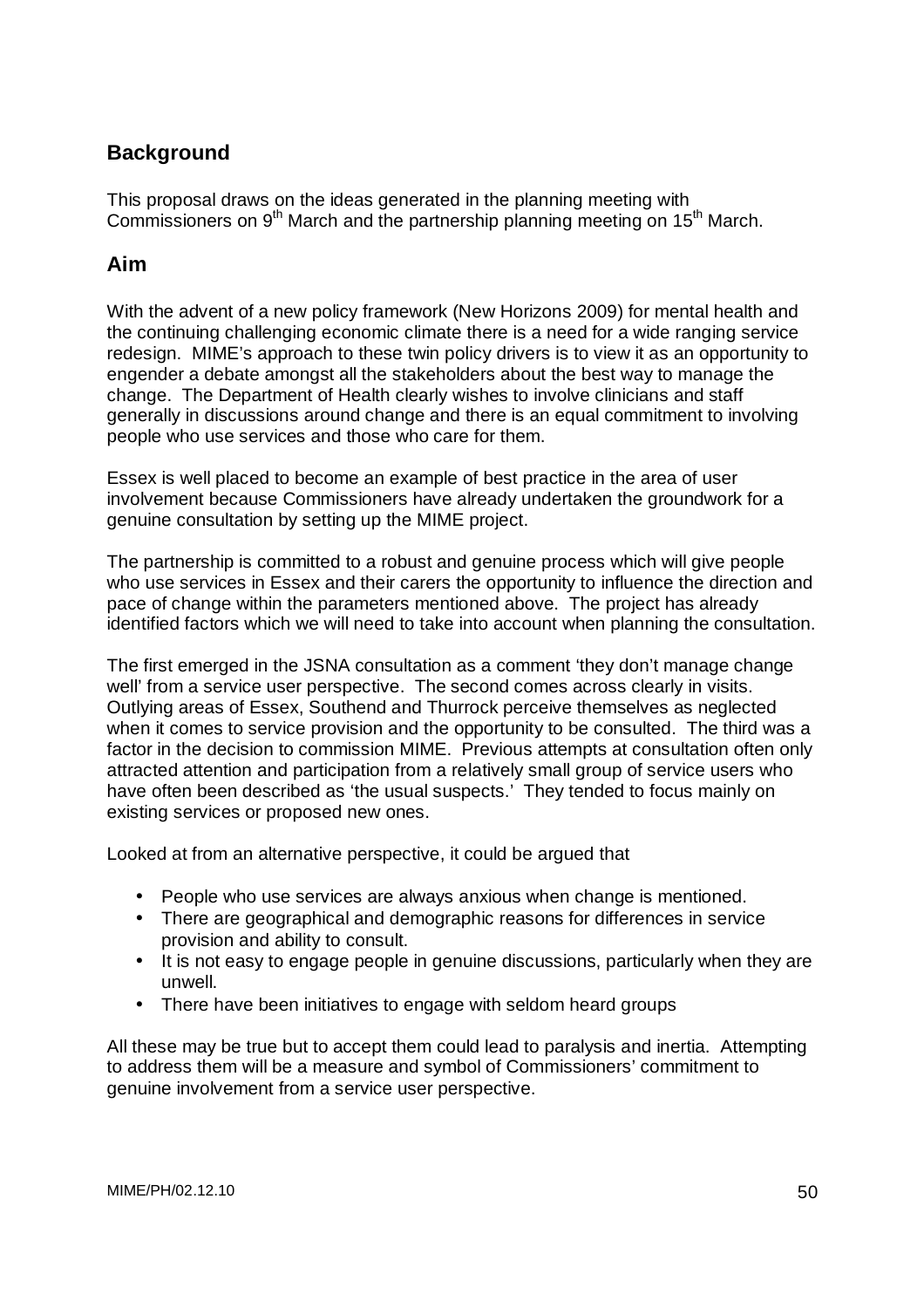# **Proposal**

In order to engender as wide an engagement as possible and also to illustrate our commitment to best practice we suggest the following:

#### **Service User Reference Group**

Although the partnership already has a number of service users employed within the team both at ARU and ARW, we suggest the setting up of a small service user reference group (approx 8) to work alongside the team to influence and engage with process, methods, delivery, analysis and reporting. We would suggest involving people who use services and carers from the beginning is essential to the credibility and value of the consultation. The group could also be involved in writing up a report on how we organised the consultation for inclusion in an article in a professional journal and/or conference presentation with the aim of disseminating good practice.

#### **Methods**

The new policy agenda appears to signal a move away from talking in terms of mental health, which is rooted in traditional services and regrettably linked to stigma and discrimination, towards a focus on wellbeing which prioritises prevention, promoting recovery and social inclusion. This would seem to indicate the need for a wide ranging consultation which engages both existing people who use specialist mental health services, those who are supported in primary care and those individuals who have developed the skills to manage their own well being. All three groups and their carers have something to contribute to the debate on service redesign. Therefore we propose a diverse consultation which hopefully will succeed in targeting a wide range of individuals:

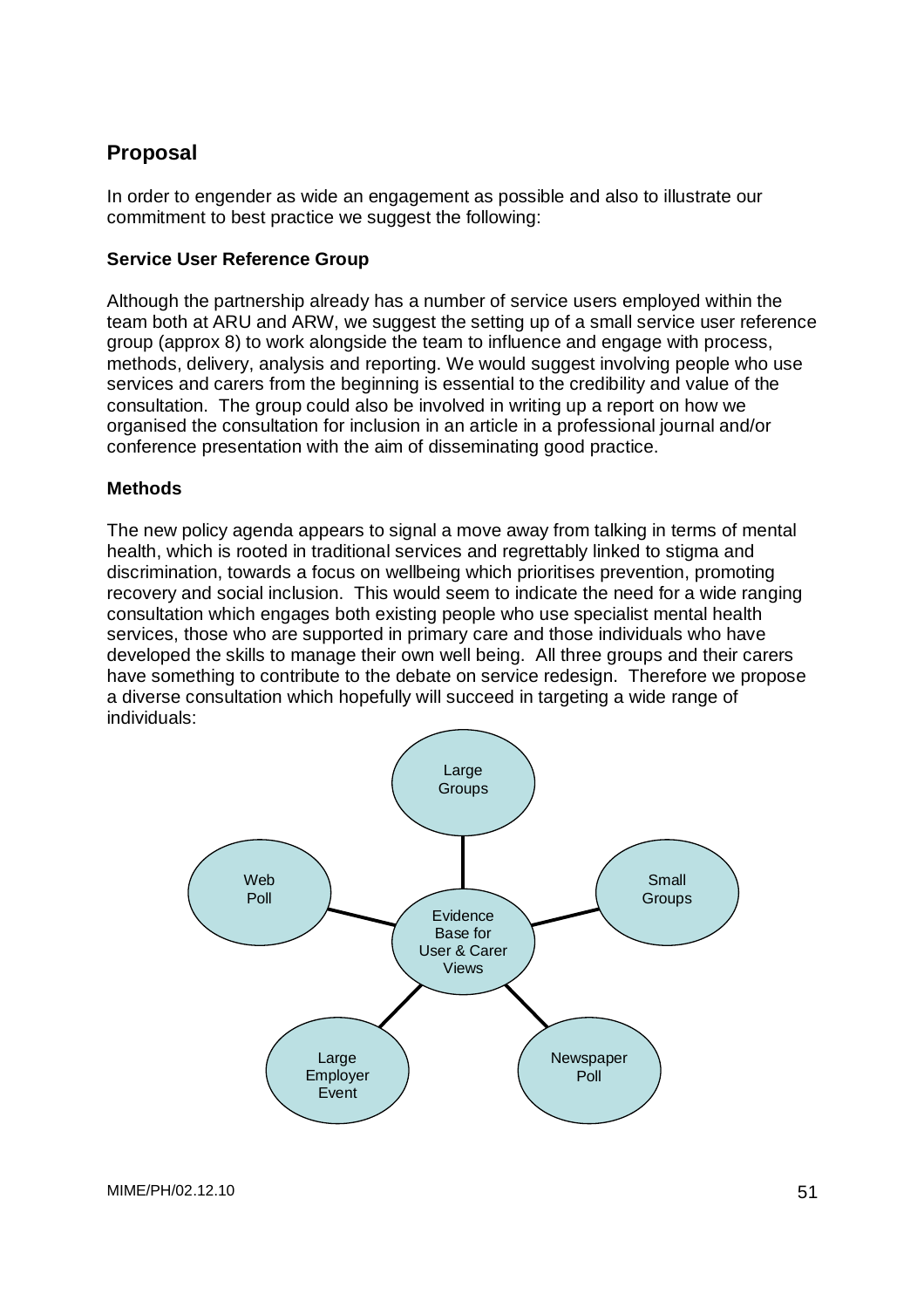#### **Large Consultations**

These would be sited in Chelmsford on  $8<sup>th</sup>$  May and Colchester on 19<sup>th</sup> June. We chose Saturdays because we felt it would be likely to attract a wider audience. St Cedds Hall in The Chapter House in Chelmsford, which can accommodate 80 café style is available for the  $8<sup>th</sup>$  May and is holding it for us pending a booking in the near future. We are still attempting to identify a venue in Colchester but are hoping to secure the Quaker Meeting House. In order to attract attendance we are following up on the idea of offering something as well as asking. Lunch will help but we are also investigating the possibility of taster sessions of complementary therapies. We have a commitment for the  $8<sup>th</sup>$  May from a lecturer who teaches complementary therapies at ARU for  $8<sup>th</sup>$  and are hoping for a similar booking for Colchester.

#### **Small consultations**

In order to facilitate the inclusion of those who live in areas of lighter population we would like to offer smaller groups up to 20 people – 2 in W Essex because of the difficulties of transport and I each in Brentwood, Grays, Southend and either Clacton or Dovercourt/Harwich

#### **Newspaper Poll**

We will be advertising the events in local newspapers and thought of a large advertisement with details of all the methods of consultation with a few broad questions which can be torn off and answered and sent via our freepost address. This might capture those who may have used services but not disclosed it to friends and colleagues and would not dream of attending an event.

#### **Large employers**

As we are seeking broad views on wellbeing as well as data which draws on people's experience of using services, targeting a large group in the local community may help to give breadth to the consultation. We are suggesting a wellbeing event where we could perhaps give information and seek it by having a stand, with facilitators, perhaps in a staff canteen.

#### **Web Poll**

This may engage people who would not wish to give time to attend a group, were disinterested in writing things down, finding an envelope and going to a post box. They could complete it in a few minutes. It might also target socially isolated people who would find a group difficult to engage with.

We hope that using a variety of methods will help to provide data from a diverse range of individuals in terms of age, gender, race/culture, sexual orientation etc. We intend to consult with Community Development Workers for advice on engaging with the seldom heard groups they work with and will give consideration to enabling participation by addressing issues of accessibility in their widest sense.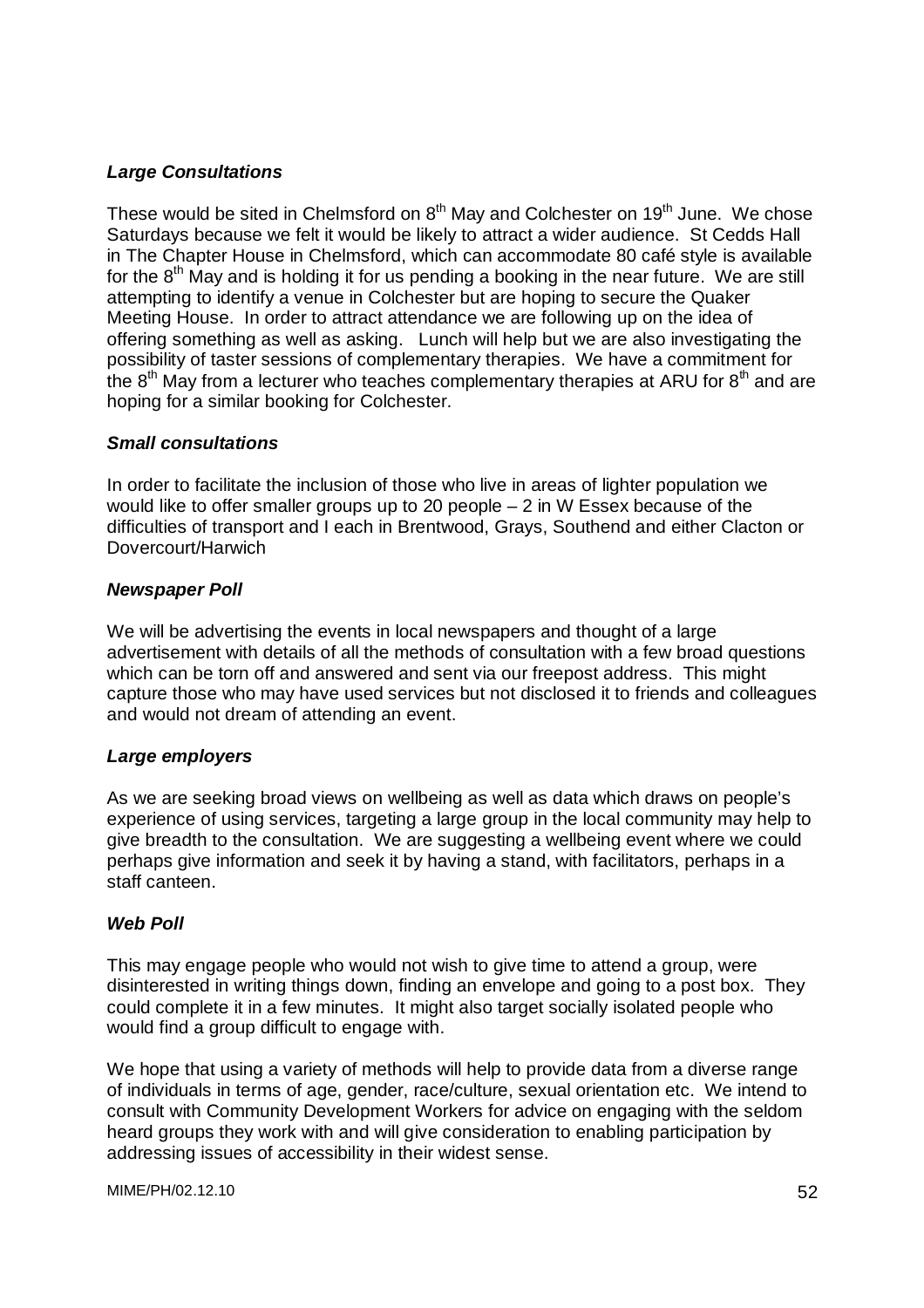#### **Possible additional activities**

We have not addressed the issue of the participation of people currently in hospital. We could take the view that some of the individuals that get involved in the activities we are proposing may have had recent experience of hospital. But if Commissioners feel strongly that we should have a separate opportunity to target this group then we would need to seek the cooperation of the trusts which could potentially take some time. The involvement of SE-SURG might facilitate negotiations with SEPT.

| <b>Timeline</b>    | <b>April</b> | <b>May</b> | June | July | Aug | Sep |
|--------------------|--------------|------------|------|------|-----|-----|
| Reference group    |              |            |      |      |     |     |
| Large Groups       |              |            |      |      |     |     |
| Small Groups       |              |            |      |      |     |     |
| Newspaper poll     |              |            |      |      |     |     |
| Web poll           |              |            |      |      |     |     |
| Employer mail shot |              |            |      |      |     |     |
| Writing up         |              |            |      |      |     |     |

#### **Data Collection Analysis and Reports**

In addition to partnership staff we would hope to involve service users:

- as facilitators and note takers
- in data inputting
- the reference group would be involved in development of questions, planning, reviewing reports and giving feedback

# **APPENDIX B**

Comments related to Personalisation/Self Directed Support/Individual Budgets/Direct Payments. They are taken from facilitators' notes:

#### **Colchester**

There was a discussion about SDS and how secretive the process can be for the service user. 'I pay for my daughter to attend 2 classes a week, I have to pay for courses to attend … it can be expensive (£400)

Most people using The Haven do not have contact with a Care Co-ordinator / named mental health professional. Therefore, access to "Direct Payments" can be difficult. Also, it proves to be difficult to get a bus pass / freedom pass without a Social Worker

"Direct Payments" are really good, but are only possible if the service user is in touch with secondary mental health services / a named mental health professional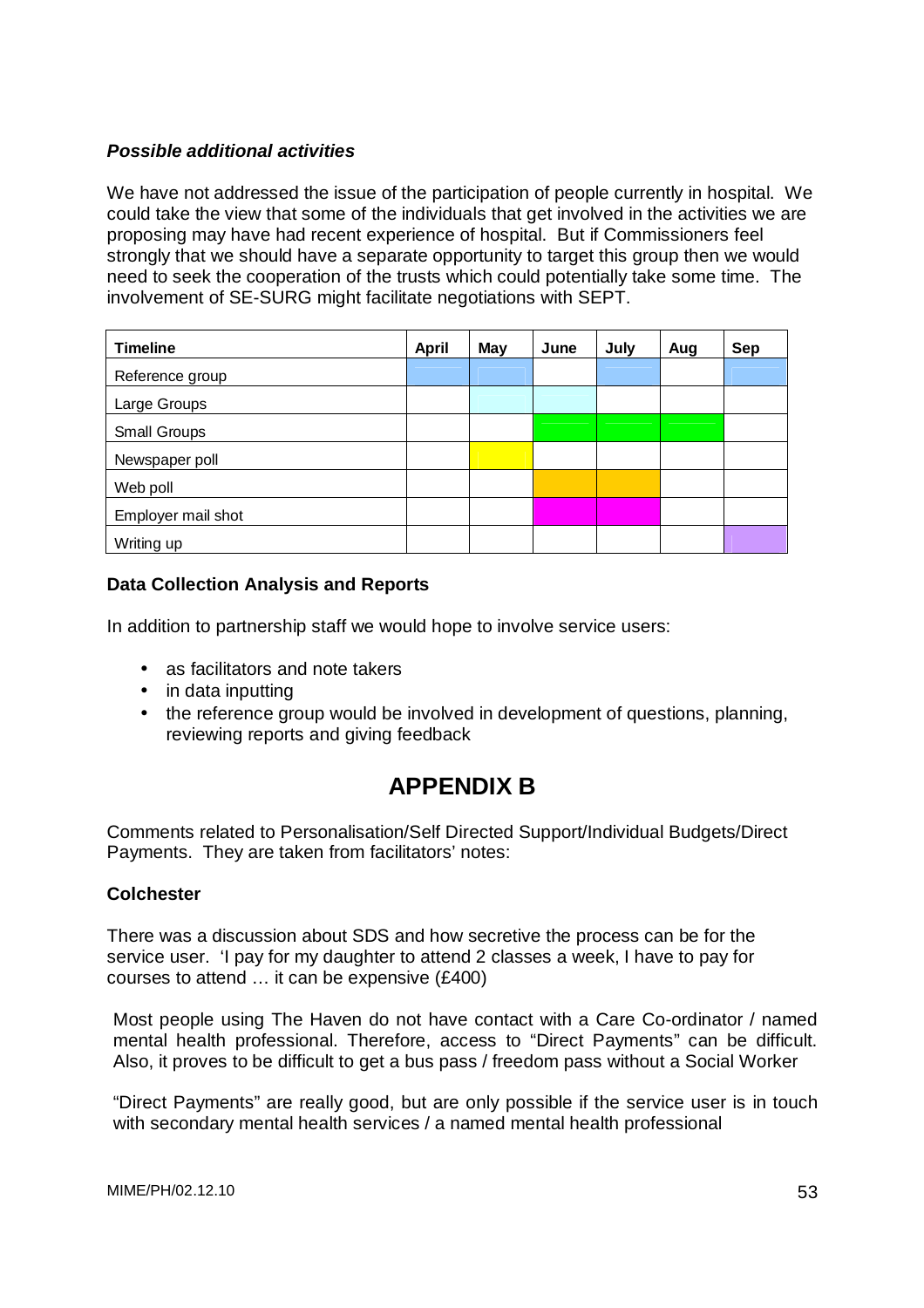The "Direct Payments" / "Personal / Individual Budgets" system needs to be streamlined - more accessible

#### **Chelmsford**

Complementary therapies – acupuncture, alternative therapies, back massage etc

Weekly massage and a facial is very beneficial but expensive. Finance can be a problem in accessing some therapies

There was a discussion around funding and that acute hospital care is expensive. The group spoke about direct payments (now Self Directed Support) and what 'services' might be purchased – attending a fitness centre, paying for petrol to attend support group meetings – even buying a dog!

**Financial support to access things which support wellbeing** e.g. social interaction, exercise, hobbies etc- Comment that money seems to be available for carers for respite etc why not for service users?

Although everyone should be treated the same, **individual care** is very important.

I've looked into exercise – I prefer it to therapies – but I don't want to be solitary. A gym would be good but it's far too expensive. A group would be good. It's a huge thing that is missing from services. An introduction to exercise would be a good thing.

#### **Thurrock**

There was a general discussion around 'personalisation'. Most seemed to feel that 'they are pushing to put personalisation on people' and it wasn't something they wanted. Few around the table appeared to have any awareness of the potential of personalisation or viewed it in a positive way.

When invited to think how they might use a personal budget some people said 'I would buy a car so I can go out and not have to rely on a friend to take me' Another said I would use it to 'access transport so I can go to AA meetings.' Transport to access a variety of services was a popular option.

In relation to support for training - Once you get to a certain level you can't get help

#### **Southend**

Direct payments are good because my son can go out with support and I get a break.

#### **Basildon**

Services can be very 'secretive'. One group member who wanted an individual budget found that it had to go to 'this panel and that panel' – there was a prolonged process and they would not tell him the results.

Openness and transparency are important.

MIME/PH/02.12.10 54